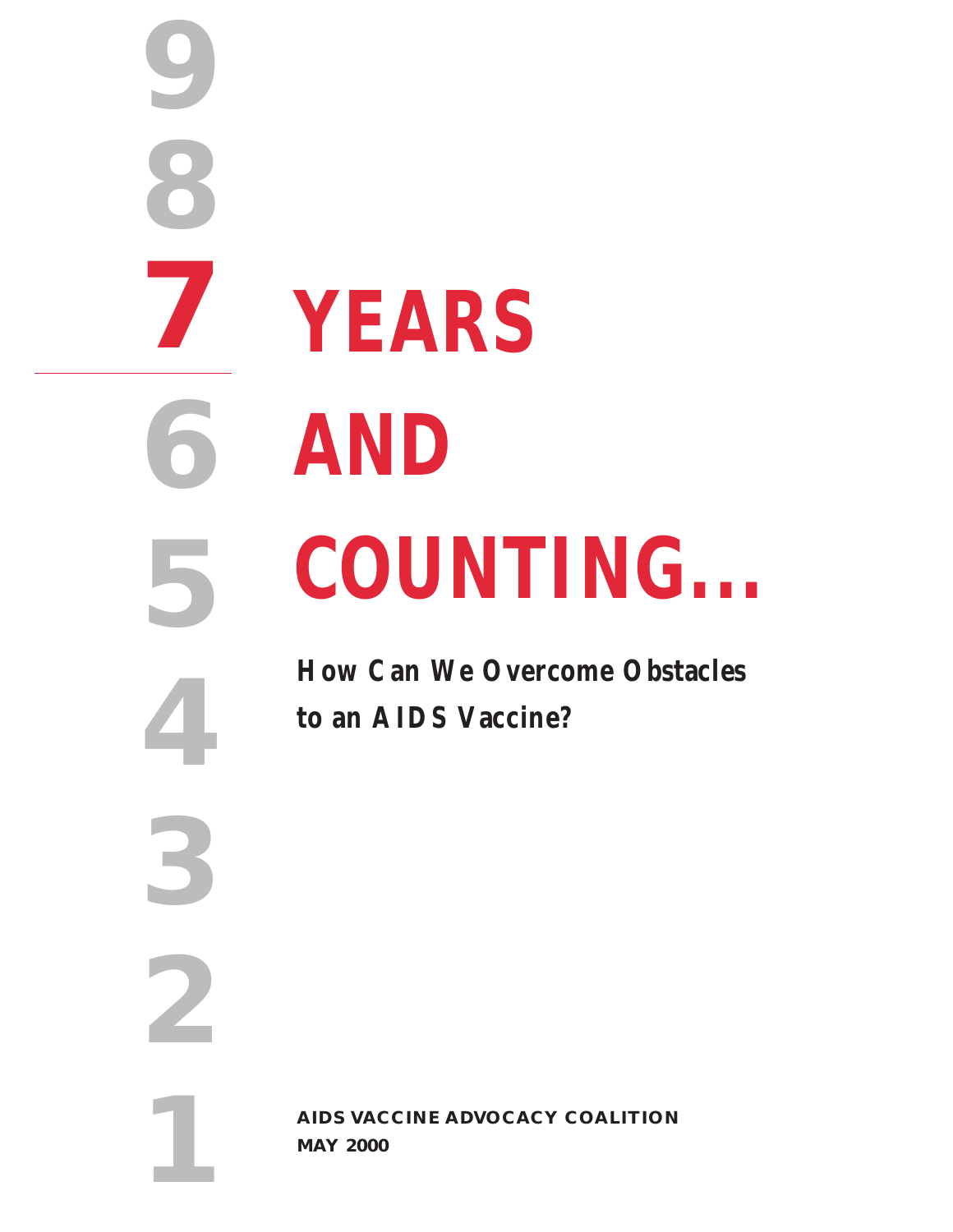This report is dedicated to Neal Nathanson, Director, Office of AIDS Research, in appreciation for his masterful attention to all AIDS issues and his commitment to developing an HIV/AIDS vaccine.

AVAC gratefully acknowledges many friends and colleagues in government, industry, and community advocacy for their expertise and advice as we researched and prepared this report. We especially thank Deborah Birx, Ann Cacho, Jose Esparza, Pat Fast, Gregg Gonsalves, Peggy Johnston, Wayne Koff, Bonnie Mathieson, and Gary Nabel for their helpful comments.

AVAC does not accept funding from government or industry. This publication and AVAC's other policy and advocacy work is made possible by the dedicated work of AVAC advocates and contributions from the Royal S. Marks Foundation Fund, Until There's a Cure Foundation, Broadway Cares/Equity Fights AIDS, the John M. Lloyd Foundation, the Gill Foundation, amfAR, and many individual donors' contributions and in-kind support.

Copyright © AIDS Vaccine Advocacy Coalition. All rights reserved.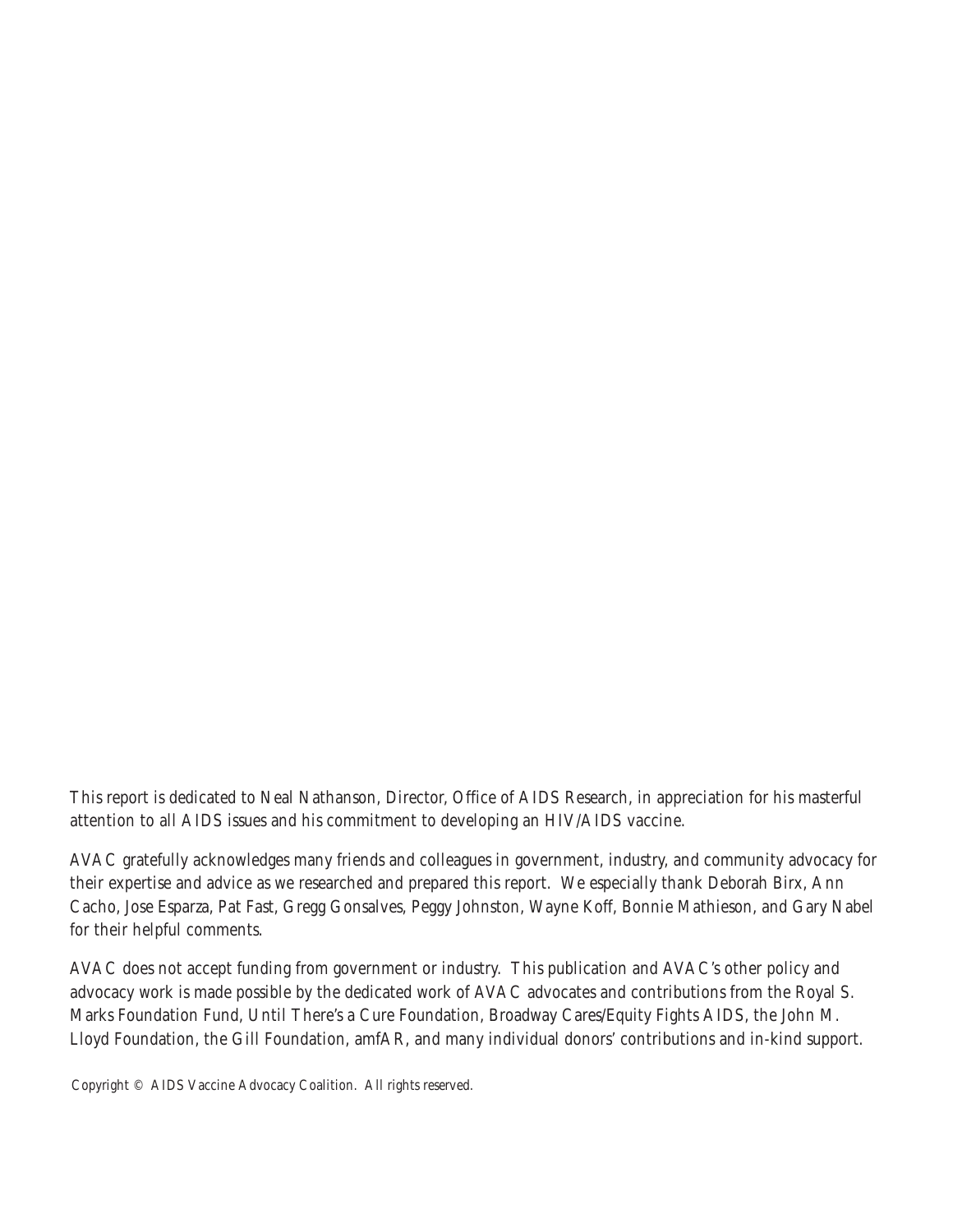# **TABLE OF CONTENTS**

| INTRODUCTION: WHERE WE STAND TODAY 4 |  |
|--------------------------------------|--|
|                                      |  |
|                                      |  |
| THE GLOBAL RESPONSE 22               |  |
|                                      |  |
| THE PUBLIC: BLUEPRINT FOR ACTION 40  |  |
|                                      |  |

## **PROFILES**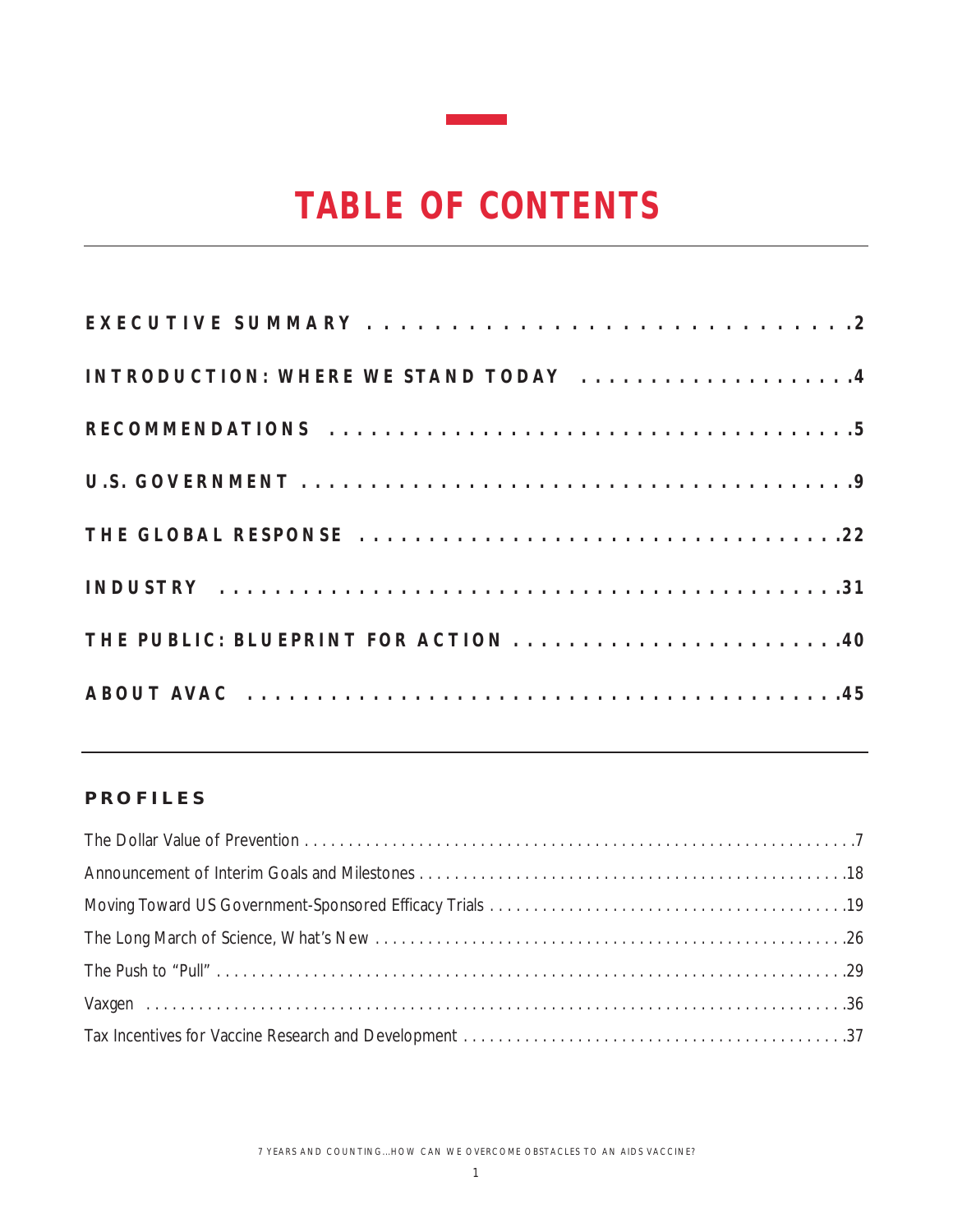# <span id="page-3-0"></span>**EXECUTIVE SUMMARY**

The idea of finding a vaccine to prevent HIV has finally captured the attention of government leaders and affected communities. Increasing sums of public money are available for the effort. Research is percolating in industry. Willing trial volunteers have signed up for injections. Politicians and the public have opened their eyes to the devastation of AIDS in Africa, and decided they should do something.

So why are we still writing reports?

Because scientists do not yet understand the basics, including how to build protective immunity to HIV in humans, or how to use animal models most effectively in research. Because, for all the hype, governments have not passed legislation to help the private sector work on HIV vaccines. Because no one knows how we would get a vaccine to the people of Africa, India and other countries in Asia if we had one. Because Merck recently announced that their current HIV candidate is likely only a first step. Because we have not come close to demonstrating an efficacious vaccine.

The last year was one of great activity across US agencies and throughout the world. We should all be proud. But neither the rhetoric nor more dollars got us a major breakthrough. HIV remains one of the most puzzling and challenging foes to face humanity.

And behind all the activity, we see real signs of trouble: private industry driven increasingly by the thirst for huge profits and blockbuster products, government programs resisting coordination and losing leadership, mounting controversy over a proposed government vaccine trial, and a tendency in Congress to spend money without making structural policy changes.

This year's AVAC report documents the steadily increasing activity in the quest for a vaccine against HIV:

- Leadership by President Clinton to find vaccines for the major infectious-disease killers, including HIV/AIDS.
- Needed increases in funding at the National Institutes of Health.
- Modest research programs at the major pharmaceutical companies and among some biotech mavericks.
- Five thousand individuals, predominantly in the US, volunteering to participate in the first HIV vaccine efficacy trial.
- Progress toward a government-sponsored, largescale human trial.
- Establishment of milestones for public sector research.
- Growing public awareness of the international AIDS crisis.
- Activity by governments, researchers, and advocates in scores of countries.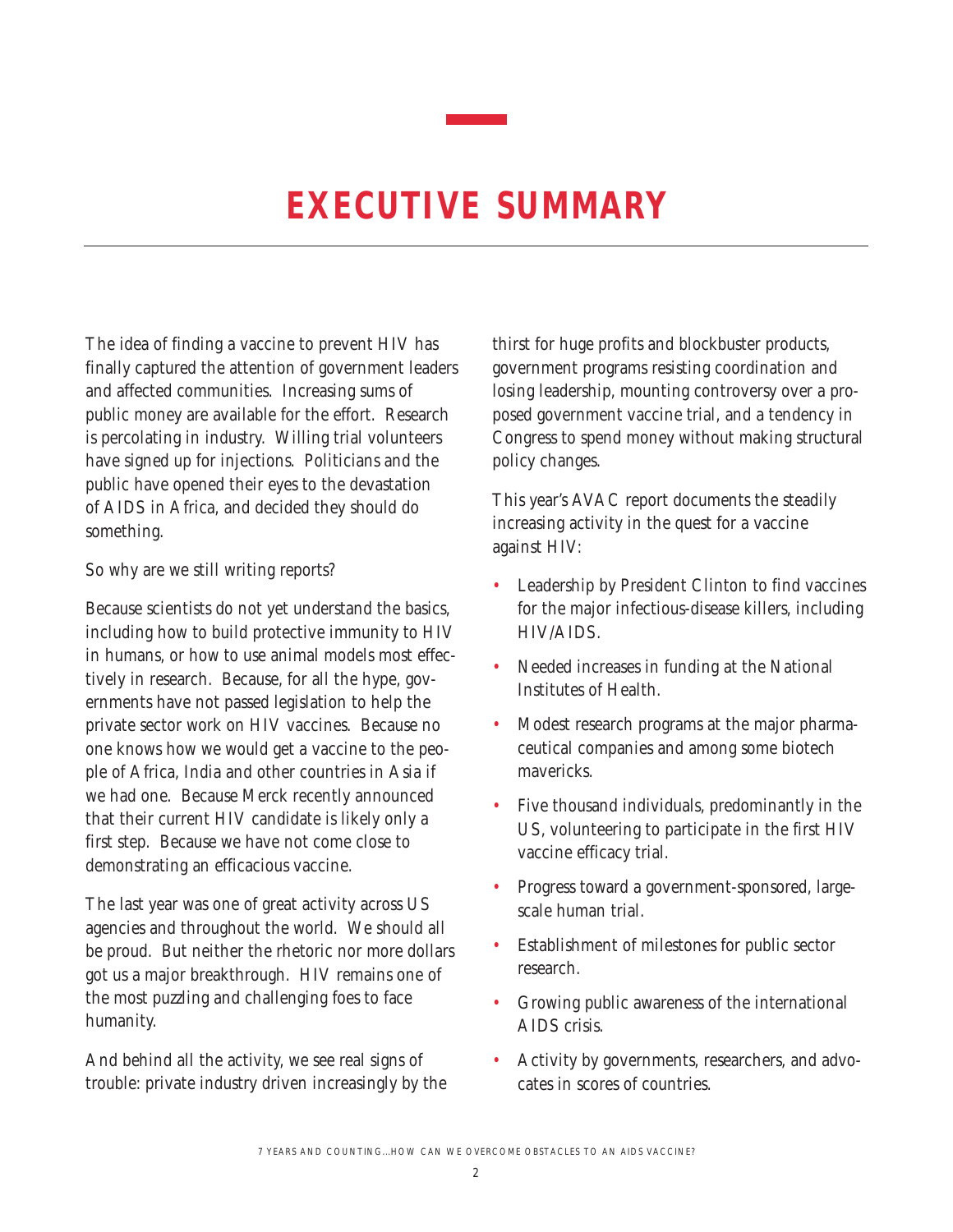- Funding of product-oriented research outside of government institutions.
- New guidelines on the ethics of vaccine trials and expectations of improved international coordination.

We also voice our impatience:

- The US Department of Defense has a directed HIV vaccine research program. So why is it consistently underfunded?
- The President and Congress proposed important incentives. So why are these bills facing opposition or disinterest?
- Industry says it faces difficulties in dedicating resources to HIV vaccine research. So why do they seem tongue-tied when asked what incentives they need?
- NIH funding has skyrocketed. So why are there still not enough non-human primates available for needed research?
- We are almost 20 years into the epidemic and 30 million people live with HIV. So why has there been only one Phase 3 trial of a vaccine that might prevent this disease?

Several actions are necessary to accelerate development of HIV vaccines, including 1) expanding government programs and providing additional targeted funding for specific research priorities, 2) passing legislation that provides incentives for private sector involvement in HIV vaccine research, and, 3) funding public outreach, education and communication programs.

Business as usual and territorial mentalities are the enemy of rapid progress towards an HIV vaccine. No one agency or company can find a vaccine and make it readily available. Public and private sectors must find new ways to partner. The Centers for Disease Control has been criticized for the way in which it funded ancillary studies in the VaxGen trial, but it is just these kinds of partnerships that are critical to moving research forward and securing the benefits of science for everyone.

In 1997, the President said he wanted a vaccine within a decade. We have seven years to go. There's funding, public support, and renewed hope in the scientific community. With new partnerships, a new sense of urgency, and broad based cooperation, the dream of a vaccine that saves tens of millions of lives is within reach.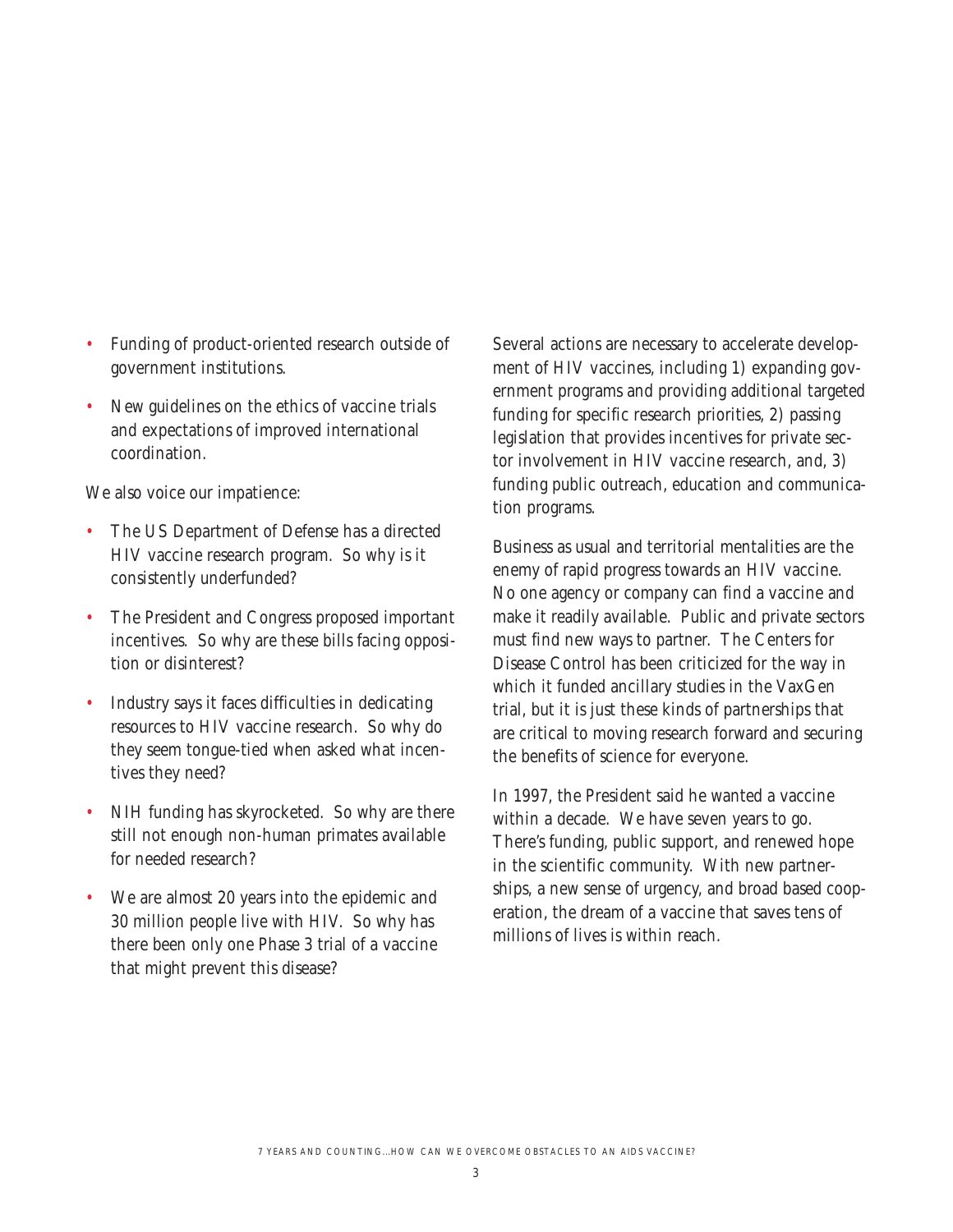# <span id="page-5-0"></span>**INTRODUCTION: WHERE WE STAND TODAY**

In less than four months, the 10-year challenge to create an AIDS vaccine will be one-third over, and the daring challenger, President Bill Clinton, will leave office. This year, dramatic changes in the rhetoric and actions surrounding development of an HIV vaccine appear everywhere we look.

You will see a difference in this year's AVAC report. We believe the world has turned an important corner. The political will to make an AIDS vaccine finally shows signs of life. The National Institutes of Health are not our primary focus this year. The foresight and continuing effort of NIH is beginning to be repaid and replicated around the world.

On the other hand, in some ways, Clinton's challenge seems like wishful thinking. Not only have we been unable to agree on what a promising AIDS vaccine candidate would look like, objections are raised when a publicly-funded large scale trial of a modestly promising vaccine is proposed.

The vaccine issue belongs not to Clinton or the Democrats—rather it touches on the security of our country and stability in the world, particularly in Africa, Asia, and Eastern Europe. A change in the political landscape with Presidential and Congressional elections this fall may very well

change the balance of power in both branches, which raises concerns for continuing and expanding the effort. Each candidate for President and Congress must realize that the ultimate goal preventing AIDS—has staggering, far-reaching consequences. We do and will call on each active politician, regardless of the rest of his or her political agenda, to endorse accelerated development of HIV vaccines. If there ever were a bipartisan issue, this is it.

Six years have passed since the decision not to go ahead with monomeric gp120 in the US in 1994. Something like \$781 million has been spent during those years, and there's so much we still don't know. As Mark Schoofs points out in, "The Agony of Africa" in *The Village Voice*, (November, 1999) "Even when pushed, science crawls."

The moment has come to step up the effort, put on some pressure and prepare to run a series of efficacy trials around the world. All the old, AIDS-activist slogans could be dusted off and still apply: *People Are Dying* and people need experimental vaccines. It is 1982–83 again in other parts of the world and in communities across America. Nobody's storming the NIH, disrupting the stock market, or staging die-ins in the streets. It might help if we did.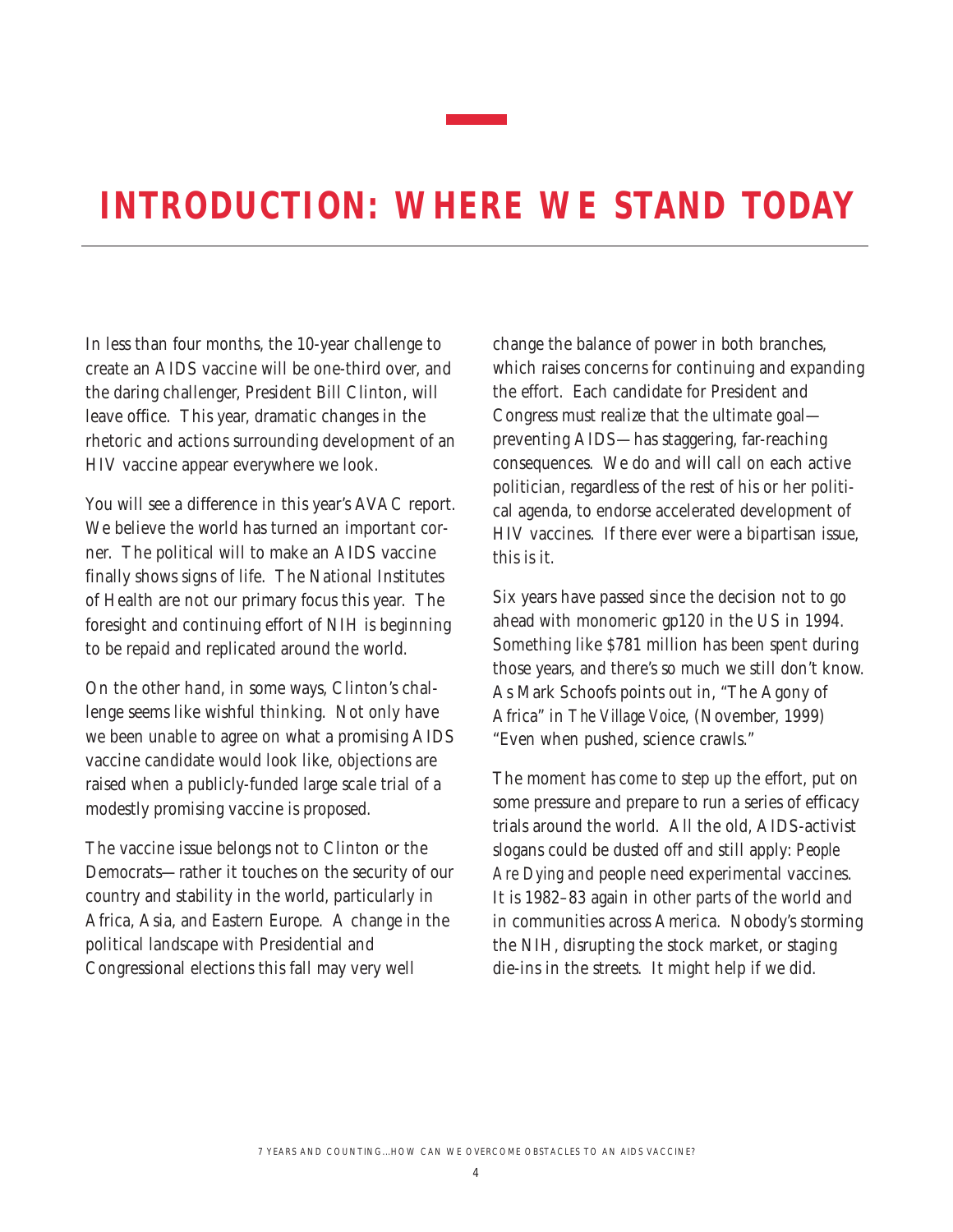# **RECOMMENDATIONS**

<span id="page-6-0"></span>AVAC started criticizing NIH and industry for the inadequacy of their HIV vaccine programs in 1995 and telling everyone else to get on the ball. There was too little going on anywhere else to criticize. Today, we are happy to report interest and activity have grown to a point where advocates can compliment and critique multiple efforts on many fronts. Today it is possible to see how to actually get to an AIDS vaccine.

Not that the way will be quick or easy. It has taken 18 years to get here. We only have managed that and with limited resources—because a small band of dedicated people recognize the importance of their work and are working as hard as they can.

We must prepare for the difficult road ahead by putting sufficient resources into what are known to be the key contributing components of a comprehensive vaccine research effort. This year, we have three overarching recommendations, with a few specific recommendations for each.

#### **1. Expand government programs as rapidly as they can effectively handle expansion.**

- Expand translational work at NIH: the research that facilitates moving products from the lab to development.
- Permanently and adequately fund Department of Defense vaccine research.
- As industry becomes more involved, negotiate for trade-offs, such as reasonable pricing, before public funds are handed out.
- Conduct clinical trials more smoothly and expeditiously.
- Supplement funding beyond current and proposed increases for NIH in seven specific areas identified by AVAC. AVAC estimates that an additional \$70 million could be effectively used to:
	- Prepare research sites in the US and other countries (including epidemiological studies, immunologic studies, training investigators, preparing countries, building infrastructure, and other site preparation work).
	- Provide more and higher quality nonhuman primates. (Implement plans to increase the stock of primates, including pathogen-free and immunologically characterized and related animals.)
	- Develop new assays rapidly and place advance orders for new cell-sorting and other technology that would be used to analyze results from efficacy trials.
	- Target additional resources to biotech companies through the Vaccine Design and Development Teams initiative.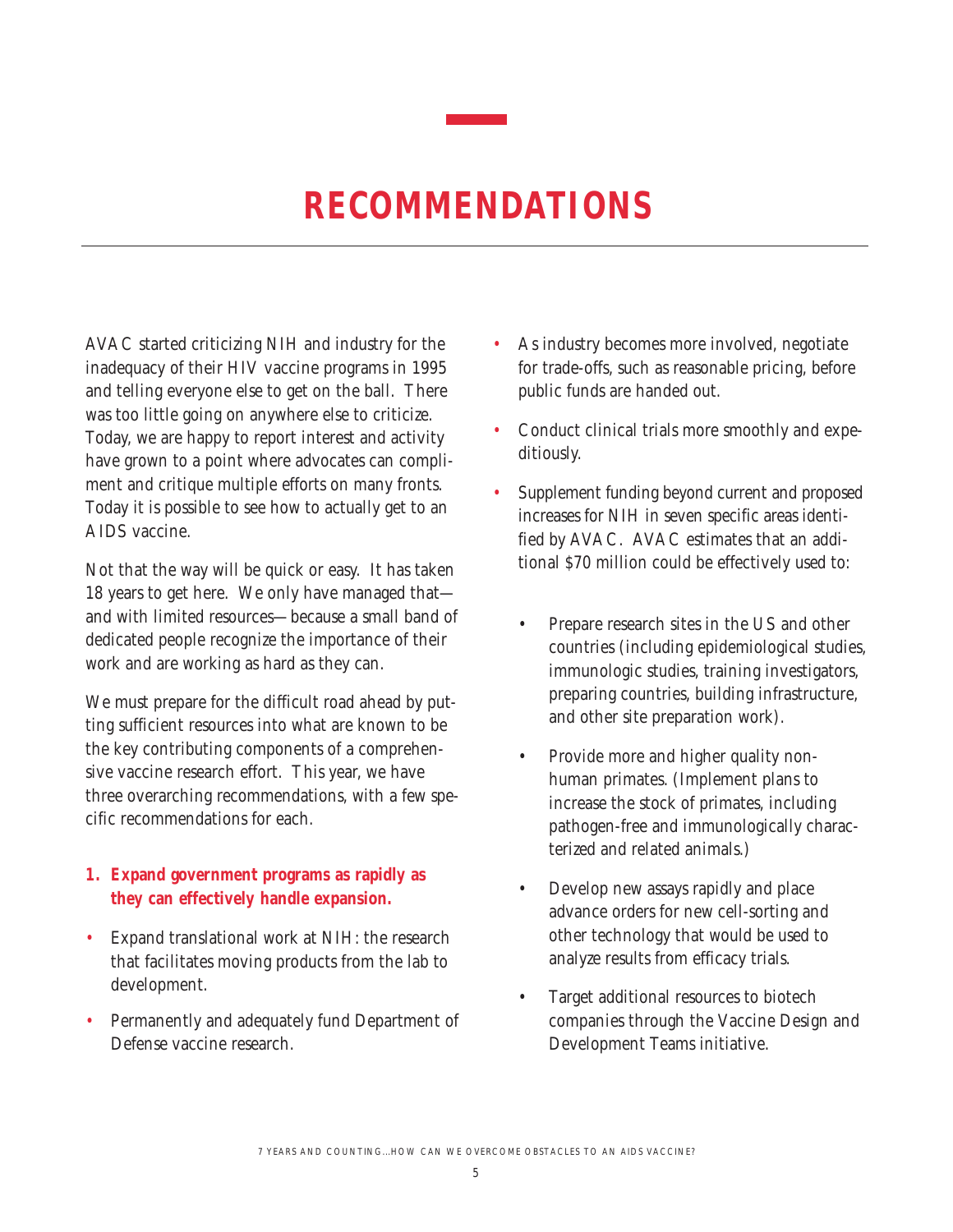- Prepare key communities and the public for the ongoing vaccine effort.
- Provide adequate funds to expeditiously conduct efficacy trials in the US and abroad as soon as candidates become available.
- Create private-public partnerships to champion and develop orphan-vaccine concepts and support vaccine trials.
- **2. Pass legislation that provides incentives for private sector involvement in HIV vaccine research—both "pushes" and "pulls" are needed, because purposeful company activity is crucial.**
- Pass the *Vaccines for the New Millennium Act* introduced by US Senator John Kerry and Representative Nancy Pelosi.
- Establish purchase funds and other access assurances now.
- **3. Fund public outreach, education and communication programs.**
- Focus education and communication efforts in key communities.
- Develop and implement a strategic communications plan.

In two more years, we come to the halfway mark of 10 years to develop a vaccine. By then we could have a real, substantial and significant international drive underway. This is a fantastic, almost incredible challenge, but mankind has done monumental things before. Let's get together, stop quibbling, cheer the workers on, and go!

*To get involved or to read past AVAC reports, visit our Web site:* http://www.avac.org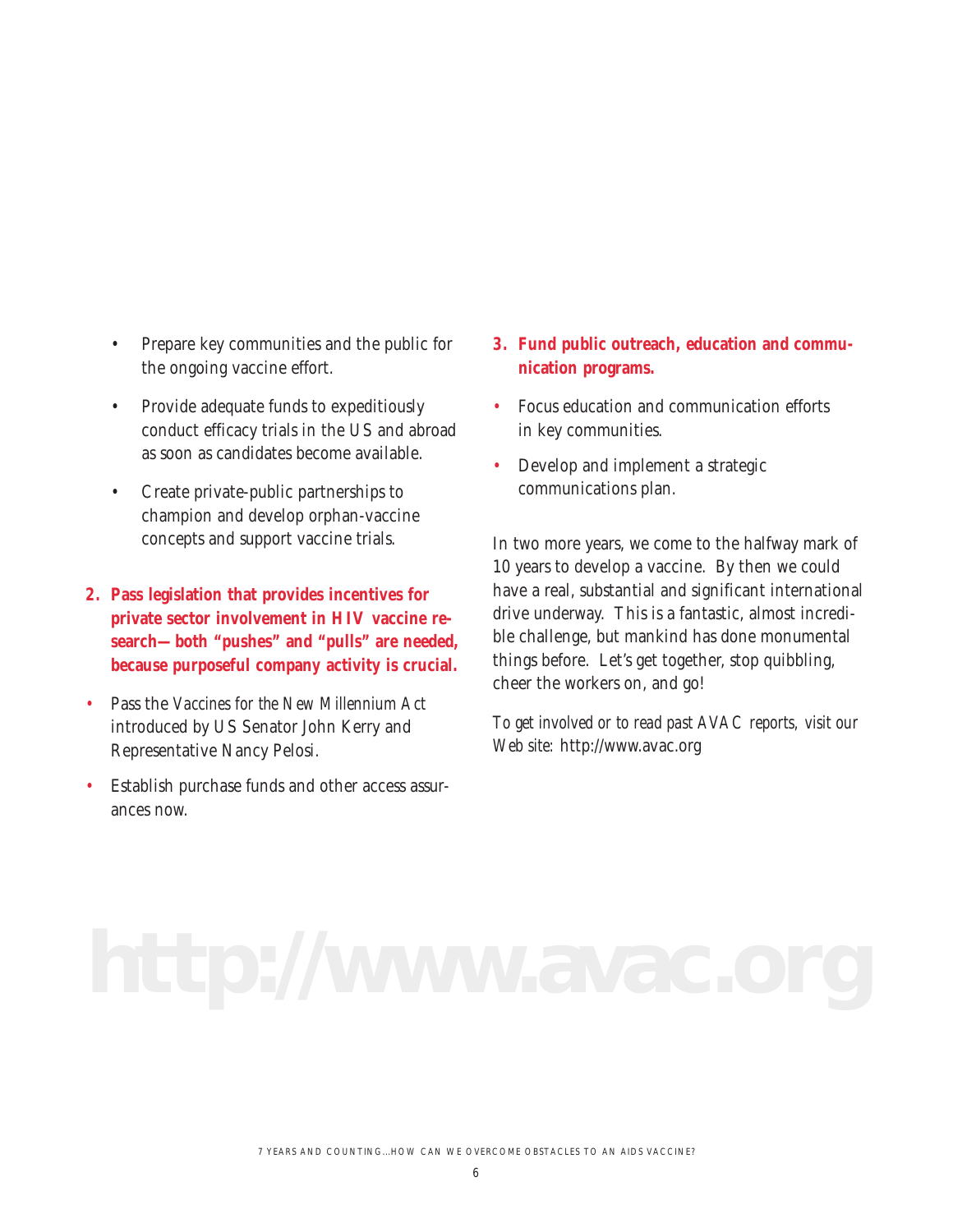# <span id="page-8-0"></span>**THE DOLLAR VALUE OF PREVENTION**



This chart shows that a new treatment or vaccine can slash the incidence of a deadly infectious disease. Because infectious diseases are transmissible, the health of others is your health. Yet, private and public health-care plans often don't pay for check-ups or immunization.

Vaccines, even administered to millions, are worth hundreds or thousands of times more per person and per dose than the pennies we expect them to cost. For people who have not caught and do not expect to catch an infectious disease, this is a difficult argument to sell, particularly when vaccination and hygiene has made occurrence of a disease rare.

A vaccine is insurance against rare catastrophic events and the insurance itself is a form of protection. That's why vaccine advocacy is hard to generate especially when the disease burden has been reduced as dramatically as it has in the developed world. In the US, we live in a relatively healthy bubble of a relatively unhealthy globe. Given emerging infections, clearly, the best way to keep the diseases out—is not to build barriers—but to improve health "out there."

Like clean air and water, an infection-free environment is a common good. Sanitation and vaccination are the only two proven routes to that end. If we, as individuals, can happily spend a hundred billion dollars a year treating sometimes minor ailments, why can't we find adequate resources for full-scale efforts on the vaccines needed most desperately in the world?

According to the US Department of Health we will spend an estimated \$110–120 billion on prescription drugs this year, which has almost doubled since 1995 and quadrupled since 1990. The entire budget for vaccines around the world is estimated to be no more than \$3 billion. Where's the sense in that?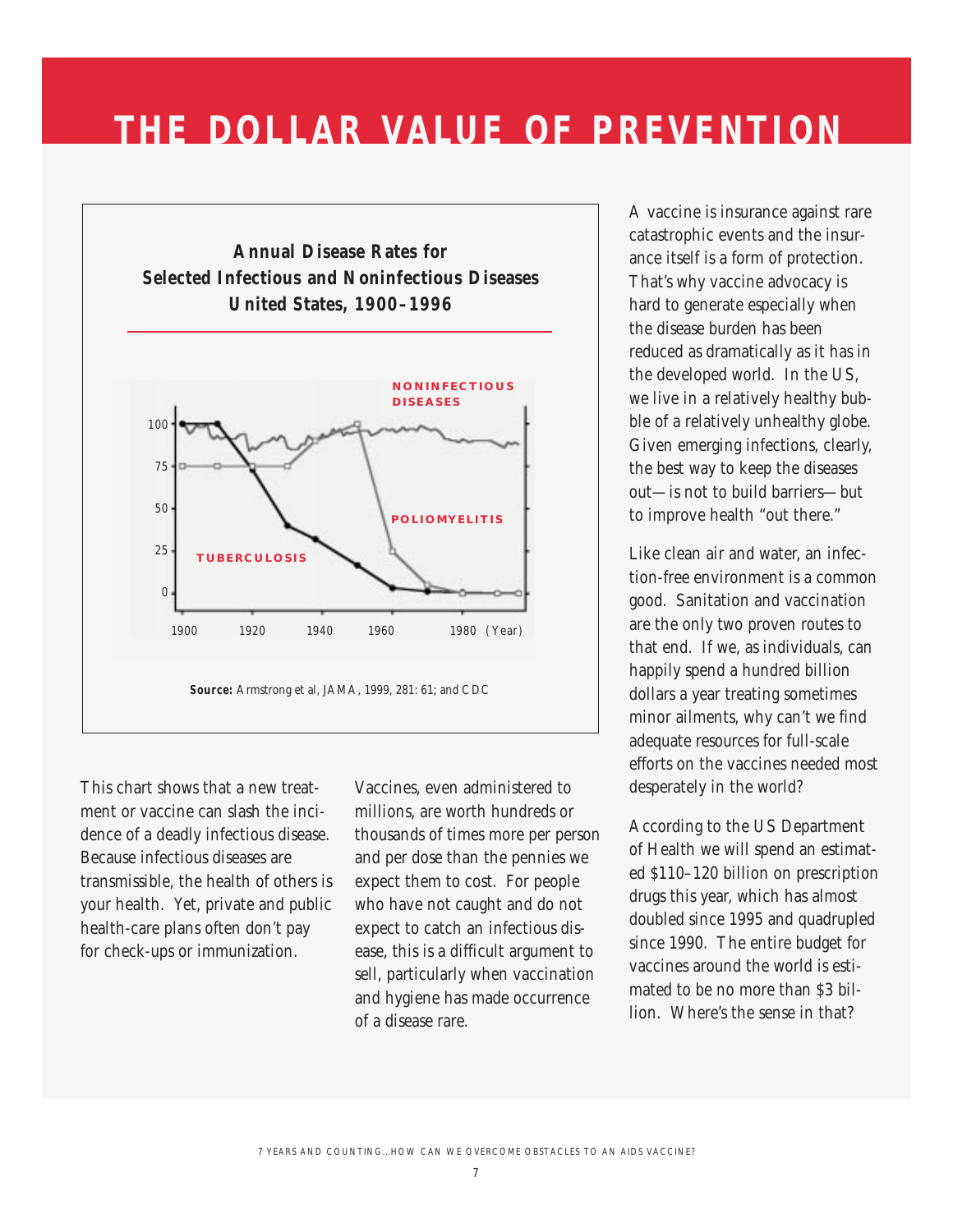*"Today marks the first time, after more than 4,000 meetings stretching back more than half a century, that the Security Council will discuss a health issue as a security threat. We tend to think of a threat to security in terms of war and peace. Yet no one can doubt that the havoc wreaked and the toll exacted by HIV/ AIDS do threaten our security. The heart of the security agenda is protecting lives–and we now know that the number of people who will die of AIDS in the first decade of the 21st Century will rival the number that died in all the wars in all the decades of the 20th Century."*

**Vice President Al Gore** 

United Nations Security Council Opening Session January 10, 2000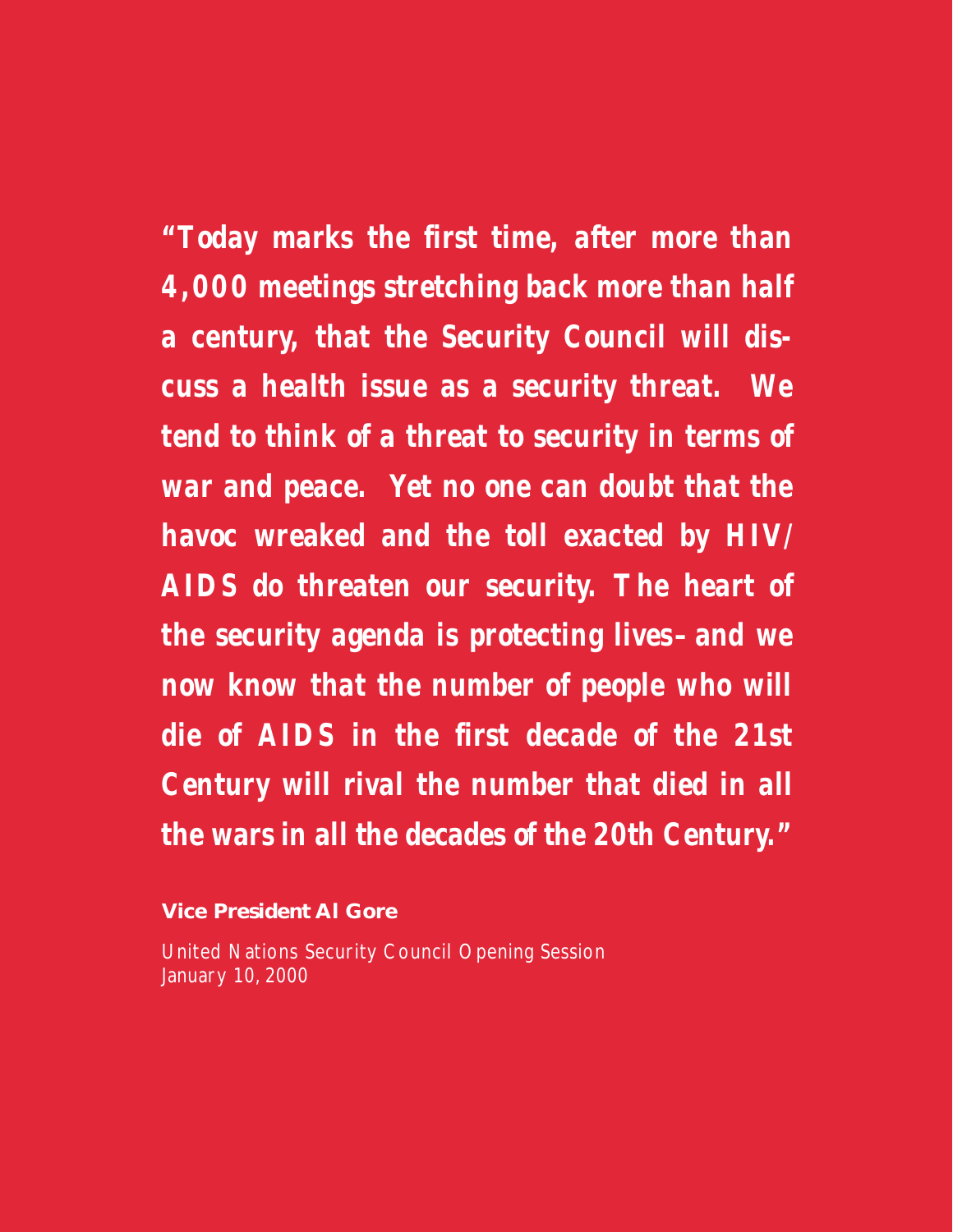# **U.S. GOVERNMENT**

<span id="page-10-0"></span>▶ STATUS Presidential and Congressional proposals • Growing budgets ▶ RECOMMENDATIONS Sustain increased NIH funding • Ensure leadership at all agencies involved • Increase funding for Department of Defense research • Identify possibilities for acceleration of FDA review • Provide enough non-human primates for research • Coordinate work of agencies •Set milestones for cooperative agreements and contractors • Move forward with planning a Phase 3 trial of Canarypox

## **NATIONAL POLICY**

#### **President Clinton Calls for a Vaccine**

President Clinton advocated development of an AIDS vaccine at least six times during his two terms in office. He promised to make NIH the "engine of discovery" for HIV vaccines in his 1997 State of the Union address to Congress. He proposed that our country develop an AIDS vaccine in the next decade in May that year. He pledged at the UN's General Assembly to work with industry on vaccines for AIDS, tuberculosis and malaria in fall 1999, perhaps in response to the Lifesaving Vaccine Technology Act that Congress introduced in the 105th session.

*"...today I commit the United States to a concerted effort to accelerate the development and delivery of vaccines for malaria,TB, AIDS, and other diseases disproportionately affecting the developing world."* 

President Bill Clinton The United Nations, September 1999

This year we got more: State of the Union promises about vaccines, announcement of existing programs and a purchase-tax-credit proposal, which costs the government nothing until a vaccine is licensed and sold. The proposal will take years to implement.

The words are good. The danger is that they will not be enacted with new incentives and funding. The President's advisors in the Office of Management and Budget, Treasury, and National Security support action. The President's Advisory Council on HIV/AIDS urged concrete steps and passed seven resolutions relevant to AIDS vaccine development—dormant proposals still on the table.

#### **Congress Keeps Pace with Funds, Proposed Legislation**

Congress continues to increase funding to record levels for medical research at the National Institutes of Health. NIH has, in turn, continued to increase the share for AIDS vaccine research, which rose from \$111 million in 1996, when we published our first report, to \$239 million in fiscal year 2000 not a pace comparable to a hot stock market but enough to allow broader basic research grants and applied research programs.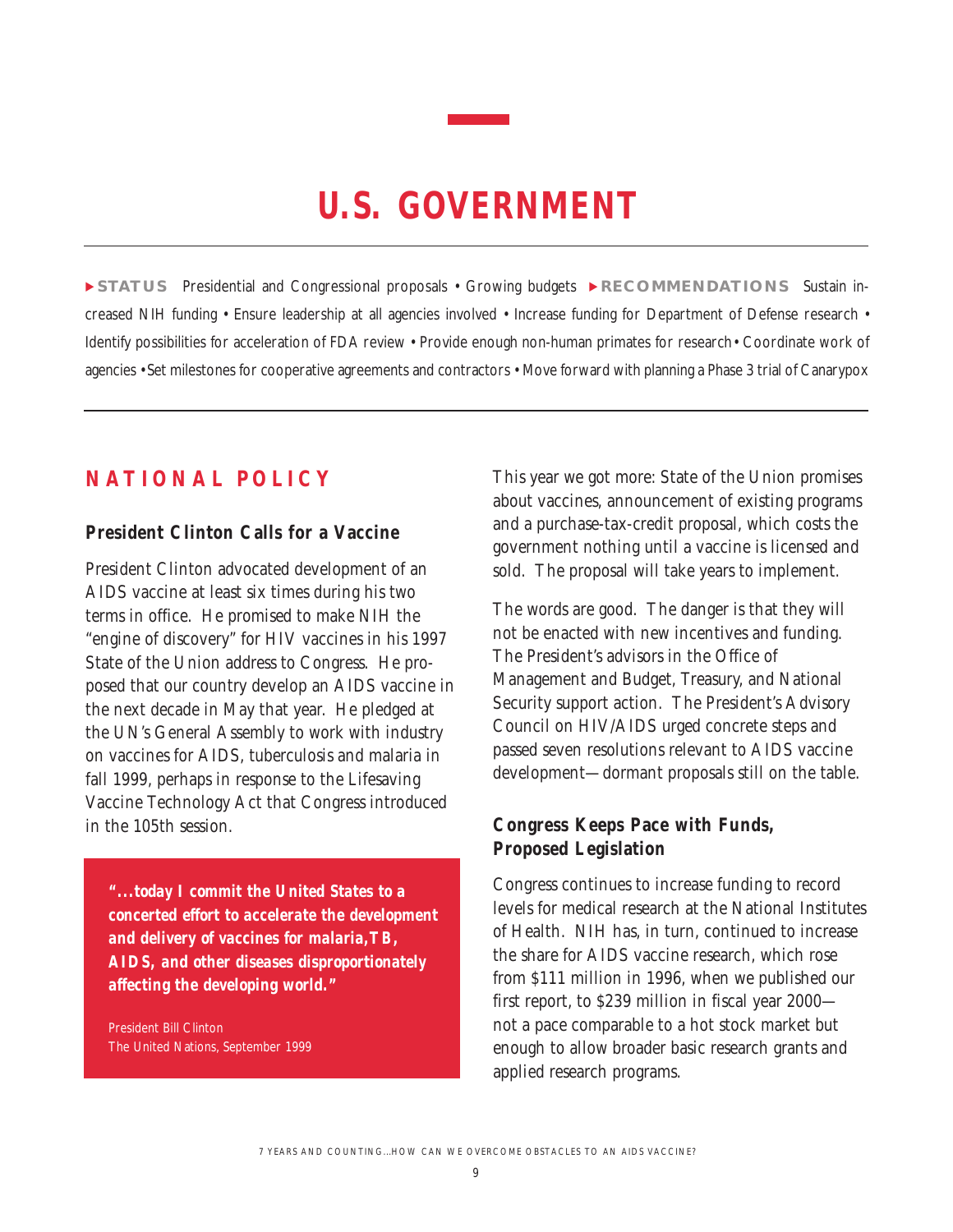On the legislative front, the *Lifesaving Vaccine Technology Act*, introduced a year ago in March would create incentives for industry to invest more heavily in areas with the greatest global publichealth need.

This year, Senator John Kerry and Representative Nancy Pelosi added a vaccine-purchase fund to the legislation proposed last year in order to make the proposed incentives both "push" on research and "pull" to create a market for these vaccines. The *Vaccines for the New Millennium* bill is this year's gold standard for legislation to spur HIV vaccine research and development. (see page 37).

#### **Show Political Will**

The executive and legislative branches of our government seem to lack the political will to make the more difficult policy changes that must follow the funding. Money for research is the easiest element in the equation. The other elements are partnerships with industry, incentives for private sector investment, shared objectives, and consistent, concerted action. We must raise this issue to the level of an intensive program with ambitious goals. Everyone involved should be encouraged to be on a faster track.

Only the US government is in a position to "Marshall" that plan and "Manhattan" this project with commitment and leadership. As President Clinton said: "...a new national goal for science in the age of biology. If America commits to find an AIDS vaccine and we enlist others in our cause, we will do it. I am prepared to make it happen."

## **US AGENCIES**

#### **Congress Narrowly Tops Past Funding**

Congress appropriated \$5,962.7 million for AIDS

programs this year, which the Clinton administration touts as the most ever. This appropriation barely tops past figures and getting those funds becomes more and more difficult. Two of the greatest supporters of aggressive funding for NIH will or have moved on: Representative John Porter (R-IL) who chairs the House Appropriations Subcommittee on Labor-Health and Human Services-Education and NIH Director Harold Varmus, who charmed that Subcommittee for years. That leaves the question of maintaining the funding for AIDS to us. We must redouble our efforts on the legislative front.

#### **NATIONAL INSTITUTES OF HEALTH**

This year NIH got a healthy 15% increase. The annual increase has traditionally been the discretionary part of NIH's budget, since NIH is reluctant to cut from previous institute budgets. A smaller share than in previous years will go to AIDS research. The Office of AIDS Research (OAR) manages that share, which allots a larger portion of its increase to vaccine programs.

Vaccines have gone from 9% of the NIH AIDS budget when Neal Nathanson took over the Office of AIDS Research to 12% proposed for this year. This adds up to \$239 million, enough to support the proposed new programs minimally. Nathanson announced recently that he will be leaving his position in September 2000. The NIH operating budget (for staff, supplies, travel, etc.) has not increased nearly as much as the budget for grants and contracts. For vaccines, which have expanded disproportionately to the total NIH budget, this means more work per staff person and insufficient travel funds.

OAR may use a discretionary fund for peer-reviewed projects, in addition to the budgets of individual institutes. In past years, this fund has often supported vaccine or other prevention projects. OAR is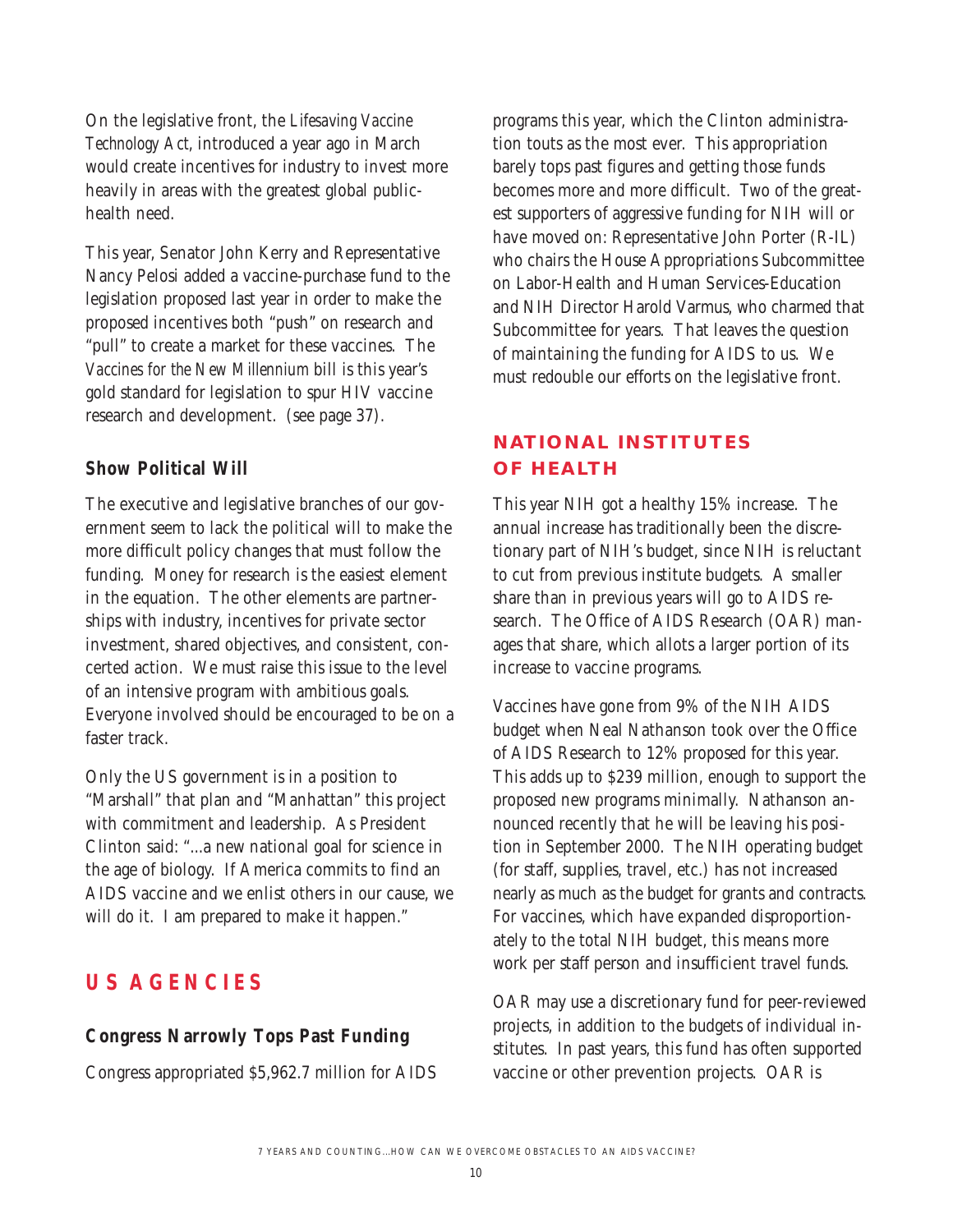required by law to update its *Plan for HIV-Related Research* each year before submission of budget requests for the coming year. To identify priorities in the plan in the past has been difficult because the plan must include all current and probable areas of research. OAR identifies priorities for future research up front for each topic, which helps with an analysis of the plan.

The 2001 plan proposes to:

• Conduct domestic and international vaccine trials.

- Develop and test new vaccine strategies.
- Improve animal models and trials.
- Identify and develop functional antibodies to use against maternal-infant transmission in order to inform vaccine design.
- Move vaccine concepts rapidly to clinical tests.

These priorities are very close to the Treatment Action Group's recommendations made in its recent report on NIH-funded research. OAR has tracked NIH vaccine spending in five categories. Trends for the last three years are shown below.

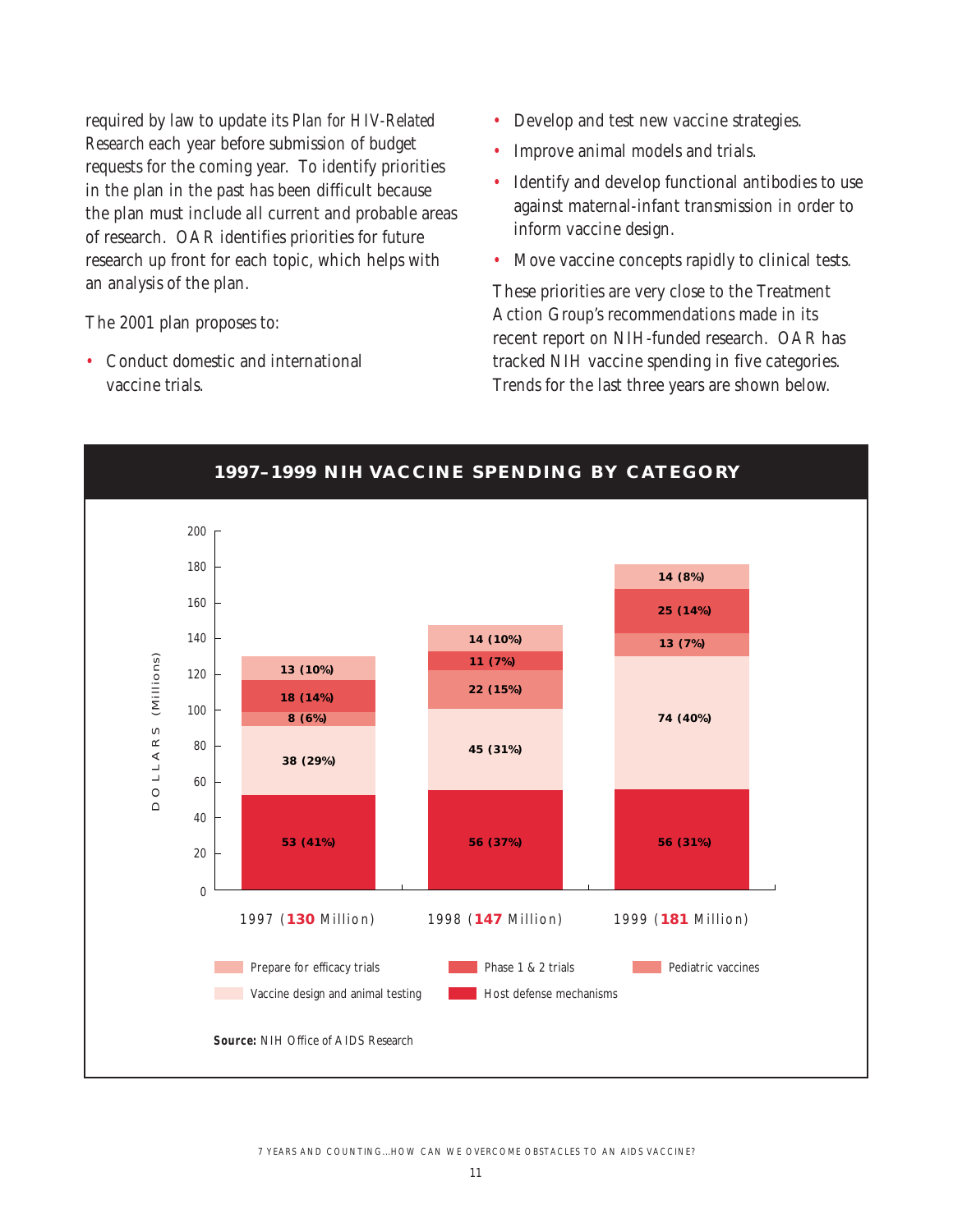## **CENTERS FOR DISEASE CONTROL AND PREVENTION**

The CDC created an AIDS vaccine unit, headed by Dr. Bill Heyward, last year, after years without one. That program primarily supports VaxGen in its efficacy trials by providing domestic and international logistical support and funds to perform additional epidemiological, social, and behavioral research a total of \$8 million over a period of four years. Dr. Heyward's move to VaxGen was followed by negative articles in the media, which increased scrutiny from Congressional appropriators.

Dr. Timothy Mastro recently accepted the position of chief of the HIV Vaccine Unit in the Epidemiology Branch of CDC's Division of HIV/AIDS Prevention. Dr. Mastro served as Director of The HIV/AIDS Collaboration-Thailand, a joint research project between CDC and the Thai Ministry of Public Health, for the past seven years. The vaccine unit currently has a staff of four, a small staff by CDC standards. One or two people may be hired in the near future.

Another CDC activity was an NIH-funded, qualitative study of community attitudes toward vaccine testing. This study is out of money and in the doldrums, with large amounts of potentially important data unanalyzed and unpublished.

## **DEPARTMENT OF DEFENSE: WALTER REED ARMY INSTITUTE OF RESEARCH**

Since the beginning of this epidemic, the US Army has played an important research role, extraordinary for its funding level. The Army must protect our troops and has a long history of vaccine research and development of vaccines not developed aggressively by industry.

WRAIR complements NIH research programs, and is an essential component of the HIV vaccine research enterprise. Aside from the fact that it consistently produces important scientific work, the military, by design, runs highly structured, directed programs unlike NIH's broader, peer-reviewed grant programs. Each approach has its strengths, and we believe government should pursue both.

#### **Annual Dance for Dollars Must Stop**

WRAIR has five sets of products in clinical trials and four new products in production or development. Their clinical testing sites are in the US and Thailand. They are building infrastructure in Uganda, with cohorts for Phase 2 trials in development in Uganda, Kenya, and Thailand. They have surveillance activities throughout South America, Africa (East, West, and North) and Southeast Asia.

Funding for this program is an annual skirmish. Pentagon officials have consistently cut the program's budget requests, which Congress then restores because of public support. In past years, the National Organization Responding to AIDS (NORA) and AVAC have succeeded in restoring the budget, but DoD uses this dance to get budget increases for areas other than vaccines.

President Clinton's proposed annual AIDS-vaccine budget for WRAIR is \$24 million, with \$17 million available for scientific work. With annual expenditures for scientific projects of approximately \$32 million, WRAIR has relied on Congress for supplemental funding each year. WRAIR needs an annual appropriation of close to \$50 million to have \$32 million available for vital vaccine research and development projects.

We strongly believe that DoD should recognize the important public contribution that is being made and will be made by its HIV vaccine program.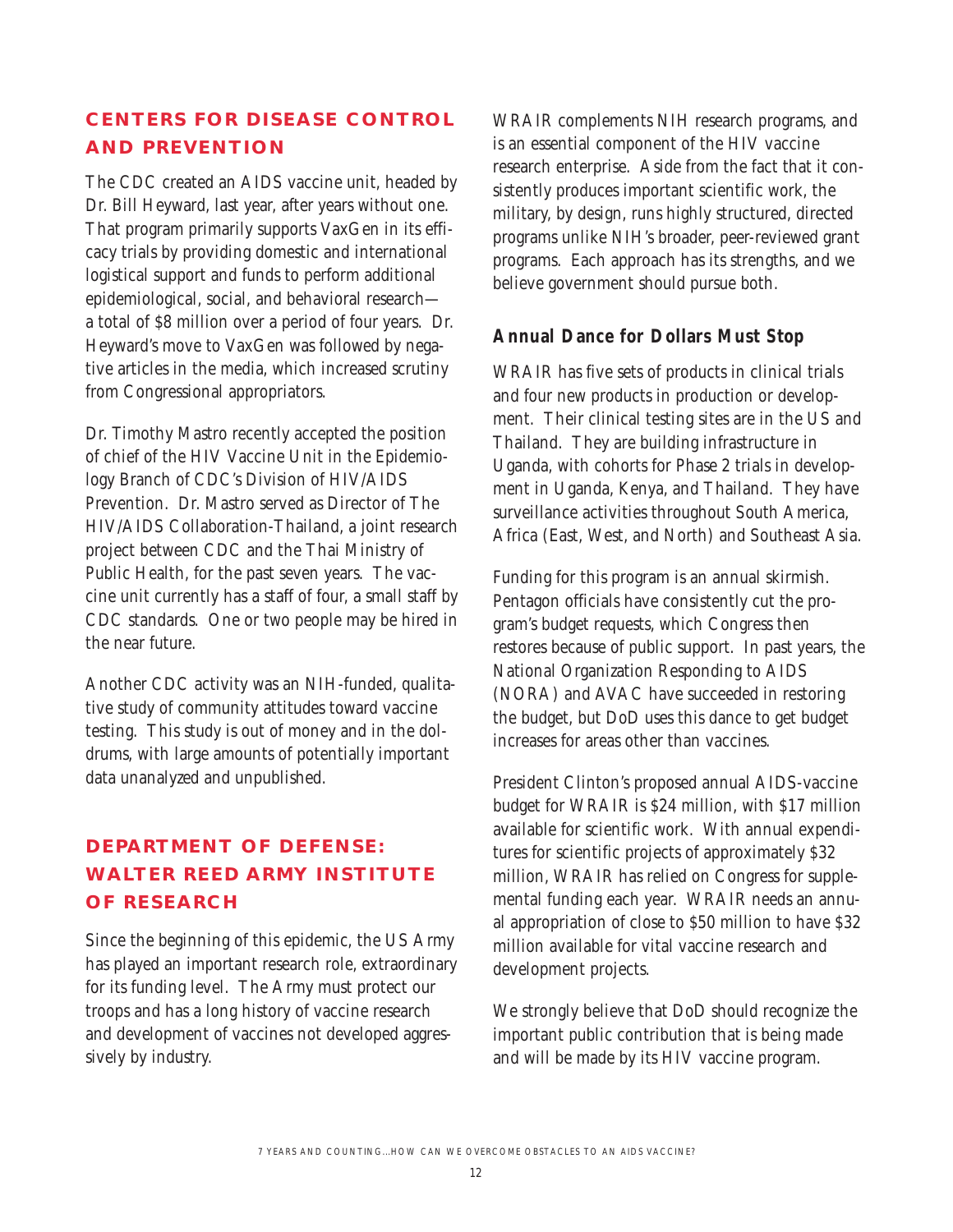The defense department should give WRAIR reasonable funding in its budget requests, in light of the fact that the UN Security Council and others clearly identify AIDS as a serious security risk. An annual DoD appropriation of approximately \$280 billion, with a pittance of \$50 million for vaccine research, will allow meaningful progress against this disease, which our troops could now contract anywhere in the world.

WRAIR plans to conduct a Phase 3 trial in Thailand in 2002 that will compare several prime boost strategies, which will probably include combinations of DNA or Canarypox and gp120 or gp140.

## **FOOD AND DRUG ADMINISTRATION**

Because HIV vaccines have progressed so slowly, the ultimate role of the FDA has been under-appreciated. This agency must approve the initiation of human trials of any candidate vaccine, any efficacy trials, and license any product. FDA must secure public safety for drugs, foods, and biological products—an increasingly overwhelming responsibility.

We have heard few complaints to date about FDA's willingness to work with vaccine developers and move their products forward. FDA encourages companies and others to work with them before application to accelerate the process.

Last year, FDA gave two candidate vaccines Investigational New Drug status, allowing them to move forward with clinical trials. The average for the last five years has been three per year. These applications must come from researchers, developers, or government sponsors, but the FDA review process, coupled with rapidly escalating agency requirements for data needed to complete an application, can add many years of research after

completion of the first successful efficacy trial.

FDA must be encouraged to expedite the vaccine development process as much as possible. In response to activists' demands for expedited approvals, the agency developed streamlined processes and special programs to get drugs for AIDS and other life-threatening illnesses to the people who need them. Drug companies welcomed this change. The Biologics group at FDA, which oversees vaccines, could take a lesson from the Therapeutics division.

AVAC knows that trial participants' safety must be foremost, but we commit to work with FDA and investigators to improve existing regulations and processes.

#### **COORDINATION**

AVAC and the President's Advisory Council have criticized the mechanisms by which federal agencies work together. Dr. Nathanson was charged with coordinating the work of these agencies at a President's meeting on AIDS in 1998. He convenes a biennial meeting of NIH, Walter Reed, CDC, and FDA to share information. Dr. Margaret "Peggy" Johnston, Assistant Director for HIV/AIDS Vaccines at the Institute of Allergy and Infectious Diseases, reports directly to Dr. Fauci for this responsibility. Individual managers in the agencies maintain close relationships with counterparts in other agencies.

Still, as in years past, we see little evidence that these agencies coordinate efforts effectively. With increased awareness of the economic and security impact of AIDS and the need for international research and trials, the State Department, USAID, and others should be brought into the process.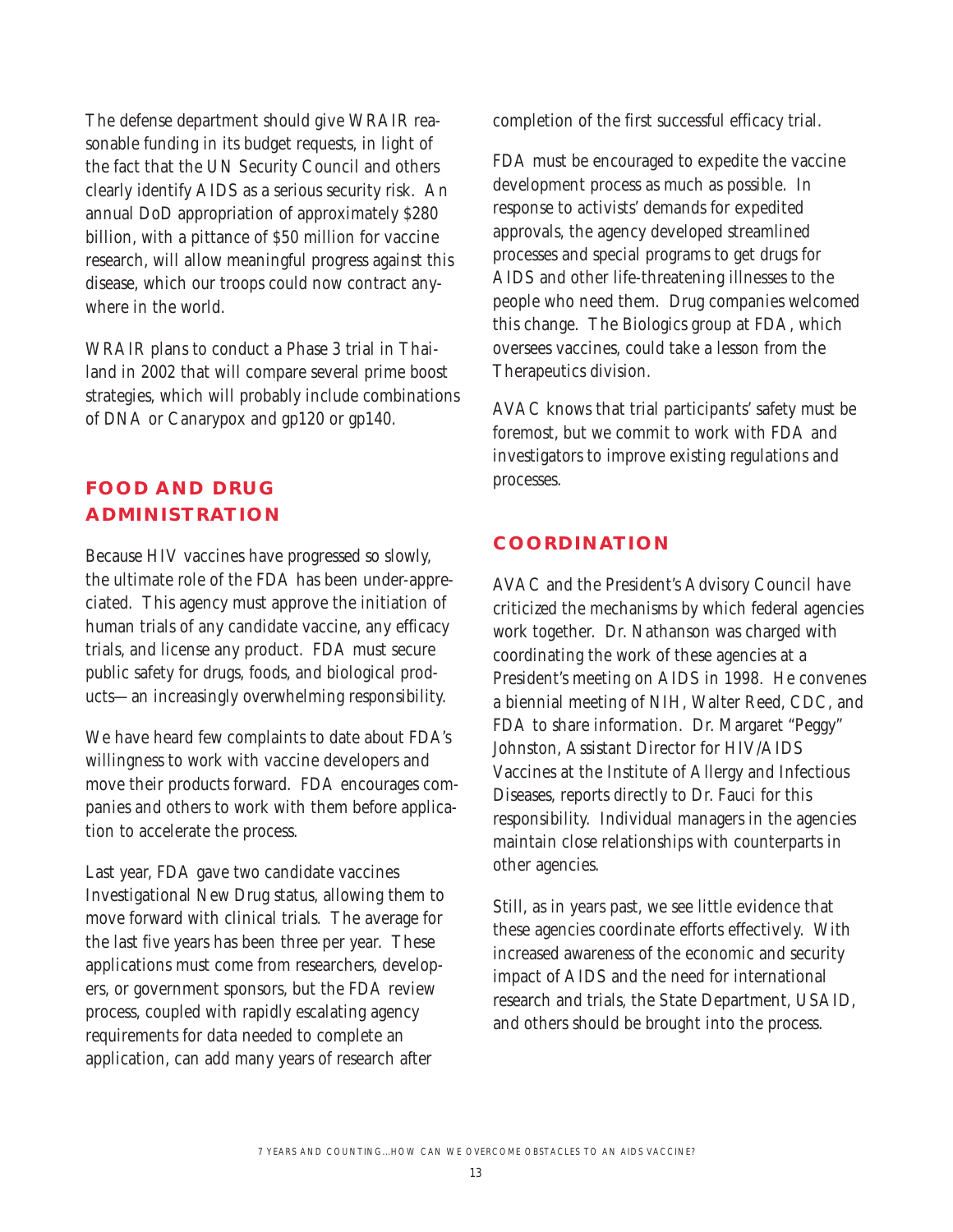## **AIDS VACCINE PROGRAMS AT NIH**

#### **NIAID DIVISION OF AIDS**

The NIAID Division of AIDS funds and manages the lion's share of AIDS research at NIH and the world. Its Director, Dr. Jack Killen, has announced that he will leave this year. The Division states that "basic science and applied research, fueled by NIAID investments, are creating unprecedented opportunities to expand vaccine discovery and development within the next five years." A good faith effort is being made to do so for basic research, translational and applied research, and clinical research.

But the Office of AIDS Research (OAR) has identified 85 separate strategies to pursue in fiscal year 2000, so it is a juggling act to apportion ever rising resources between investigator-initiated and directed research. By plan, the bulk of the research is investigator-initiated, that is, investigators compete for grants through a peer-review process. A separate study section for evaluating vaccine grant proposals was piloted in 1998. In fiscal year 1998, 38% went for basic research, 34% was used for targeted research involving preclinical product development, and 28% funded adult and perinatal research and development of clinical trial infrastructure. (Based on research by TAG and AVAC.)

Dr. Peggy Johnston came to her position as Assistant Director for HIV/AIDS Vaccines in 1997 after program management had planned several newly conceptualized initiatives which were not yet in place. With a number of vacancies in her group, she is valiantly dealing with the fallout, but is a long way from a fully-staffed, smooth-running program.

The challenge—to take the peer-review system and put in place a well-coordinated, overall program will be achieved by managing grant portfolios and developing targeted programs such as those outlined

*"Every NIAID research program aims to improve health. Even the most esoteric investigation is undertaken with the hope that it, in combination with many other studies, will provide insight to improve diagnostics, treatment, and/or prevention."*

NIAID Strategic Plan, October 1999

below to fill the gaps. The schema for these programs, conceived in 1996–98, and developed over the last few years, has taken many years to put in place (See page 16). Unfortunately, more years will pass before we can evaluate whether they worked and fit together well.

A description and status report for each program and other useful information can be found at the NIAID Division of AIDS (DAIDS) Web site: http://www.niaid.nih.gov/aidsvaccine

## **DAIDS PROGRAMMATIC GOALS AND MILESTONES FOR FISCAL YEARS 2000 AND 2001**

FY 2000 Funding

- Continue active oversight of unsolicited awards.
- Fund Innovation Grants (ongoing).
- Fund new HIVRAD and IPCAVD applications.
- Fund Vaccine Design and Development Teams.
- Establish Vaccine Trials Network.

FY 2001 New and Continuing Initiatives

- Innovation Grant program announcements (ongoing).
- Second IPCAVD program announcement.
- SIV Evaluation Units Requests for Proposals.
- HIV Database Request for Proposals.
- HIV Production Contracts, a 3-part Request for Proposals.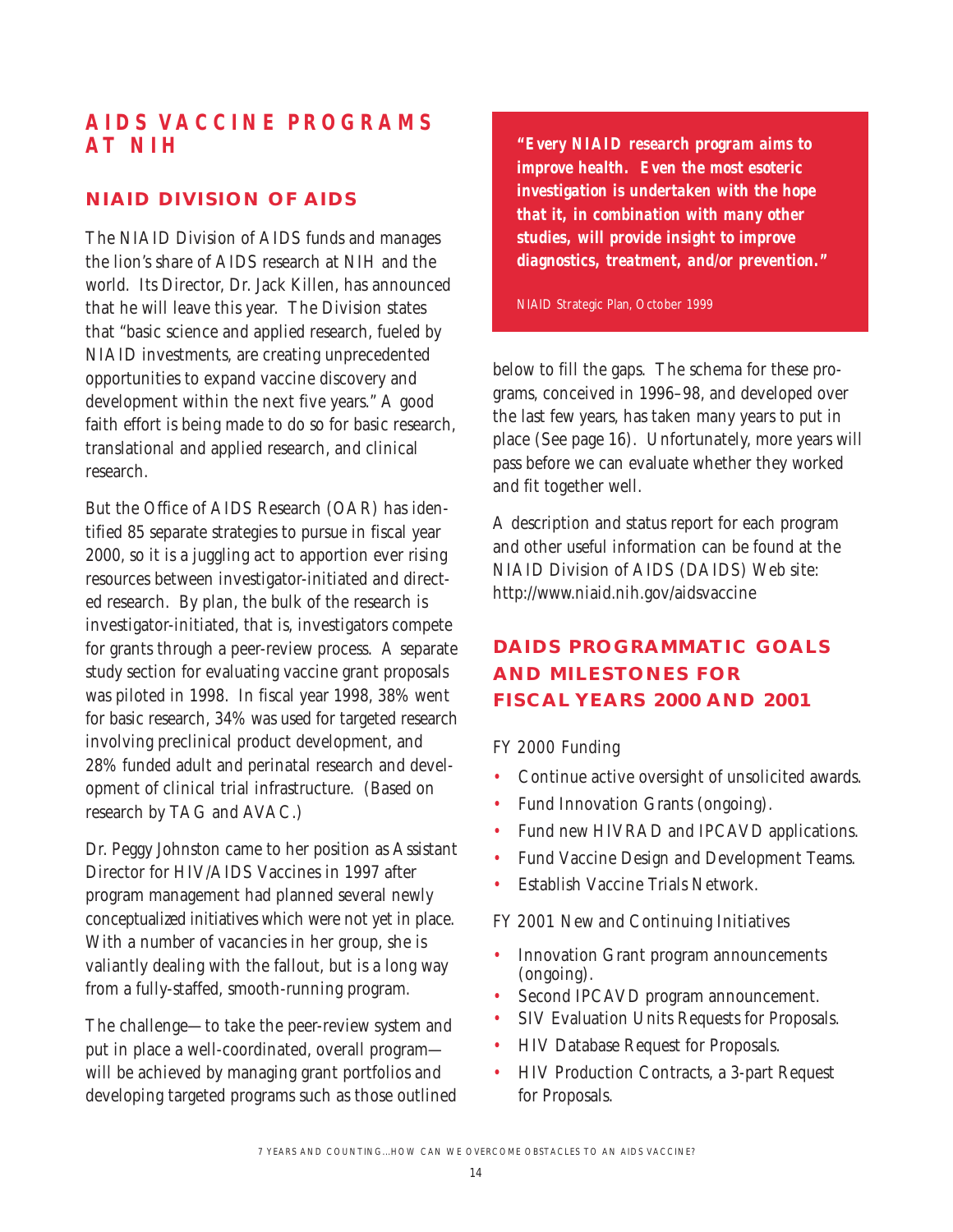Planning is underway for fiscal year 2002.

Soon it will be possible to examine the ability of this system to generate a pipeline of product research and development. We encourage DAIDS to do so carefully in order to make sure its initiatives are performing as planned.

## **DALE AND BETTY BUMPERS VACCINE RESEARCH CENTER**

Last spring, near the second anniversary of President Clinton's ten year challenge, he attended the ground-breaking ceremony for the Dale and Betty Bumpers Vaccine Research Center. The Center will be a beautiful new laboratory dedicated to vaccine research and development, with an initial focus on an HIV vaccine. Since the ground breaking, the Center's new director, Dr. Gary Nabel, has been putting together an organization and waiting to move in.

Meanwhile, Nabel's former laboratory at University of Michigan has been making a wide range of construct antigens to test in animals and humans. Their first protocol will be a small Phase 1 safety trial of one DNA construct at the NIH clinical center. Nabel has conducted a number of planning meetings and recruited at least two top scientists to lead two of the four areas of the lab: Dr. Gordon Douglas, formerly of Merck, to manage product development efforts, and Dr. Norm Letvin to lead its animal testing program. Douglas and Letvin are not full time employees, so the program may have the best people but not their full effort. Remaining to be filled are leaders for the human immunology labs and human testing groups.

This team will be under tall orders. At last year's ceremony, President Clinton said, "I am confident that this is a place where miracles will happen.

#### **AIDS VACCINE RESEARCH COMMITTEE**

One of the major recommendations of the 1996 Levine panel was to "restructure the entire NIH/ AIDS vaccine research effort and that a trans-NIH vaccine program should be established with leadership and oversight provided by distinguished, nongovernment scientists." The restructuring, such as it is, is described above. The distinguished panel is the AIDS Vaccine Research Committee (AVRC), chosen and led by Dr. David Baltimore. This highprofile group of ten scientists and one AVAC member has been meeting three times a year since 1997.

What it has done and how well it has worked is open to discussion. *IAVI Report* quoted one unnamed researcher as referring to the Committee as "a science club." The group has reviewed a large number of scientific issues and made recommendations about them. It gave its imprimatur to the innovation grant program and organized with NIAID the only national AIDS vaccine meeting last year. The Committee has relied on management at NIH to help guide its efforts, and focused on particular issues that have been brought to or come to its attention. To date, it has not attempted to provide leadership and oversight for the entire NIH/AIDS vaccine research program. In its tenure, AVRC has focused on a number of critical scientific issues, including animal models and primate resources, neutralizing antibody, CTL measurement, mechanisms of live attenuated vaccines, the role of clades, vectors, and, of course, innovation.

We agree with the original Levine Committee recommendation that the Committee should provide advice and consent for the program overall, not just the scientific agenda. This will require more resources, direction from the Committee, and cooperation from NIH.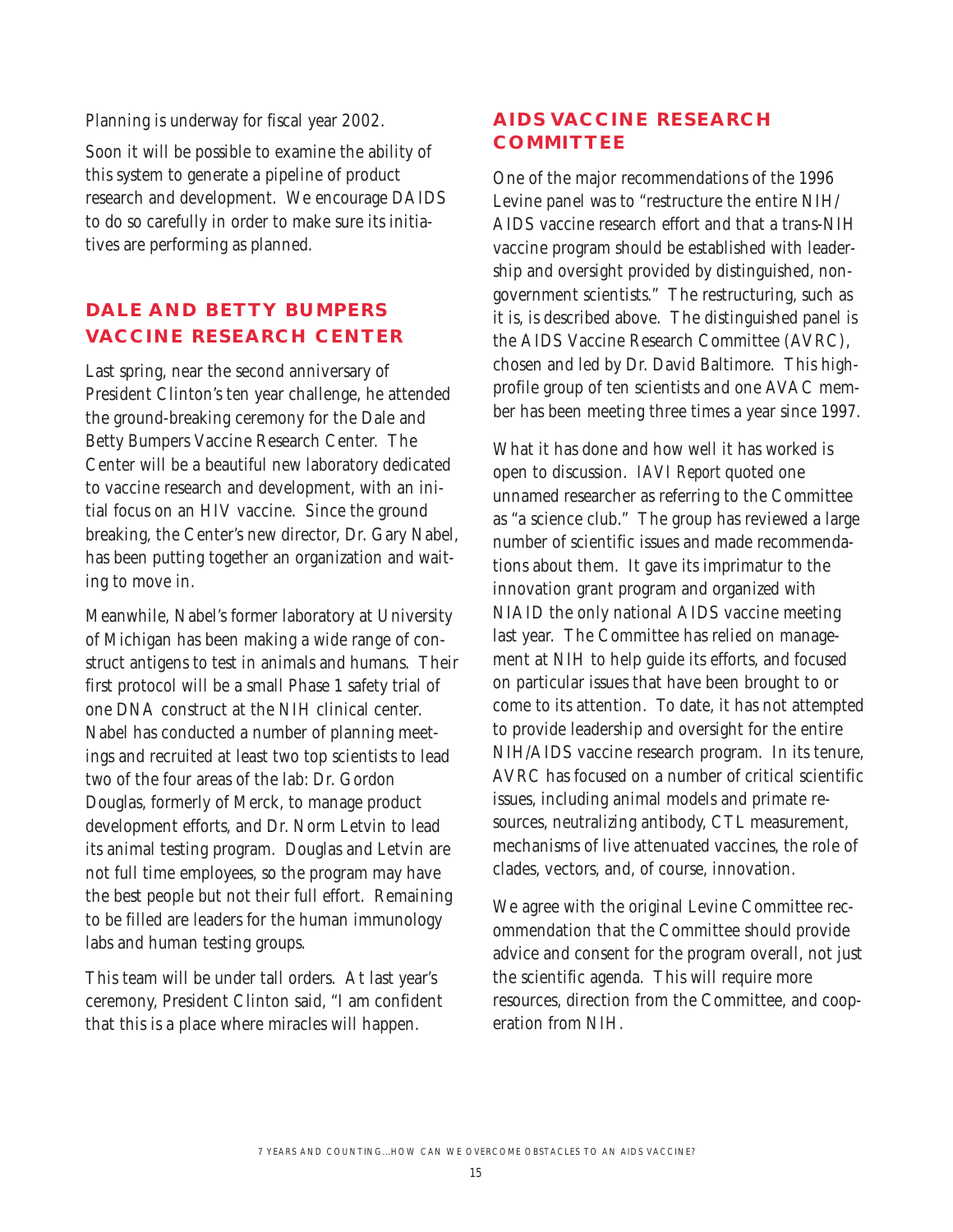#### **NIH VACCINE FUNDING PROGRAMS: WILL THEY DELIVER A PREVENTIVE HIV VACCINE?**

| <b>INITIATIVES</b>                                                               | <b>PURPOSE</b>                                                                                                                                               | DATE OF 1ST<br><b>APPLICATIONS</b> | <b>FREQUENCY OF</b><br><b>APPLICATIONS</b> | # OF AWARDS<br><b>TO DATE (4/00)</b>                                       |
|----------------------------------------------------------------------------------|--------------------------------------------------------------------------------------------------------------------------------------------------------------|------------------------------------|--------------------------------------------|----------------------------------------------------------------------------|
| Extramural R01 Grants;<br><b>Intramural Contracts</b>                            | Unsolicited investigator-initiated research.                                                                                                                 |                                    | On-going                                   | 80 new R01 grants, 55<br>full and partial intramu-<br>ral awards in FY1999 |
| Reagent Support; HIV<br>Molecular Immunology<br>Database                         | Researcher support.                                                                                                                                          |                                    | On-going                                   | 2 contracts (1 each)                                                       |
| <b>Innovation Grants</b>                                                         | To draw researchers into the HIV vaccine<br>field and increase the number of promising<br>concepts entering the research pipeline.                           | 1997                               | 3x/year                                    | 191 grants                                                                 |
| <b>HIV Vaccine Research and</b><br>Design (HIVRAD)                               | To support development of HIV vaccine<br>concepts into products.                                                                                             | 1998                               | 1x/year                                    | 3 complete awards,<br>1 partial award                                      |
| HIV Vaccine Design and<br>Development Teams                                      | To promote a development-oriented approach<br>to vaccines by funding teams of researchers<br>for long-term coordinated projects.                             | 1999                               | 5 year<br>awards                           | Pending                                                                    |
| Integrated Preclinical /<br><b>Clinical AIDS Vaccine</b><br>Development (IPCAVD) | To encourage academic-industry collabora-<br>tions that will move vaccines through<br>the final preclinical stages and into early<br>clinical trials.        | 1997                               | 1x/year                                    | 8 active awards,<br>12 total awards                                        |
| <b>Primate Testing Contracts</b>                                                 | To create a standardized challenge system<br>that would allow investigators around the<br>world to generate comparable results with<br>vaccines in primates. |                                    | On-going                                   | Supplements to 2<br>existing contracts                                     |
| Simian Evaluation Units                                                          | To evaluate promising SIV and HIV vaccines<br>in non-human primates.                                                                                         | 1998                               | 5 year<br>awards                           | Renewal competition<br>pending                                             |
| <b>HIV Vaccine Development</b><br><b>Resources Contracts</b>                     | Resources to facilitate development of<br>promising vaccine candidates into testable<br>products.                                                            | 1998                               | 7 year<br>awards                           | 14 contracts                                                               |
| Vaccine Trials Network<br>(VTN)                                                  | Domestic and international human testing<br>of HIV vaccine candidates, all phases.                                                                           | 1998                               | 5 year<br>awards                           | 3 core functions award-<br>ed, site awards pending                         |

**Source:** NIAID Division of AIDS and Office of AIDS Research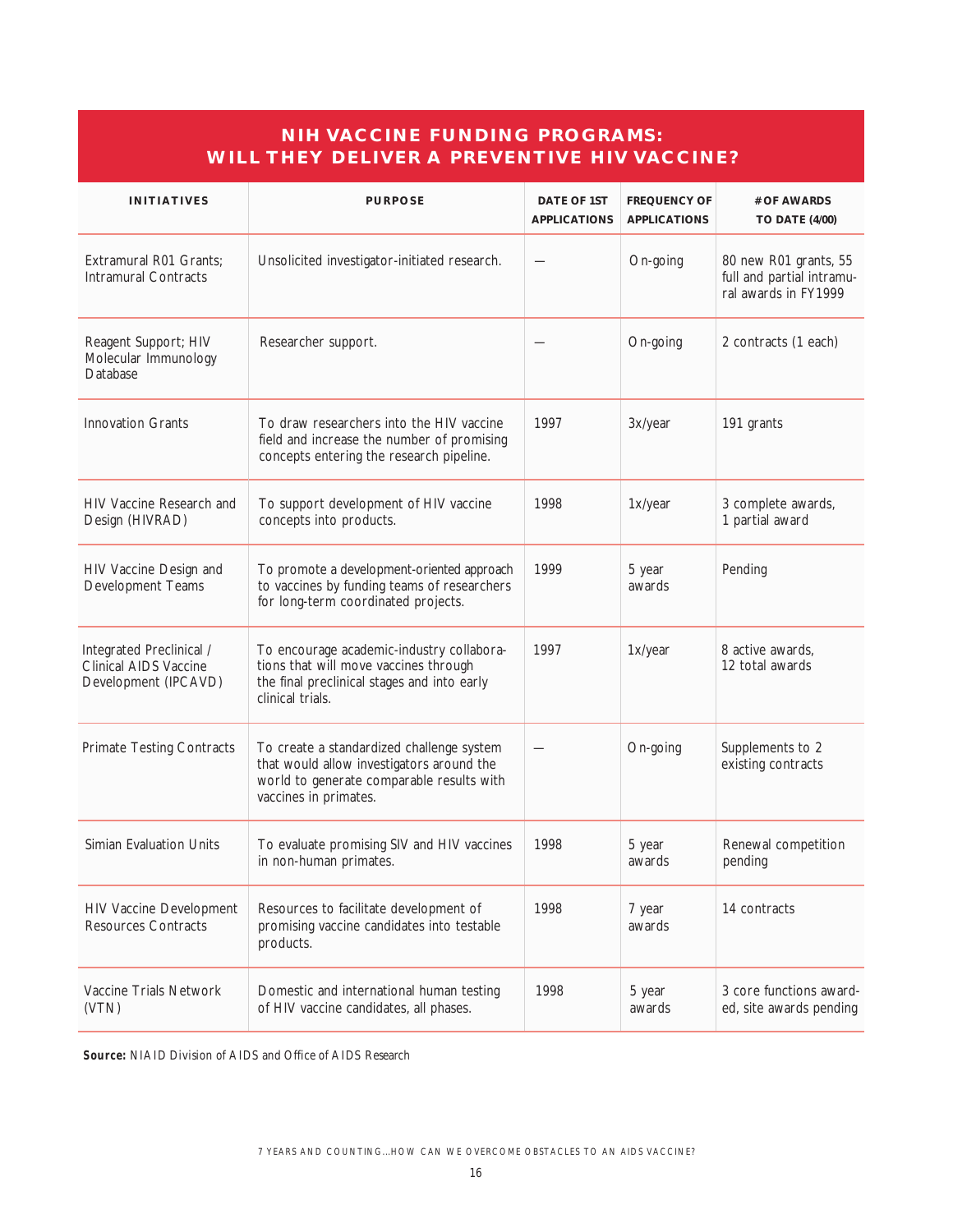#### **SCIENTIFIC REVIEW**

In the second half of 1999 there was a spirited debate in the scientific community about proposed changes in the NIH system for scientific review. OAR Director Neal Nathanson, with support from many AIDS scientists and activists, led successful opposition to a proposed reorganization that would have redefined the system of Integrated Review Groups and eliminated the dedicated AIDS review group. AIDS study sections will continue to be organized together into an AIDS specific review group.

Another Levine panel recommendation was to create a separate vaccine study section dedicated to applications that focus on vaccine development for AIDS and non-AIDS vaccine research. The goal was to have a panel of vaccinologists and applied scientists review vaccine grant applications that are perceived to be less appealing to basic science review groups. After studying this proposal, the Center for Scientific Review, which manages the majority of peer review at NIH, created a Special Emphasis Panel, which should eventually become a Chartered Review Committee. This pilot study section has met five times since November 1998. To date, it has considered more than 450 grant applications, including the AIDS vaccine innovation grant applications. One-third to one-half of the applications have been AIDS vaccine

applications. We consider this a success and recommend that the study section be allowed to mature and be made permanent.

The Fogarty Center has a thriving program in the US to train researchers and clinicians from the developing world in the US, and also provides direct funding of developing country research institutes. Fogarty, with the Institutes, should consider broadening its focus to increase the capacity of affected countries to establish their own research and development efforts, which several countries have expressed interest in doing.

In addition to NIAID, other NIH institutes do important AIDS vaccine research. The National Cancer Institute (NCI) received \$21.4 million in fiscal year 1999 that goes almost exclusively for pre-clinical work. About half of this funding stayed within NCI for intramural researchers. The National Center for Research Resources (NCRR) received \$8.9 million in fiscal year 1999, mostly for primate centers and General Clinical Research Centers at universities and hospitals. NCRR provides important core support for primate researchers. Neither of these efforts, NCI intramural research nor NCRR AIDS programs, has received proper scrutiny. We call for careful evaluation of their effectiveness and relation to the larger programs by the AVRC in the near future.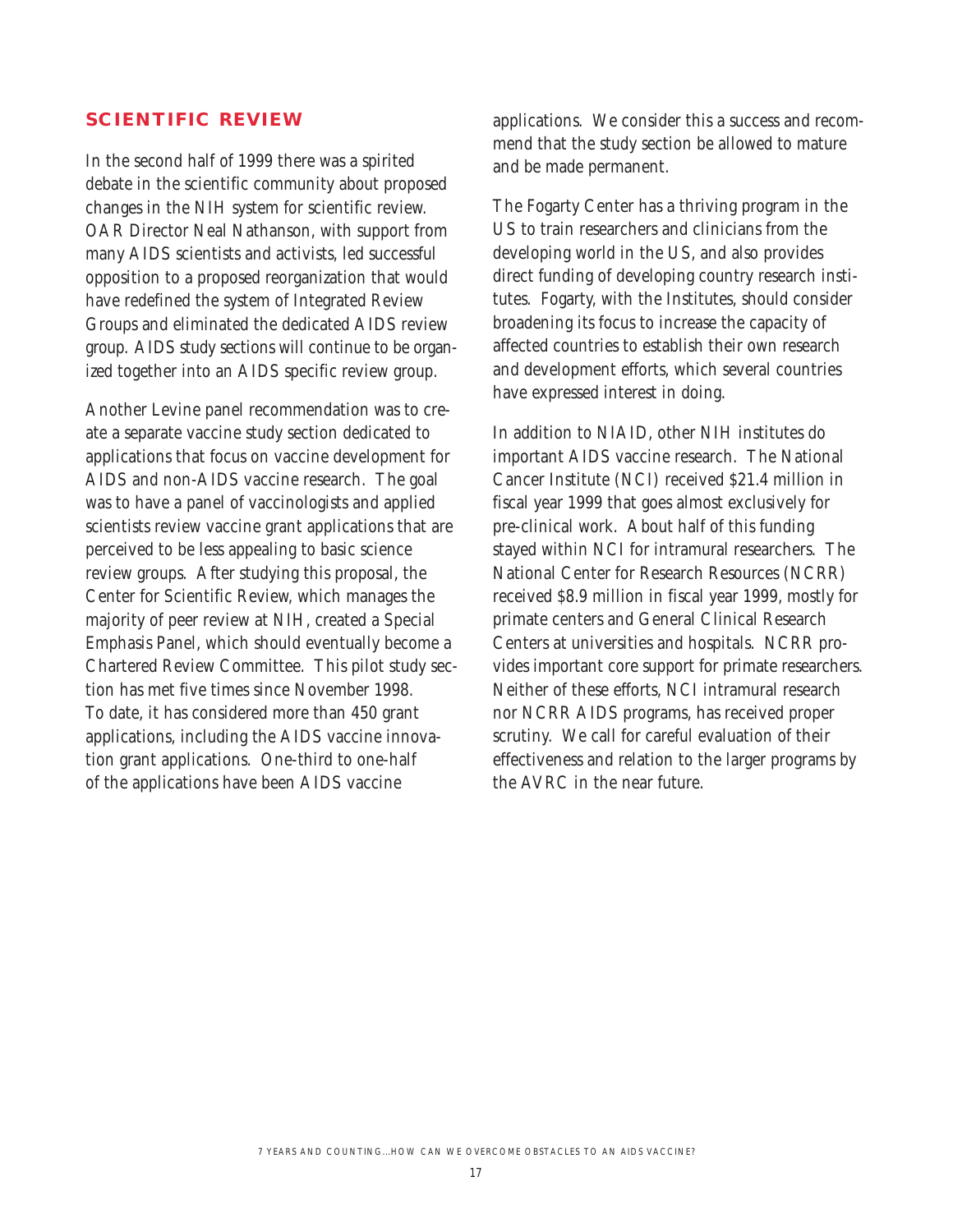# <span id="page-19-0"></span>**ANNOUNCEMENT OF INTERIM GOALS AND MILESTONES**

In last year's report, we printed an open letter to NIAID Director Fauci and OAR Director Nathanson asking that NIH establish clear, publicly identified interim milestones, and a system to monitor NIH programs to determine how well they work at broadening the product pipeline. We want the program leaders to have ambitious, realistic targets to measure themselves against, because we believe that without interim goals that can be tracked, the ultimate goal of an HIV vaccine is less likely to be realized in a timely way.

In their two-page reply, which cited recent leadership positions filled, scientific advances, and efforts they have made to move things forward, Fauci and Nathanson made this response, *"progress cannot be measured simply by the number of products passing specific milestones, because the quality of the product is much more important than the number tested*, as documented by the failure to identify many highly promising vaccine candidates in spite of the large number of NIH-funded Phase 1 and 2 trials conducted over the last 10 years." They close by suggesting that the question of vaccine monitoring be discussed by the AVRC.

When this answer was quoted in

*IAVI Report*, Bill Snow of AVAC made the following reply, "of course the quality of products is most important, but key questions can be answered by testing and improving on every reasonable approach. We still hope that NIH can identify appropriate annual objectives that keep things moving as quickly as possible."

So, Dr. Nathanson put this on the AVRC agenda and it was discussed at two of the last three meetings. In January, Dr. Peggy Johnston, who heads the NIAID Division of AIDS vaccine program, presented the programmatic goals on page 14. She also presented the following current scientific milestones for her programs and team:

- Pseudovirion into Phase 1 trial: Q2–2000
- P55 particle into Phase 1 trial: Q3–2000
- Viral vector into newborns: Q2/3–2000
- MVA into Phase 1 trial: Q1–2001
- VEE replicon into Phase 1 trial: Q1–2001
- Vaccine Design & Development Teams milestones: TBD Q2–2000
- Canarypox Phase 2 US/Caribbean, Q1–2000 (*will not occur until the second quarter*)
- Canarypox into Phase 2b trial: Q1–2001 (*already an unrealistic goal*)

Making these objectives public is a big step forward in helping the AVRC, AVAC, the interested public, and the DAIDS team itself all become aware of the reasonable expectations for progress. Circumstances may change, but if we all know precisely what we're working toward in the short term, we stand a much better chance of meeting those interim objectives and reducing delays between activities. We encourage Dr. Johnston's group to set goals for all of their cooperative agreements and contractors, particularly for the big, high-priority projects like the comparative animal studies and Vaccine Trials Network.

We also think it still would make sense to set some goals for the less tangible but equally important needs, such as the number of industry partners involved in developing HIV vaccines and the number of countries ready to participate in vaccine research.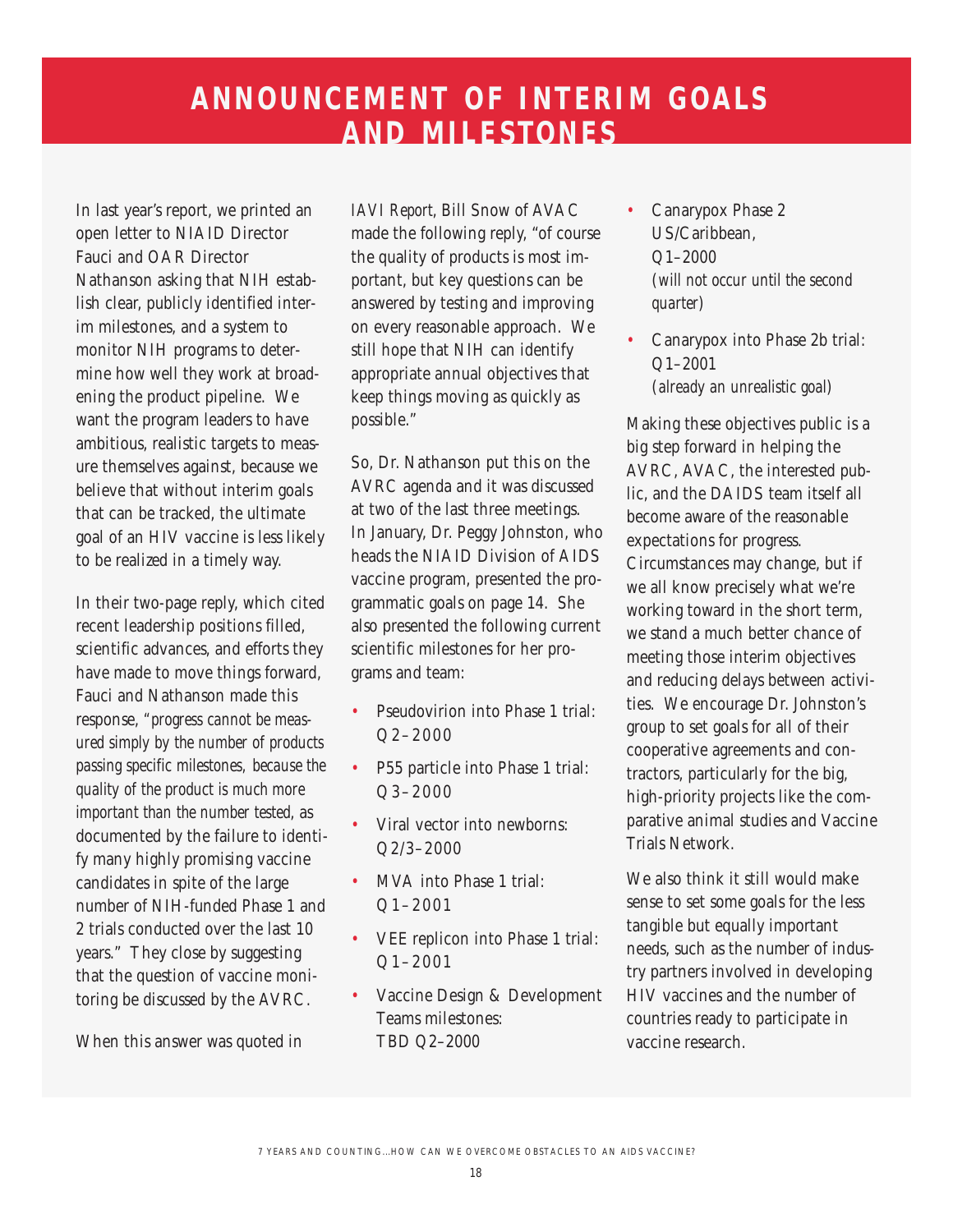# <span id="page-20-0"></span>**MOVING TOWARD U.S. GOVERNMENT-SPONSORED EFFICACY TRIALS**

Agonizingly slow progress is being made toward a US governmentsponsored efficacy trial of the Canarypox vector with some HIV antigens inserted and an envelope boost. Aventis Pasteur (formerly Pasteur Merieux Connaught) has improved its antigen and vectors at least four times since 1994, requiring new Phase 1 trials to be conducted by AVEG. In the same period, confidence that the envelope boost would provide functional antibody has eroded to the point where only VaxGen is pursuing that approach, while others search frantically for an envelope construct that will elicit broadly neutralizing antibodies. As time has ticked away, several other viral vectors, designed to induce cell-mediated immunity have been advanced. Only two of those have even begun in human trials despite the involvement of IAVI and many others.

The HIVNET network was set up to run vaccine efficacy trials that never materialized, but did run behavioral and microbicide efficacy trials. This network is now being dismantled, and the newer Vaccine Trials Network (VTN) is only now about to fund a limited number of core sites. Site expansion will follow only when a particular large trial moves forward.

The VTN proposes that its first venture into efficacy studies with the Canarypox-gp120 approach be not a full-scale definitive licensing trial, but what is variously called a "Phase 2b," "intermediate," or "proof-of-concept trial." Such a trial could give a rough estimation of any efficacy (<30% vs. 30–70% vs. >70%) and provide the opportunity to do some informative sub-analyses.

Two techniques are being developed that would allow a reasonable analysis for cellular correlates of immunity in larger numbers than any human or animal trials to date: 1) ELISPOT assays that identify individual cells by the antibody or cytokine they secrete, and 2) flow cytometry that would sort cells by the surface markers and cytokines they contain. The ability to do such assays in bulk on frozen samples has not yet been achieved, but will almost surely be available in time.

Any decision about whether or not to move into an efficacy trial of the Canarypox vector must take into account how long it will be before other products will realistically be ready for efficacy trials. Waiting for other antigens may not be the optimal way to move

quickly, since experience has taught us that no approach has ever gone directly from the lab through human trials without iteration and improvement. As we have learned with this approach and others, those processes take years.

Acknowledging that reality, there is every reason to move ahead as quickly as possible with the Phase 2b Canarypox trial. To delay testing of one product simply because something better is believed to lie down the road, could be a scientific and human tragedy. We call your attention to the Salk and Sabin polio vaccine story in which the less scientifically appealing and sophisticated approach carried the day and ended an epidemic. Whether Canarypox is a useful vector for HIV vaccines is an empirical question that can only be answered with experimentation.

When Neal Nathanson took office at the Office of AIDS research in 1998, he said, "The crucial thing is to explore all promising ideas as quickly as possible. The way this epidemic is going, any other approach would be intellectually absurd and ethically unconscionable." We agree, and support NIH in moving forward with preparations for a Phase 3 trial.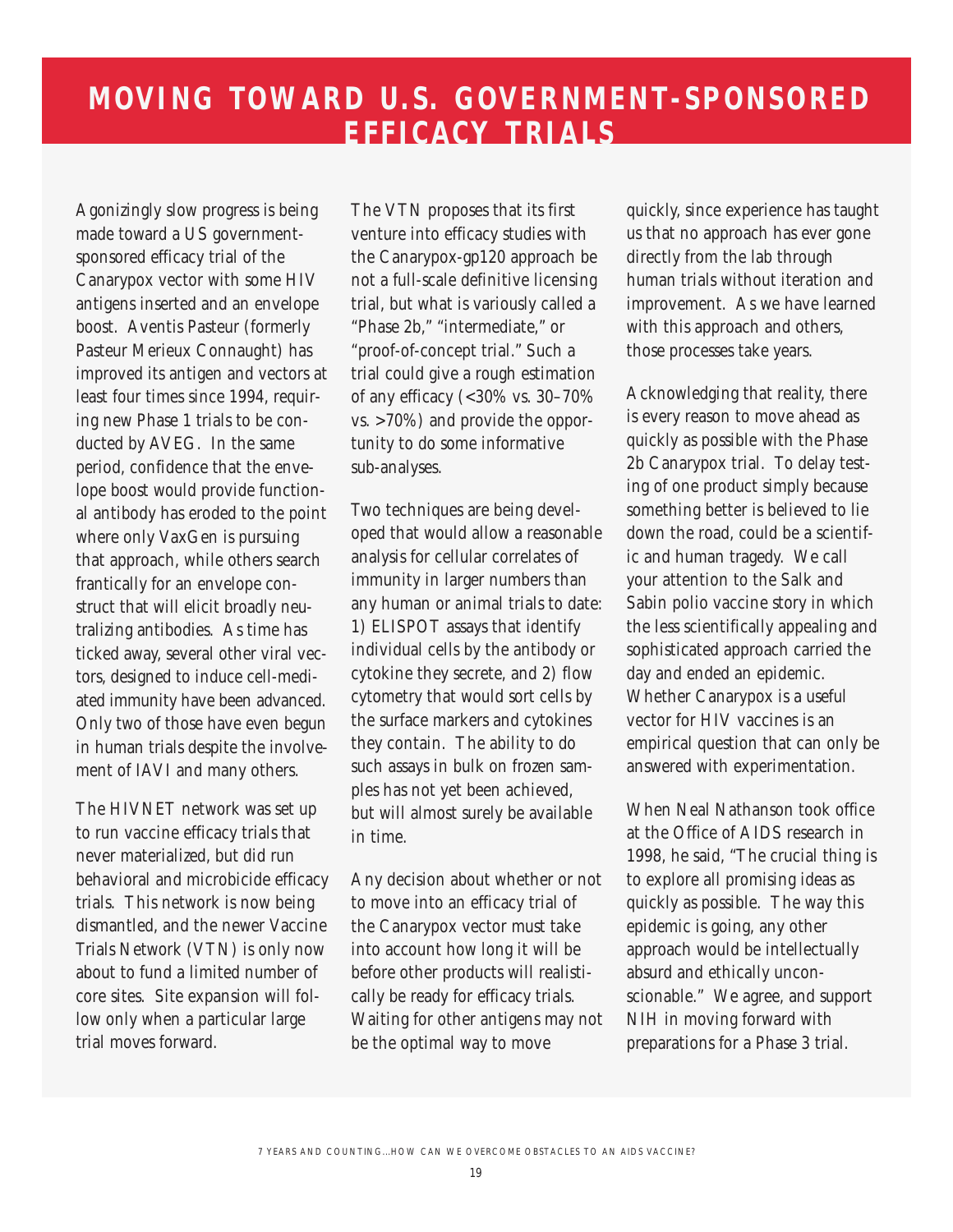Maybe all we'll find out is that this approach to an HIV vaccine is not efficacious, but even that would be progress. Certainly we'll have a better idea of how the animal experiments relate to the human. And government will have done a Phase 3 HIV vaccine trial for the first time, which will make the subsequent trials of related or different vaccines smoother and faster.

Two years ago in our *Agenda for Action*, AVAC stated that a far greater number of clinical trials must be initiated if there is to be any chance of reaching a ten-year goal for an HIV vaccine. Then and now, we support the evaluation of vaccine products in clinical trials when the products and trial designs are likely to help researchers learn more about vaccines and protection from HIV.

If candidate HIV vaccines were drugs that could totally eradicate an infection, they would be tested on even the slimmest evidence of potential. For both drugs and vaccines, uncertainty is involved and lives potentially saved. Where there is real potential for progress on HIV vaccine research, it is incumbent upon us to act.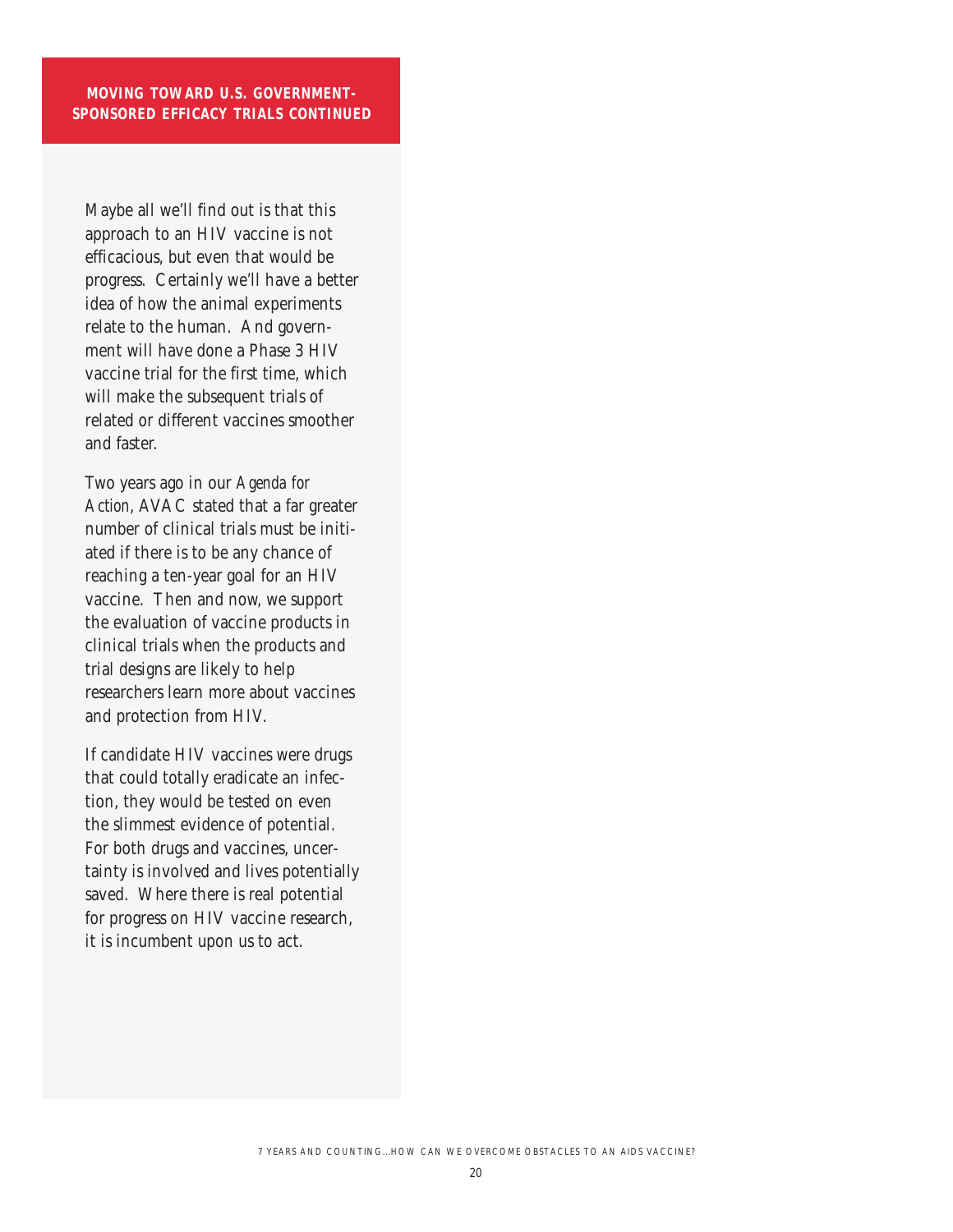*"Last year, AIDS killed about ten times more people in Africa than did armed conflict… The breakdown of health and education services, the obstruction of humanitarian assistance, the displacement of whole populations and a high infection rate among soldiers—as in other groups which move back and forth across the continent—all these ensure that the epidemic spreads ever further and faster."* 

## **Secretary-General Kofi Annan**

United Nations Security Council Opening Session January 10, 2000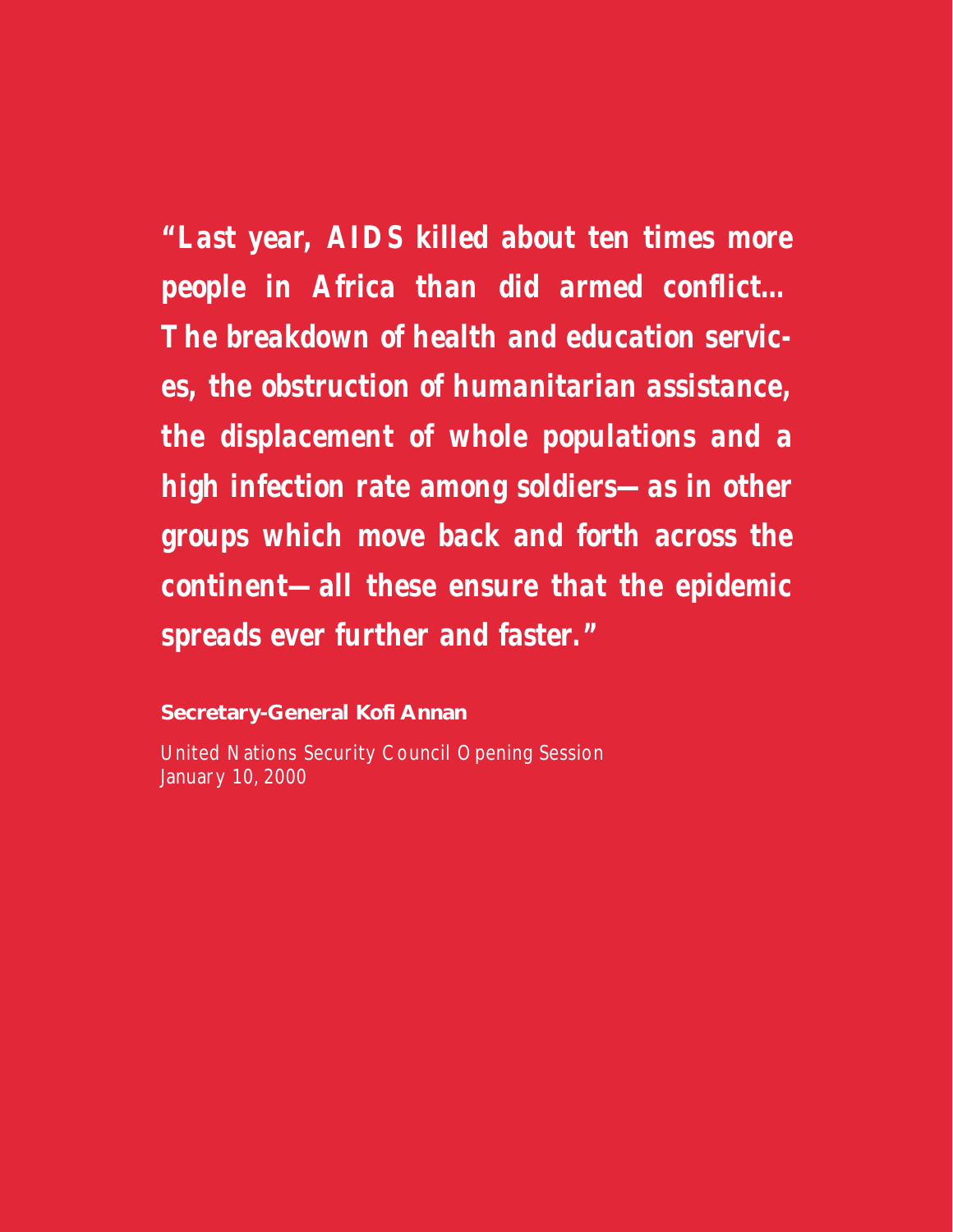# **THE GLOBAL RESPONSE**

<span id="page-23-0"></span>▶ STATUS UNAIDS Ethics Guidelines issued • IAVI receives funding and signs contracts • Public awareness of global nature of epidemic • Multiple human trials beginning • Increasing government interest • Increasing number of partnerships • Growing advocacy ▶ RECOMMENDATIONS Ensure ethical trials through advocacy • Fund IAVI and other efforts to advance international research • Support new mechanisms to deliver existing vaccines • US government agencies should facilitate partnerships

Governments and citizenry in countries rich and poor have finally woken up to the magnitude of the international epidemic and its catastrophic impact on Africa, Asia, and other regions. Hopefully, we will not return to pleasant slumber.

Leaders in the West have recognized the importance of making vaccines primarily for use in developing world populations. Yet development of these targeted products has a long lead-time and somewhat uncertain outcomes. Deciding to make a product, or multiple products, to test in a certain population allows infecting viruses from that location to be used in the vaccine design. But the time between that decision and large scale testing could easily be five or more years.

In the mean time, these approaches may look less appealing, and new approaches may be conceptualized and developed. Simultaneously, almost every desirable population for testing is changing—its virus, its seroincidence (especially with quality prevention efforts) and its politics. The countries with demonstrated interest in vaccine trials, Thailand, Uganda, South Africa, and China are working with research partners. Other countries may not be

politically stable enough to live up to commitments to launch trials.

#### **Partnerships for clinical trials**

Other players have adopted the Department of Defense and IAVI mode of developing vaccines by brokering between developers and affected countries. Each research group wants a trial site to have:

- Cooperative, enthusiastic government and agencies.
- Scientific experience.
- Some health infrastructure.
- A sizable cohort of at-risk individuals.
- A high seroincidence.

#### Every site wants:

- Whatever vaccine approach currently looks most promising.
- An antigen developed from local virus strains.
- Access to a successful vaccine.
- Improvement of their infrastructure.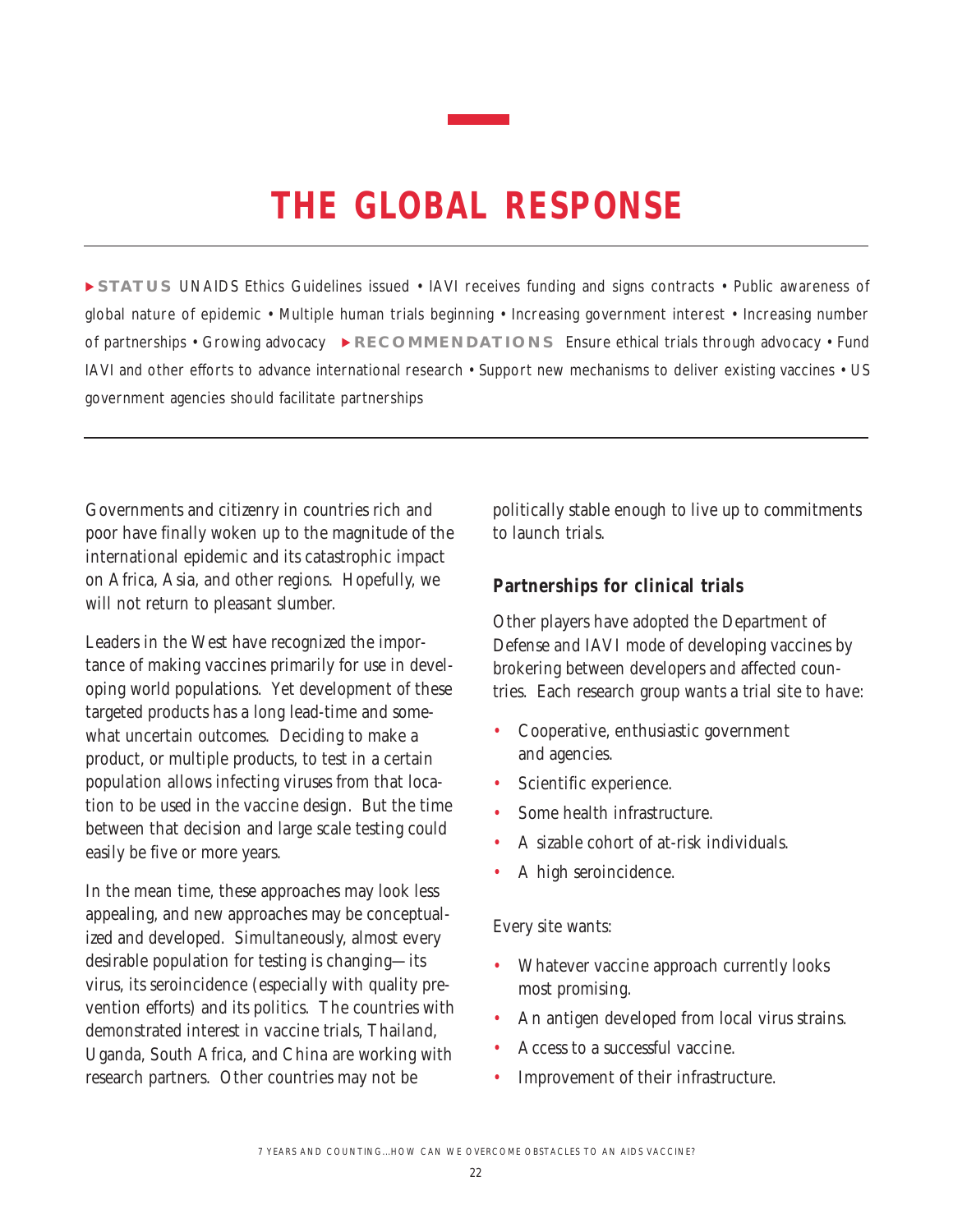The prime, targeted countries have an embarrassment of suitors. Most also have a serious enough epidemic to work with many researchers. These relationships require a long-term commitment from developed countries to work with developing-country scientists and provide training and infrastructure over many years. These important negotiations should probably not be left entirely to the agencies and scientists involved. Other US government agencies, including the State Department and USAID, and European Union agencies should help facilitate these matches. Since 1992, WHO and UNAIDS have been assisting developing countries in the development and implementation of national AIDS vaccine plans.

Several developing countries have made the longterm commitment of educating their populations and are already conducting preventive vaccine trials: Thailand, China, Cuba, Brazil, and Uganda. A VTN trial is set to begin in Haiti, Trinidad/Tobago, and Brazil. Planning for trials is in various stages of discussion or development in several more countries, including Russia, India, and a number of African countries, including Kenya, Zambia, Zimbabwe, Botswana, Malawi, and Ethiopia.

Several countries in the developed world are also beginning to create programs and invest in vaccine research and development. These include the UK, European Union, Japan, Australia, and Canada. Canada and the Netherlands are also participating in the Vaxgen efficacy trial.

Most encouraging to us has been the awakening of developing countries to the possibility of developing or contributing to the pre-clinical development of vaccine candidates themselves. Their resources are dwarfed by the companies, governments, and foundations of the Northern hemisphere, but these moves toward empowerment in the face of an overwhelming disaster bode well for cooperative activity and concerted action. Nothing, perhaps, would

move the vaccine development effort forward more quickly than invigorated governmental and scientific partnerships, and a sense of ownership by populations where vaccines must be tested and where they are most needed.

# **INTERNATIONAL ORGANIZATIONS AND AGENCIES**

The important international agencies, WHO-UNAIDS and World Bank are each making different contributions to globalize the AIDS vaccine development effort. A few charities and foundations, notably amfAR and Elizabeth Glaser Pediatric AIDS Foundation, are funding pre-clinical research. The International AIDS Vaccine Initiative, however, stands out for its activities and accomplishments. These include assembling a staff of fundraisers, scientists, and communicators that are attracting substantial charitable and public contributions, financing product development, and keeping the field informed of activity and progress. They have also been instrumental in the development of similar initiatives in other countries.

#### **UNAIDS/WHO**

The multi-agency UNAIDS has represented the United Nations since 1996 in calling the world's attention to the severity of this epidemic. In February, 2000, the UNAIDS AIDS vaccine program was reorganized as a joint program of UNAIDS and the World Health Organization's Expanded Program for Immunization called the WHO- UNAIDS HIV Vaccine Initiative. The Initiative "will focus on strengthening the [research] capacity in developing countries to ensure that vaccine trials are conducted with the highest ethical and scientific standards." Leaders of the Initiative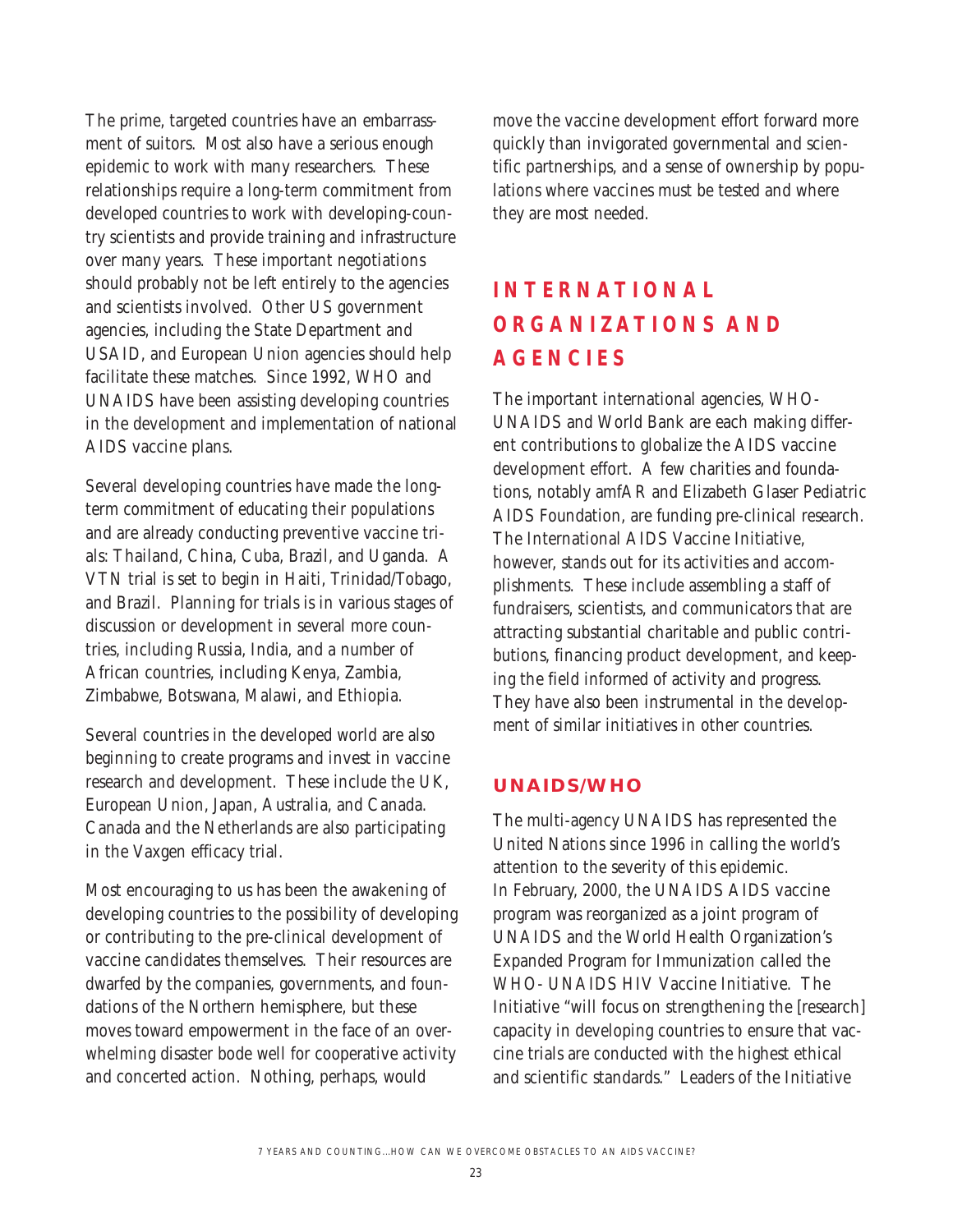hope it will be able to"broker partnerships between public and private sectors," in order to accelerate research.

Since 1989, WHO and UNAIDS have been establishing international co-ordination and collaboration on HIV vaccines, and assisting selected developing countries in establishing infrastructures where HIV vaccine trails could be conducted with the highest ethical and scientific standards. In 1992–3 they assisted Brazil, Thailand, and Uganda in the development of their National AIDS Vaccine Plans. National plans provide, 1) policy frameworks for vaccine activities, 2) procedures and mechanisms for review, approval and monitoring of vaccine proposals, and, 3) preparatory research (virology, epidemiology, clinical trials, social behavioral studies).

These plans were instrumental in the conduct of trials in the countries noted above. Of the twelve HIV vaccine trials conducted in developing countries since 1983, eight have been, or are being conducted in Thailand. The others were conducted in China (1993), Cuba (with technical support from UNAIDS), Brazil, and Uganda. WHO-UNAIDS is currently assisting China, Ethiopia, Zambia, South Africa, Russia, and India in the development of national AIDS vaccine plans, strategies, and missions, and focusing on regional approaches, with development of an African AIDS vaccine strategy.

In February, 2000, UNAIDS released its *Guidance Document on Ethical Considerations in HIV Preventive Vaccine Research*. The document contains eighteen "guidance points" on HIV-vaccine-trial ethics. Among its conclusions: if a vaccine proves to be efficacious, all trial participants "as well as…other populations at high risk of HIV infection" should receive the vaccine as soon as possible; and, community representatives should be involved "early and in a sustained manner" in research-design and planning.

The most controversial issue addressed by UNAIDS was the extent to which researchers in all countries are obligated to provide HIV-related health care to vaccine trial participants who become infected with HIV during the trial. After extensive debate, the UNAIDS Guidance document took a middle ground, calling for care and treatment for HIV for participants, "with the ideal being to provide the best proven therapy, and the minimum to provide the highest level of care attainable in the host country."

Advocates, researchers, and community members must press for the best possible care in every trial. At the same time, the West should not insist on provision of Highly Active Anti-Retroviral Therapy (HAART) to every vaccine-trial participant in countries where HAART is unavailable to persons not involved in the trials. Local governments, researchers and health authorities have a responsibility to strive for the highest quality care possible, as do researchers not from these countries. We believe local communities and authorities should decide when to participate in trials.

This important work is done with less than \$2 million per year, to serve all UN member nations.

## **INTERNATIONAL AIDS VACCINE INITIATIVE**

The Bill and Melinda Gates Foundation provided the International AIDS Vaccine Initiative (IAVI) a large grant to fund its HIV vaccine research. IAVI has raised about \$75 million to fund five to six vaccine development projects. If any one proceeds to wide testing, IAVI will need hundreds of millions more. IAVI continues to make an invaluable contribution by keeping the issue of HIV vaccines before the public, scientific community, and governments around the world. It has helped similar efforts in the UK and South Africa, and will continue in other countries.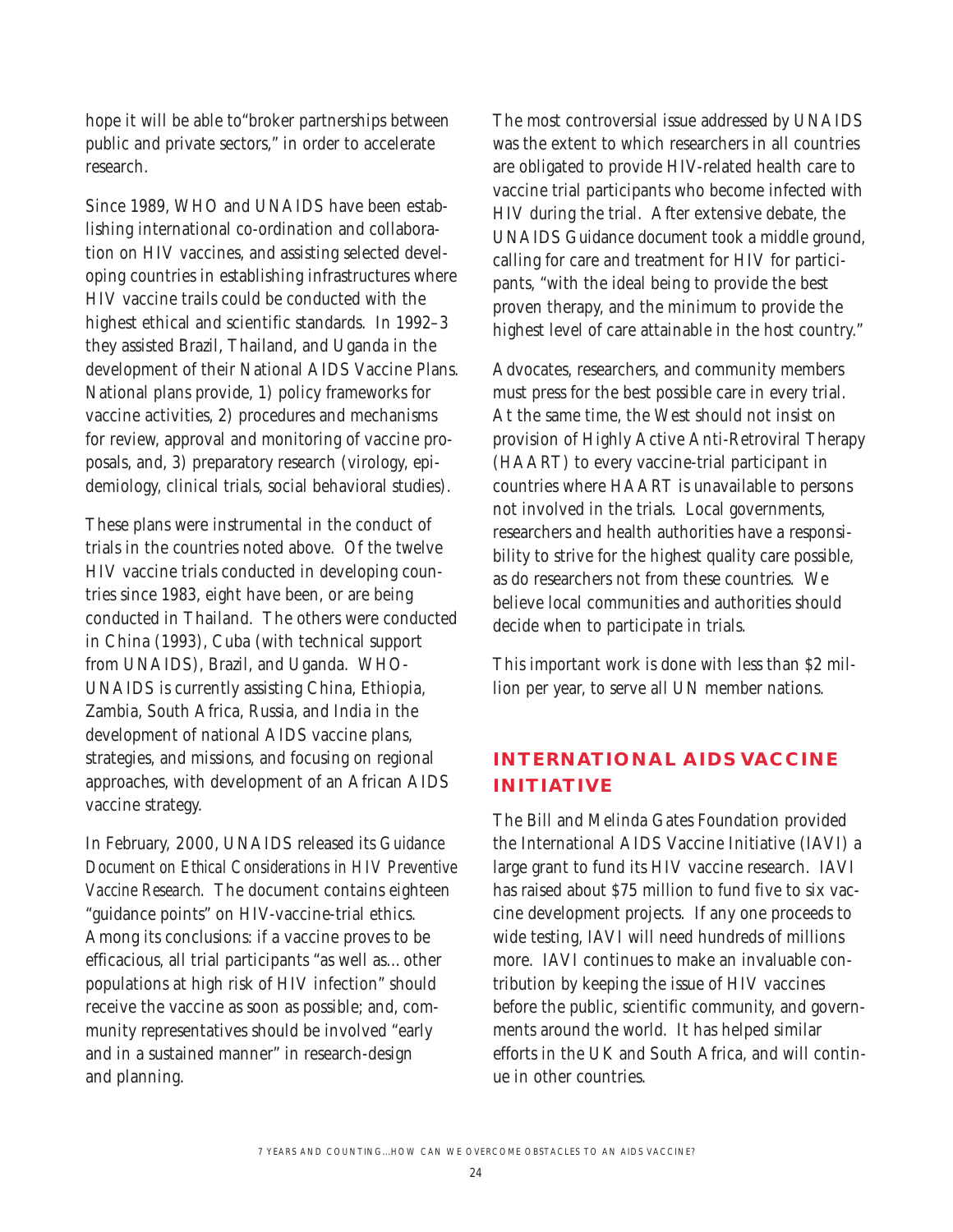#### **WORLD BANK**

The World Bank has established an AIDS Vaccine Task Force co-chaired by Amie Batson and Martha Ainsworth. They have been exploring ways that this international lending agency could accelerate development of an AIDS vaccine for developing countries. Their work has helped clarify alternative approaches and shown governments and foundations how their contributions can influence the effort. One part of their recommended program is establishment of a purchase fund or low-interest loan replenishing fund to spur investment and to buy a vaccine when available.

## **GLOBAL ALLIANCE FOR VACCINES AND IMMUNIZATION**

Every year, 6.7 million children under the age of five die of infectious diseases, almost entirely (99%) in the developing world. Approximately 4.1 million (70%) die from diseases preventable through immunization: Pneumococcus, Measles, Types of Haemophilus, Pertussis, Tetanus, and Hepatitis B. This current deficit is raised when planning for future

vaccines, such as HIV. In the past, it has typically taken many years and massive international efforts with intensive worldwide support to achieve broad access to critically needed vaccines.

Global Alliance for Vaccines and Immunization (GAVI) has received funding from the Bill and Melinda Gates Foundation, the International Federation of Pharmaceutical Manufacturers Associations, UNICEF, WHO, and the World Bank. GAVI is intended as a demonstration project to deliver existing vaccines and to pave the way for delivery of new vaccines worldwide when they become available. (The Bill and Melinda Gates Foundation also pledged \$750 million to a global fund for children's vaccines and has made a commitment of \$100 million for the Bill and Melinda Gates Children's Vaccine Program, both of which will promote delivery of existing vaccines to children in low and middle-income countries.)

Somehow or other, most countries in the industrialized world allowed fifteen years to pass, before the discovery that AIDS is a monumental problem in Africa. Asia, Eastern Europe, and South America face the same unbearable catastrophe.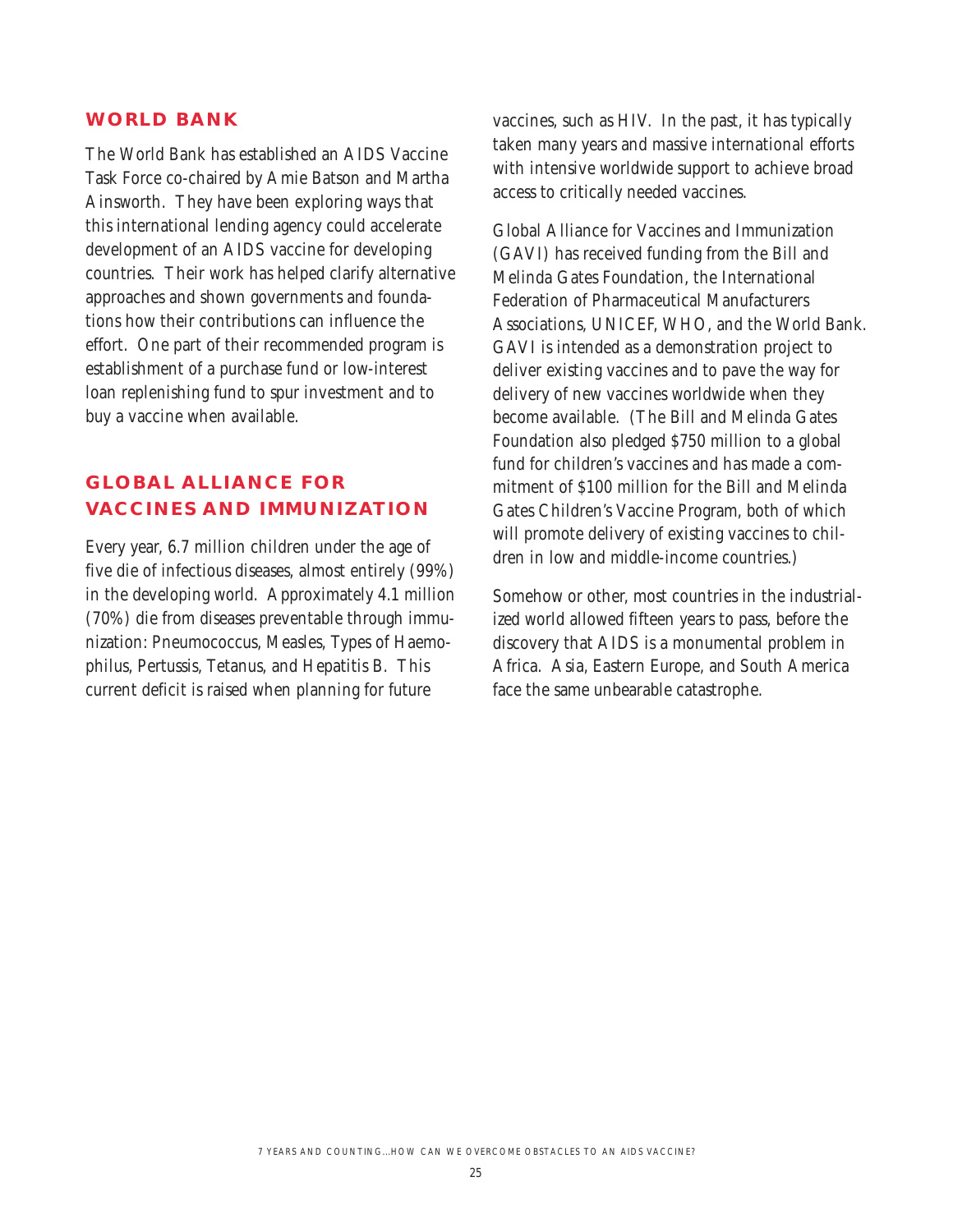# **THE LONG MARCH OF**

<span id="page-27-0"></span>*"Usually, we take a small amount of the tiny little monsters from people who are sick. We do lots of very complicated things to make them weak. But none of the complicated things worked very well with the little monsters that caused mumps."* 

Jean-Louis, Y. with Simon, D., *The Story of Jeryl Lynn* Based on a true story about the discovery of the Jeryl Lynn mumps strain and the creation of the combined vaccine against measles, mumps, and rubella. Merck Vaccine Division, 1997.

Many dedicated researchers are devoting time and resources to improving our knowledge about HIV and immune responses in a concerted effort to help design and develop HIV vaccines. This work ranges from basic immunology in small animals and HIV pathogenesis and epidemiological research, to experimentation with various vaccine techniques and concepts in the test tube, in animals, and in vaccinated or infected individuals. In this arena, every new bit of scientific evidence adds to our ability to conceptualize and develop better vaccines. Without passing judgment on the importance of any individual work and with the awareness of being unable to mention many lines of research that will certainly be important, here is a very limited snapshot of what's going on in several research areas.

#### **Basic immunology**

Investigators are plumbing the complexities of the immune system, often in mouse models. This is leading, step-by-step: to improved understanding of the role of antigen presentation, immune help, development of memory cells with their initial expansion and subsequent reduction, maintenance of memory, and killing of infected cells by cytotoxic T lymphocytes and other mechanisms.

#### **Dynamics of infection**

Of great interest for designing vaccines are the dynamics of early infection. HIV can replicate in resting and activated CD4 cells at the portal of entry, rapidly producing chronically infected cells (Haas and others.) It would be useful to know how much of infection is from cells vs. free virus; where infection begins; and how, where,

and how fast it spreads and establishes itself in the lymph system.

#### **HIV presentation**

Investigators focusing on mechanisms of cellular immunity and its absence in early and late HIV infection are probing the function of professional antigen-presenting cells. Recent work has identified that dendritic cells can pick up HIV from mucosal linings and shuttle it to T cells in lymph nodes without becoming infected themselves (Geijtenbeek and others.)

#### **Neutralizing antibody**

The intractability of making broadly neutralizing antibodies to HIV with vaccines has captured the attention of another group of investigators who are trying to understand how the few monoclonal antibodies identified in infected individuals work. These researchers may be beginning to understand why HIV is so difficult to neutralize. Scientists are also trying to understand and confirm experiments that captured "fusion competent" molecules on cell surfaces that induced broadly crossreactive antibodies in mice (Nunberg.) Some investigators believe that gp140 (gp120 with part of gp41) looks to be a more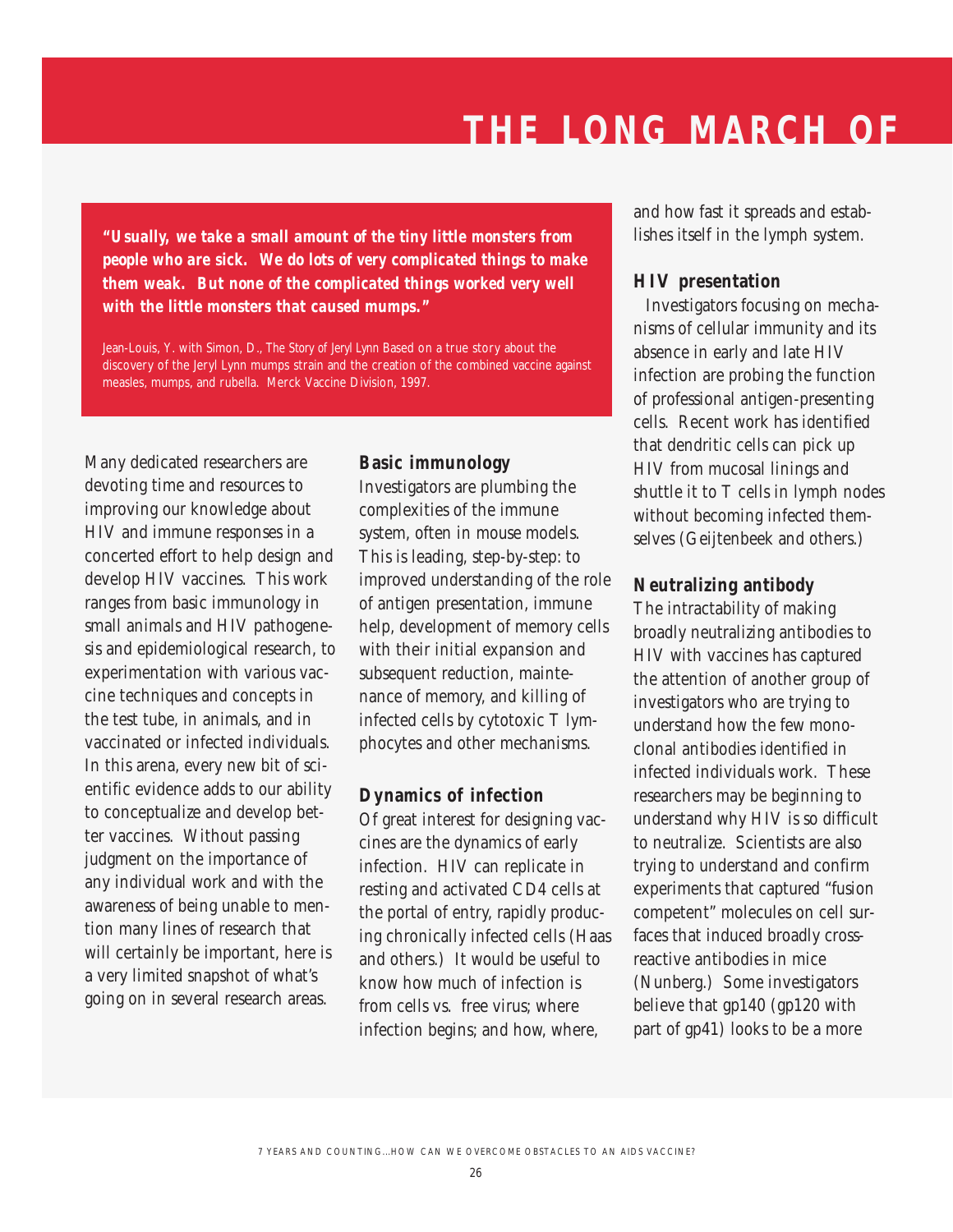# **SCIENCE , WHAT'S NEW**

promising antigen and it is being developed by at least two groups (Progenics and Chiron.) Other investigators are deleting variable loops from the virus which appears to enhance immunogenicity (Desrosiers and others.)

#### **Viral entry**

Structural biologists have recently made strides in understanding the crystal structure of gp41 and identifying sites to block viral entry for drugs and vaccines (Kim and others.)

#### **Immune signaling**

Other distinguished investigators, particularly Fauci, Levy, Paul, and Gallo, are studying the complex and very important interaction of immune signals by cellular cytokines and chemokines.

#### **Immune failure**

Epidemiologists and field researchers are meanwhile trying to piece together the mysteries of long-term non-progressors and highly-exposed-but-uninfected individuals. Clinical researchers are re-examining the role of therapeutic vaccination, which might be combined with highly effective antiviral drugs. Not only might this approach assist with immune

reconstitution and defense in infected individuals, it also may help answer some key questions about their value as preventive vaccines to control subsequent infection.

#### **VACCINE DESIGN DERBY**

The use of viral and bacterial vectors is currently a very active area of research, and a wide range of vectors is being studied. These vectors have different safety profiles, licensing statuses, and abilities to accept HIV genes or sequences. Now that safer, nonreplicating Canarypox vectors are far along in human testing, replicating vectors, such as attenuated vaccinia, are getting much attention. Other interesting vectors that may hold promise include: attenuated herpes viruses, adenovirus, and adeno-associated viruses (AAV.) The alphaviruses, Venezuelan equine encephalitis (VEE), Semliki forest virus (SFV), and Sindbis also hold promise because of their apparent ability to target antigen presenting cells. DNA vaccines are being refined and explored on many fronts, in an attempt to optimize their genetic composition and delivery.

Adjuvants that can boost or direct the activity of an antigen are an

under-appreciated area for improvement. Dozens of potential adjuvants could be tested with a variety of antigens in animals and humans. Some of these may promote antibody formation, others may be more likely to promote cell-mediated immunity. Cytokines might also be used as adjuvants for vaccines.

#### **ANIMAL TRIALS, AND TRIBULATIONS**

From animal researchers, the two main lines of inquiry are attempting to understand protection from attenuated SIV, and comparative challenge studies with intensive immunological analysis. Monkeys can be challenged with virus strains that display various levels of virulence, selected for their genetic type allowing sophisticated immunological analysis, and biopsied or sacrificed to analyze effects in tissue and other compartments. Parallel testing in human trials and animal challenge experiments may allow a better understanding of the type of immune response induced. Such findings may also help us to be more selective in the regimes we choose to move forward into future efficacy trials.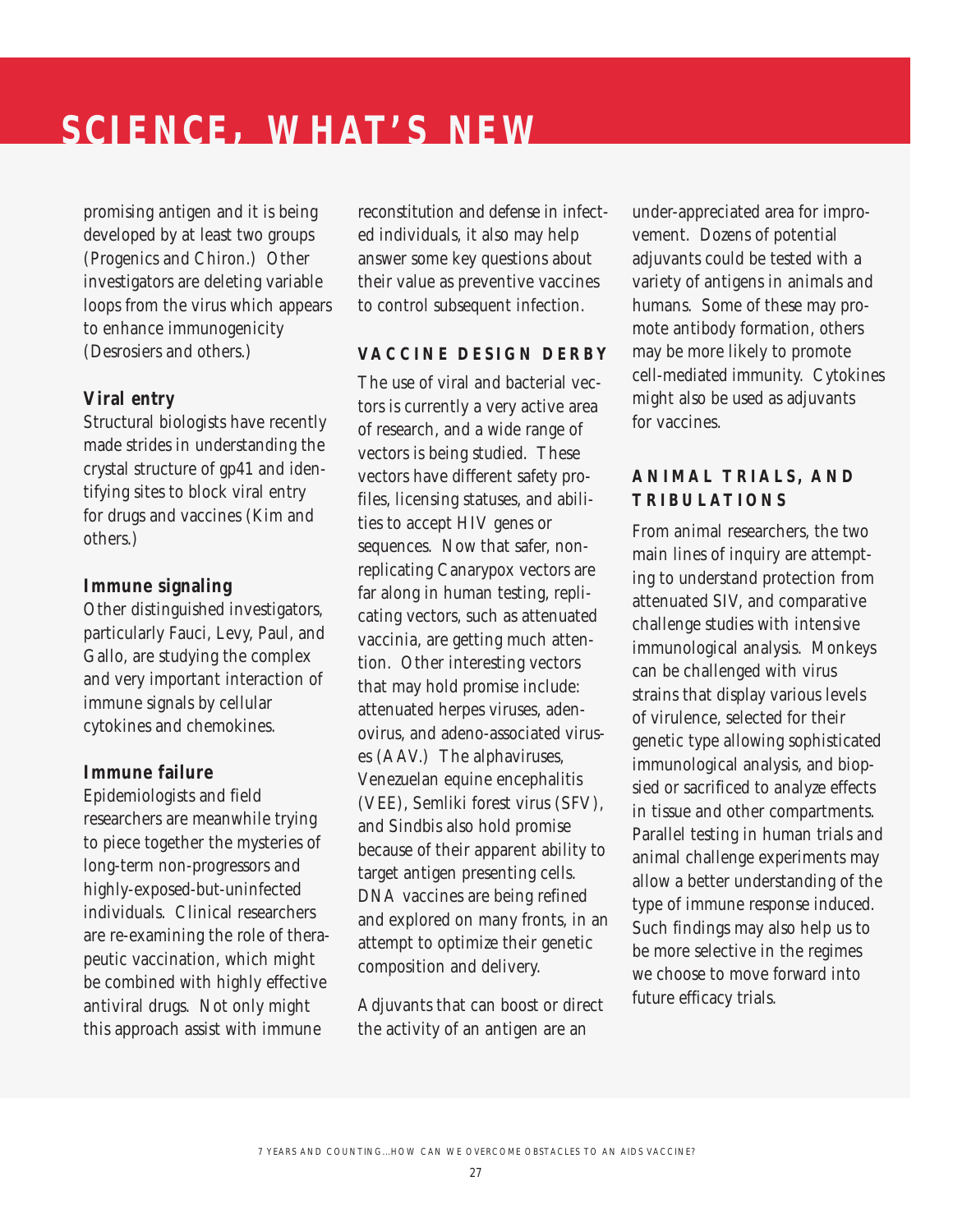The development of twin or cloned monkeys with identical histocompatibility (tissue) types would allow the kind of experimentation that is occurring in smaller animals to be validated and extended to non-human primates. Such experiments might help focus the vaccine-development process by providing firm evidence of the relative roles of different immune responses in protection against retrovirus infection or disease.

Shortages of Indian macaques for vaccine experiments and insufficient planning for future needs may jeopardize or delay this essential and informative research, making it almost prohibitively expensive to conduct experiments with large enough numbers to obtain statistically significant results. The provision of adequate numbers of non-human primates from pathogen-free colonies would improve the ability to conduct more meaningful experiments.

#### **ASSAYS NEEDED**

It will probably be just as important to have good assays as good

immunogens. Hard work is finally being done, especially by Becton Dickinson Biosciences, Merck Research Laboratory, Oregon Health Sciences University Vaccine and Gene Therapy Institute, Harvard Medical School/Massachusetts General Hospital, the Vaccine Trials Network, and NIAID Division of AIDS to develop measurements that can efficiently and reliably be used to measure immunogenicity more sensitively and more practically in field situations.

As great as all this activity sounds, and is, there are reasons for reservations. There are avenues for future vaccine development that appear to be stuck in research labs without sponsors or champions who have product development experience. IAVI and the government are assisting to some degree, but much more could be done. Aside from the risk and lack of scientific certainty, companies want to have patentable techniques or approaches to protect their work, and seldom will move forward without "intellectual property." The lack of any validated surrogate measurements for efficacy or proven animal models hampers progress. Unfortunately, because there is no alternative, some human efficacy trials will be required to establish the relationship between vaccine responses and efficacy. It is possible that this relationship will never be conclusively determined even after an efficacious vaccine has been discovered, licensed, and distributed.

That said, every year incremental progress is made toward understanding the mechanisms of HIV infection and varying degrees of protection. We've discovered that one of the most important attributes of a good scientist is knowing which important questions are amenable to getting an answer with current techniques. The attribute of a brilliant scientist is to develop novel techniques to answer an important, previously-untestable question. While we can't afford to wait until the complete picture is clear to us, these remarkable and varied contributions advance our ability to make decisions and move forward.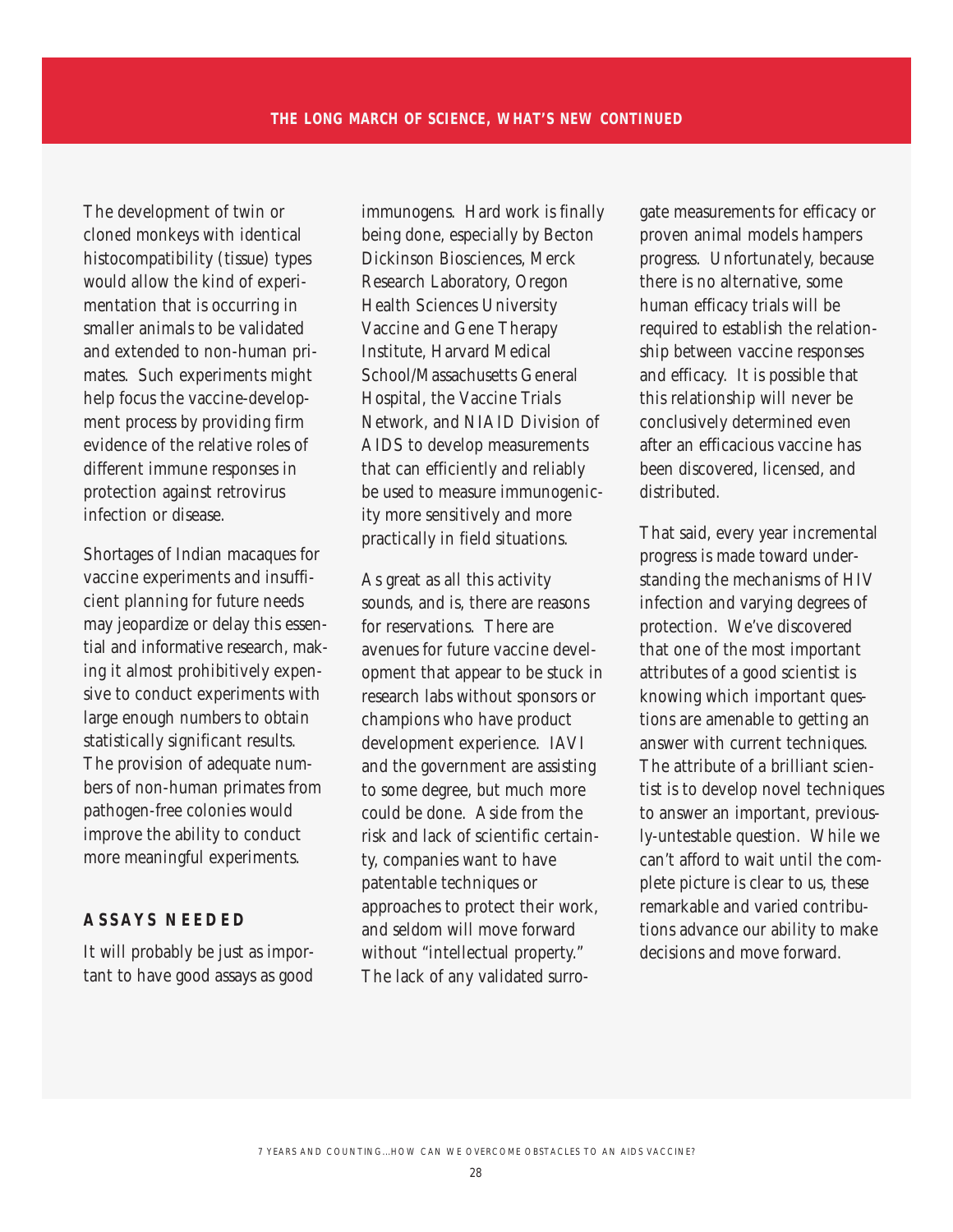# **THE PUSH TO "PULL"**

<span id="page-30-0"></span>Starting with the groundbreaking work of IAVI and the World Bank, intense interest has been kindled in the desirability of creating a market for AIDS vaccines in advance. The reasons are twofold. First, it is generally agreed that lack of a guaranteed profitable market slows the pace of research and development. Second, the history of vaccines has been that their introduction into the developing world has been unacceptably delayed while developers recoup their investments with sales in rich-country markets. There can be no argument that a widely distributed HIV vaccine for the developing world is a top international public health priority.

These facts have spawned a number of global initiatives: for a purchase fund; guaranteed low-cost loans; a tax credit that purchasers could pass on to sellers; "roaming market exclusivity," which would allow extension of one patent in exchange for giving up the vaccine patent for the developing world; and a liability fund similar to the one for childhood vaccines. The promise of widespread access at the end of the road is the chief benefit of these plans.

On the other hand, the market for global vaccines will never be as big as for computers or the Internet. It will probably never be as big as for

the blockbuster lifestyle drugs. And it will be a managed market. A case can be made that we are undervaluing immediate incentives in our rush to fill a pot of gold at the end of the rainbow. Money for research and development, and incentives that make research and development less expensive, also can have a substantial impact on the pace of research and development. At least one vaccine maker believes that an HIV vaccine could more profitably be sold and cost-justified, country by country.

We continue to push for "push" interventions, especially direct funding for research and development and tax credits that are more generous and targeted than those available for general research and development. These efforts to entice more companies and investigators into the effort give immediate incentives to those brave enough to try—not just to a single winner at rainbow's end. For this reason, The Gates Foundation is investing in push initiatives for all three big killers, through IAVI, their newly formed Malaria Vaccine Initiative, and the Tuberculosis International Vaccine Collaborative.

As described in *BioCentury,* the Bernstein Report on BioBusiness, the cost of developing a vaccine can be justified only by

a market of \$500 million to \$1 billion a year at maturity, and it will be difficult, if not impossible, for a purchase fund to maintain such expenditures. More promising would be to create a bona fide global market by reducing cost with global distribution. The original cost of the Hepatitis B vaccine was \$40 per shot, but the price has decreased substantially for developing-world markets. As *BioCentury* recognizes, the size of this market is potentially immense, but pharmaceutical companies "do not normally venture" there.

The immense investment to get all the way to a vaccine can probably only be borne by a large pharmaceutical company, even with substantial government assistance. This means that "pull" mechanisms are largely of value to the few biggest companies that can afford to run that course. Smaller companies must count on acquisition by a large pharmaceutical company or by making investment and marketing deals with them.

Do we really only want only a handful of companies working on an AIDS vaccine, considering they will have other, more lucrative fish to fry? Even the sixth biggest company, Chiron, looks like it's having a hard time keeping pace.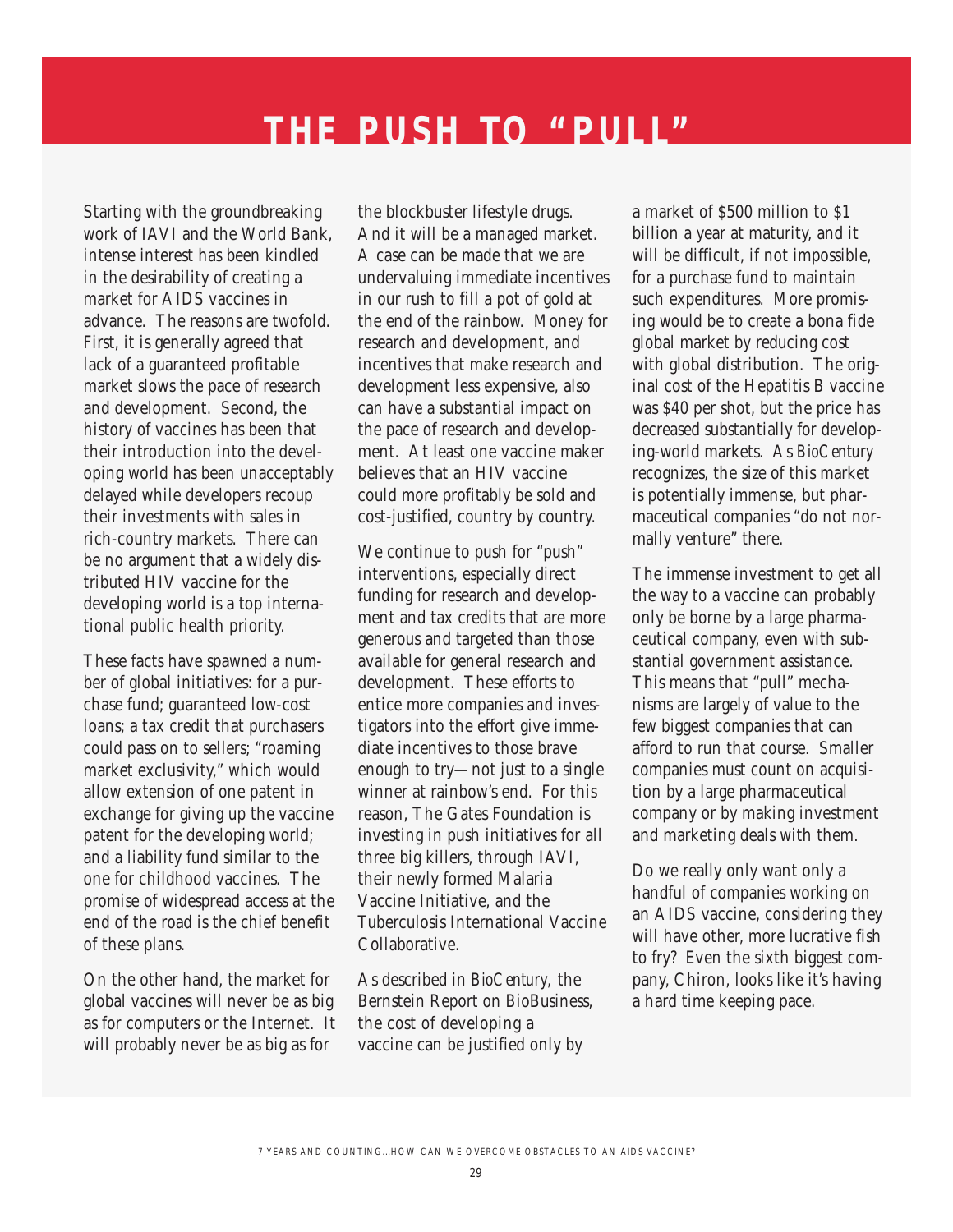*"Problems with liability and profitability have sharply reduced the number of private firms in the vaccine industry. Recognizing that monopolies inevitably place the public interest at risk, I believe that interest is best served by multiple manufacturers and competition, not by monopolistic or universal government purchase, which will limit development of new and improved vaccines."* 

## **Barry Bloom**

Dean of the Harvard School of Public Health, in *Science* September 4, 1994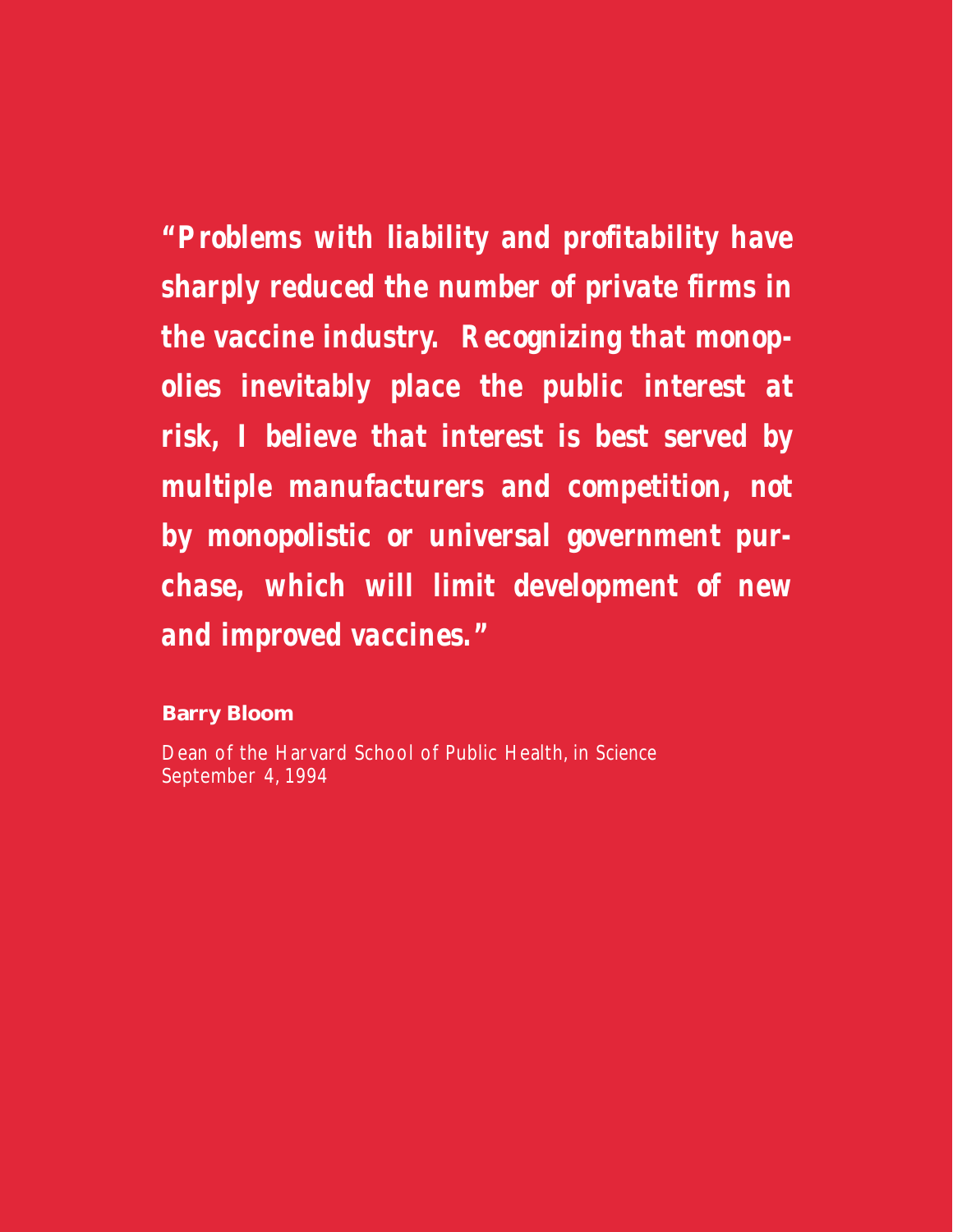# **INDUSTRY**

<span id="page-32-0"></span>0 **STATUS** Industry consolidation • Thirst for blockbusters • Seven research programs (mostly limited) at big pharma • Scraping for resources at biotechs ▶ RECOMMENDATIONS Pass the Vaccines for the New Millennium Act • Establish both "push" and "pull" incentives • Recruit internal company "champions" for vaccines • Urge wealthy companies to step up efforts • Develop technology that facilitates vaccine design

*"We will challenge America's pharmaceutical industry, which leads the world in innovative research and development, to work to make the successful development of an AIDS vaccine part of its basic mission."* 

President Bill Clinton May 18, 1997

# **LARGE PHARMACEUTICAL COMPANIES**

Industry consolidation into goliath companies is not an encouraging trend. Private sector drug companies are under growing pressure to maintain the sizeable profits of the last few years. This pressure drives consolidation, a search for efficiencies in research and production, and an emphasis on blockbuster drugs. These mergers and acquisitions do not bode well for HIV vaccine research. Several important industry vaccine research efforts are already in jeopardy.

Glaxo Wellcome is merging with SmithKline

Beecham, to temporarily become the world's largest pharmaceutical company with a stock market value of \$186 billion, annual sales of over \$25 billion and an annual R&D budget of more than \$3.6 billion. Pfizer is merging with Warner Lambert after outbidding American Home Products to create an even larger company. Monsanto is proposing to merge with Pharmacia & Upjohn, having already digested G.D. Searle. Aventis is a conglomeration of Hoechst, Rhone-Poulenc and DuPont. In the last decade, Novartis/Syngenta, American Home Products, and AstraZeneca were created to be massive "life sciences" companies.

The US giants, Merck, Pfizer, Bristol Myers Squibb, and Johnson & Johnson have surpassed the large European drug companies—Swiss Roche and Novartis, British Glaxo Wellcome, SmithKline, and AstraZeneca—each with over \$135 billion market capitalization. This is largely because the US is the world's largest, most lucrative, and fastest expanding pharmaceutical drug market. The only large, industrial country without government health insurance, the US accounts for almost 40% of global drug sales, growing at 12–14% per year—greater than double the rate in Europe where cash-conscious governments rein in windfall profits. High domestic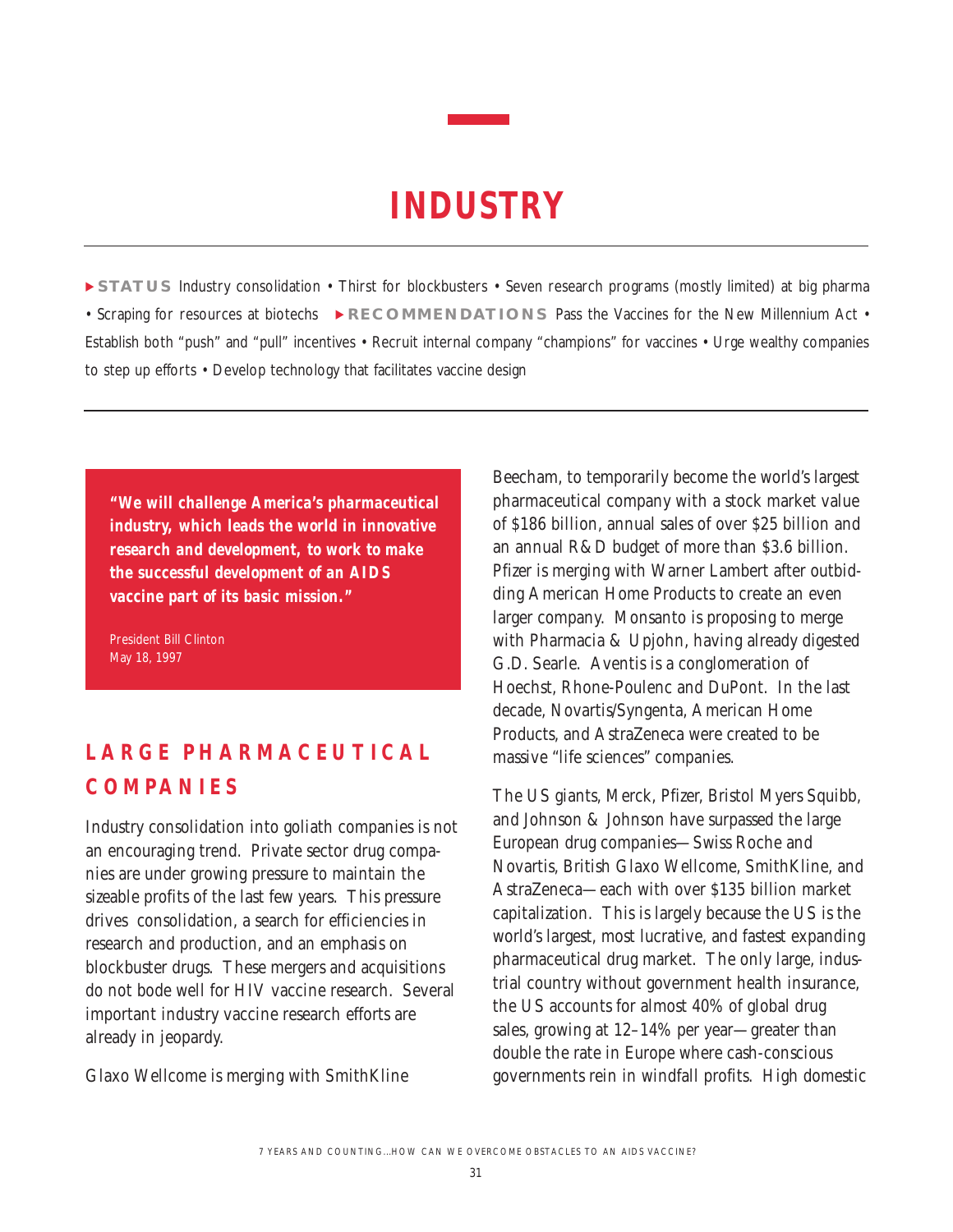growth has provided US pharmaceuticals with "a torrential income stream to reinvest in the ever more costly business of finding new drugs," according to *Financial Times*.

In this monster market, vaccines are a relatively small, niche industry, which may be lost in the shuffle of merger mania. The global market for vaccines was estimated at only \$1.7 billion 10 years ago and it has not risen much above \$3 billion today. Drugs give larger profit margins, less liability risk, and patent protection that is easier to maintain.

After a round of consolidations a decade ago, when there were three times as many vaccine companies, there are now only five big vaccine makers:

- Merck & Company
- Aventis Pasteur
- Wyeth-Lederle/American Home Products
- SmithKline Beecham
- Glaxo Wellcome.

Because of its parent, Novartis, and its history and activity with HIV vaccines, we consider Chiron a sixth. Because of its recently financed capital base, we consider VaxGen a seventh major vaccine company in the AIDS vaccine arena.

This year, we are able to say that, *at this moment*, all seven major companies appear to be working on HIV vaccines. Though several of these programs are modest for them, the increased activity is an achievement. SmithKline and Glaxo Wellcome have only begun their efforts, Wyeth's remains very small, and the scope and depth of Chiron's commitment is in question. In the last year, we have noted the following activity and changes, among them:

#### **MERCK**

After some years testing DNA constructs, Merck & Company began its first clinical trial of an HIV vaccine, an optimized *gag* vaccine. The company funds all of its own research and the Phase 1 trial is at several sites. The company plans for results of this trial to lead to a multi-gene DNA vaccine, which may be used ultimately with a vector boost. Merck has a history of developing important vaccines over the long haul and the resources to maintain this program, probably as long as they believe they can capitalize on their rights to the DNA immunization technology, licensed from Vical.

Unfortunately, in March, 2000, Merck warned that their current candidate HIV vaccine represents only a first step and is not likely to represent a final vaccine candidate. A company spokesman also predicted that development of an AIDS vaccine will take a number of years, but indicated Merck's long-term, ongoing commitment to produce such a vaccine.

#### **AVENTIS PASTEUR**

The French government, through the Agence Nationale de Recherches sur le Sida (ANRS) and the European Community, heavily support Aventis Pasteur's HIV vaccine program which has also relied heavily on the US government's clinical trials networks. Aventis controls the rights to several poxvirus vectors and have focused on their Canarypox vector, called ALVAC. It has taken the company almost a decade to improve this approach by adding to their constructs. They are now poised to test their ALVAC in a Phase 2 trial in the US, Caribbean, and Brazilian sites through the US HIV Vaccine Trials Network, which is in preparation for an efficacy trial planned for next year. Aventis Pasteur is also moving forward with WRAIR in Thailand. (See Trials: page 19). The company has rights to most poxvirus vectors, including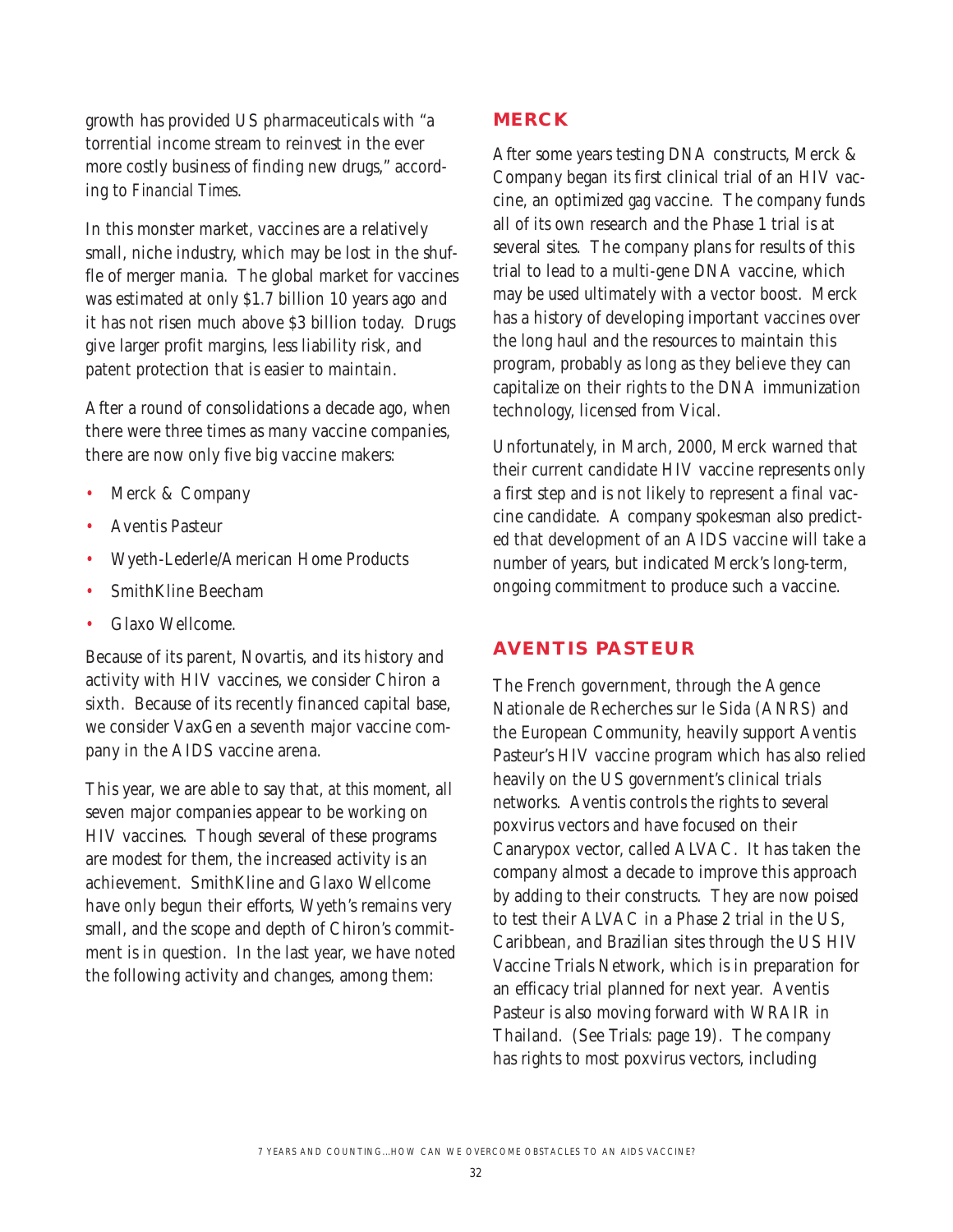the attenuated vaccinia strain NYVAC, and to the Semliki Forest virus, but they have not been developing them aggressively, choosing instead to focus on Canarypox and expand the large database accumulated on its safety and immunogenicity.

#### **VAXGEN**

VaxGen made remarkable accomplishments in the last year. First and foremost, they received approval and completely enrolled the first Phase 3 efficacy trial of a candidate HIV vaccine, their bivalent Bclade gp120, AIDSVAX. Its sister trial is being conducted in intravenous drug users in Bangkok with a combined B- and E-clade product. VaxGen completed an initial public offering with net proceeds of \$42 million and raised an additional \$24 million in a private placement of stock to the investment organization of Paul G. Allen, cofounder of Microsoft. VaxGen has reported clinical expenses, largely for the Phase 3 trials in North American and Thailand, of more than \$9.1 million for two no-frills trials with 7,900 participants at more than sixty sites. The CDC supports ancillary studies for their trials by conducting behavioral research at selected US sites. While awaiting the interim review (2001) and final results of these trials in 2003, Vaxgen hopes to make a trivalent clade A, C, and D version of their envelope vaccine for Africa.

#### **CHIRON**

The Chiron Corporation has taken the alternative approach to Vaxgen by stepping back from their original focus on stand-alone vaccines employing gp120 envelope proteins, instead, re-focusing their research on alternative mixed ("prime-boost") approaches that use novel gene-delivery technologies in combination with next-generation

recombinant proteins. Under the leadership of Margaret Liu (who has recently departed), the Chiron team has developed several new and innovative vaccine approaches in the last few years. These include potent new gene-based vaccines that utilize plasmid DNA adsorbed to microparticles and alphavirus replicon particles to target human dendritic cells—the professional antigen presenting cells of the immune system. These approaches show dramatic improvements in cellular response over conventional DNA vaccines. A prime-boost vaccine strategy using these new gene deliveries, in combination with modified HIV envelope proteins that appear to induce primary isolate neutralizing activity, should provide a strong candidate HIV vaccine for clinical trials in the near future.

Nonetheless, in November, 1999, Chiron announced plans to cut spending for early-stage research in gene therapy and vaccines. Chiron made a substantial investment and contribution to the field of HIV vaccines and should not lose heart now, but redouble its efforts. A great deal of important background work is about to come to fruition. If this newly acquired technology base proves itself, Chiron may be able to join the top ranks of vaccine developers, extend its new technologies to other intractable diseases, and make an immeasurable contribution to science and world health. We call on Chiron and their partner, Novartis, to make that commitment.

Whatever Chiron and other dedicated vaccine companies have been spending, it is, from the point of view of public good, money well-spent. The potential societal cost of reduced activity clearly illustrates the deficiencies of market dynamics. Of the relatively few papers presented at the Retrovirus meeting about vaccines, Chiron had twelve, all of which related to finding better HIV candidate vaccines. We hope that this important work can continue to move forward.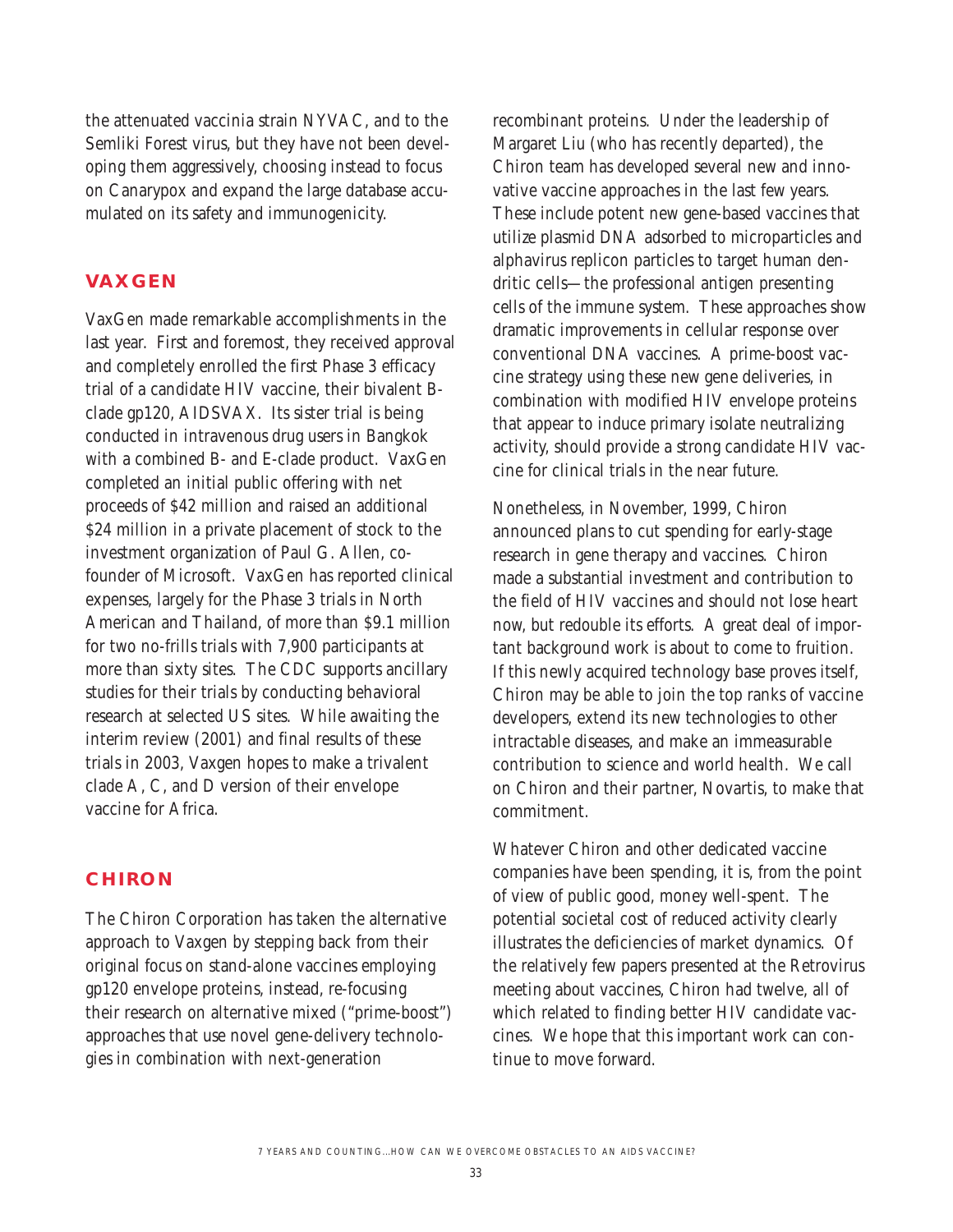#### **AMERICAN HOME PRODUCTS, SMITHKLINE BEECHAM, AND GLAXO WELLCOME**

Of our big seven, that leaves American Home Products (AHP), SmithKline, and Glaxo Wellcome. None of these vaccine/drug giants come close to having the commitment of the other four, and each needs to reassess and expand its commitment to HIV vaccines. Though American Home Products houses several pertinent subsidiaries, only its DNA vaccine effort from Wyeth-Lederle Vaccines has moved into human trials that will hopefully lead to improved constructs and more rounds of Phase 1 trials. The company also has relationships with several academic and NIH researchers, which they state demonstrate a strong interest in developing an HIV vaccine. The subject of takeover speculation, AHP must consolidate its conglomerate parts and commit to a more aggressive approach. SmithKline has stayed on the sidelines, but they have been developing exciting adjuvants in their candidate malaria vaccine that can be used to deliver HIV antigens which we have heard they are beginning to explore.

Glaxo Wellcome stands alone as the single company that has made the largest contribution and investment in AIDS therapeutics. The company has profited accordingly. While not a vaccine giant, they currently make a rubella vaccine not distributed in the US. Glaxo may enter the HIV vaccine arena with the Powderject technology, that was acquired a few years ago, to deliver DNA vaccines.

As vaccine or AIDS giants, these three companies owe the world a more serious, scaled-up effort on HIV vaccines. AVAC, Congress and the current Administration are working to discover what combination of public opinion, incentives, and persistence can get them to step up to this challenge.

Pharmaceuticals have larger profit margins, less liability risk, and easier-to-maintain patent

protection than do vaccine makers. This situation led Merck, the most successful private vaccine developer, to establish a separate business unit headed by a "champion" for vaccines. For years, this was Maurice Hilleman, followed by Gordon Douglas. Douglas has now retired from Merck Vaccines and joined Gary Nabel at the NIH Bumpers Vaccines Center. Emilio Emini has taken that role at Merck for HIV vaccines. The other companies should follow suit by creating their own vaccine champions.

#### **SCIENTIFIC EQUIPMENT**

Industry support is needed in another significant area. Manufacturers of scientific equipment and testing devices must make a commitment to develop products that will aid HIV vaccine research. HIV vaccine science needs to develop new means for assaying how the candidate immunogens work, particularly in the human immune system during and after clinical trials. A promising technology for quantitatively assaying CTL activity, which is the mechanism of most of the current vaccine approaches, is ELISPOT visual imaging. This technology needs to be improved, standardized, and made available.

Scientists are working on sophisticated reagents and technology to measure CTL and T cell immunity. Technology to permit large-scale evaluation by flow cytometry could be the key that will bring us out of the thumbs-up/thumbs-down dark ages. These, and reliable mucosal testing techniques, will be needed to support and contribute to the worldwide scientific effort. We call on industry and government to support development of this critical technology. NIH could place an order for CTL cell sorters for large clinical trials in advance, as the defense department does with its contractors.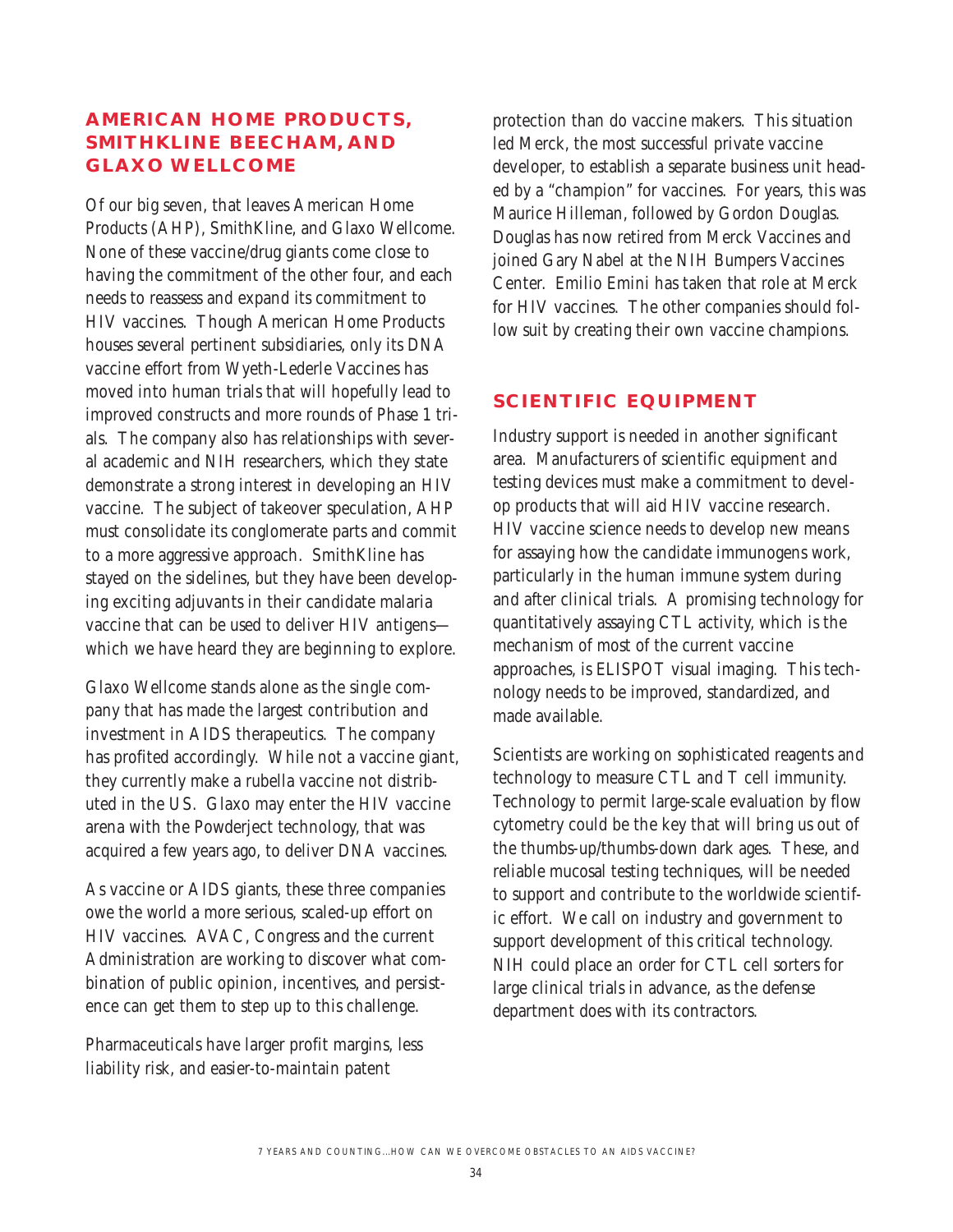## **BIOTECH COMPANIES**

Vaccine development life is even more difficult for the small biotechs and startups that are trying to develop new approaches more or less independently. Given the innovative potential of this sector in other scientific arenas, this is a tragedy. Vaxgen's ability to raise venture capital and then public investment seems to have been based solely on being in efficacy trials, due to early Genentech and government support and the charismatic character and business savvy of its founder, Don Francis, and CEO, Robert Nowinski.

The notables who are surviving in this arena are: Alphavax with its alphavirus VEE; Targeted Genetics Corp. with AAV supported by IAVI; Progenics Pharmaceuticals Inc. with monoclonal antibodies and gp140; CelSci with its HGP30; UBI with its peptides (though it may be dropping this approach); Immune Response with its killed virus (that remains untested in HIV negatives); and Therion, which supports its HIV work in vaccinia and attenuated HIV vaccines solely with government support. This is a sad situation, given our current financial wealth, biotechnological expertise, and innovation capabilities.

Unique among the small biotechs is Therion, which is primarily working on cancer vaccines, with venture capital not available for HIV work. Dennis Panicali, Therion's president, has a commitment to make HIV vaccines and is doing so with a variety of scientific and public partners. The company has a vaccine production contract and an Integrated Pre-Clinical/Clinical AIDS Vaccine Development (IPCAVD) grant from NIAID, to develop three MVA products for clinical testing, a vaccinia-based particle vaccine TCB-IIIB in government Phase 1 trials, and agreements to work with developers in fowlpox and live attenuated HIV.

In a recent interview in *IAVI Report*, Panicali said

he believes a combination of poxviruses may give the best results, but that "Therion is too small to carry many programs simultaneously." When asked what the US government could do to speed things along, he says, "It's just a matter of getting a couple of strong leaders to say, 'This looks good, I've seen the data, let's do the trials. And I'll put my ass on the line and do whatever has to be done to get this trial ready in a year.'"

Government and industry must develop some good, new way to create a thriving competitive market for biomedical prevention R&D. Otherwise, we won't have bright new ideas to bring into the development pipeline quickly enough, if the current predilection for DNA and vectors comes up short. These, and more high-risk exploratory approaches need stimulation with government and foundation support until they can be viewed as credible by "big pharma" and the public. Senator Kerry's and Representative Pelosi's proposed R&D tax incentive has a passthrough credit for investors in biotechs that don't pay tax, so it could very well spur this segment of activity.

In *Networks of Innovation: Vaccine Development at Merck, Sharp & Dohme, and Mulford, 1895–1995*, authors Louis Galambos and Jane Sewell conclude that there are distinct advantages, over the long term, of a mixed system that combines public, nonprofit, professional, and profit-seeking institutions in a manner that achieves specialization of function and employs market constraints to ensure efficiency. They conclude that public institutions and those in the private sector experience cycles of innovation, and that adequate returns for innovation would accelerate new vaccine development by the private sector. By way of example, the Merck varicella vaccine, Varivax, was approved in 1995 after more than a quarter-century of company support of research and development and five chief executive officers.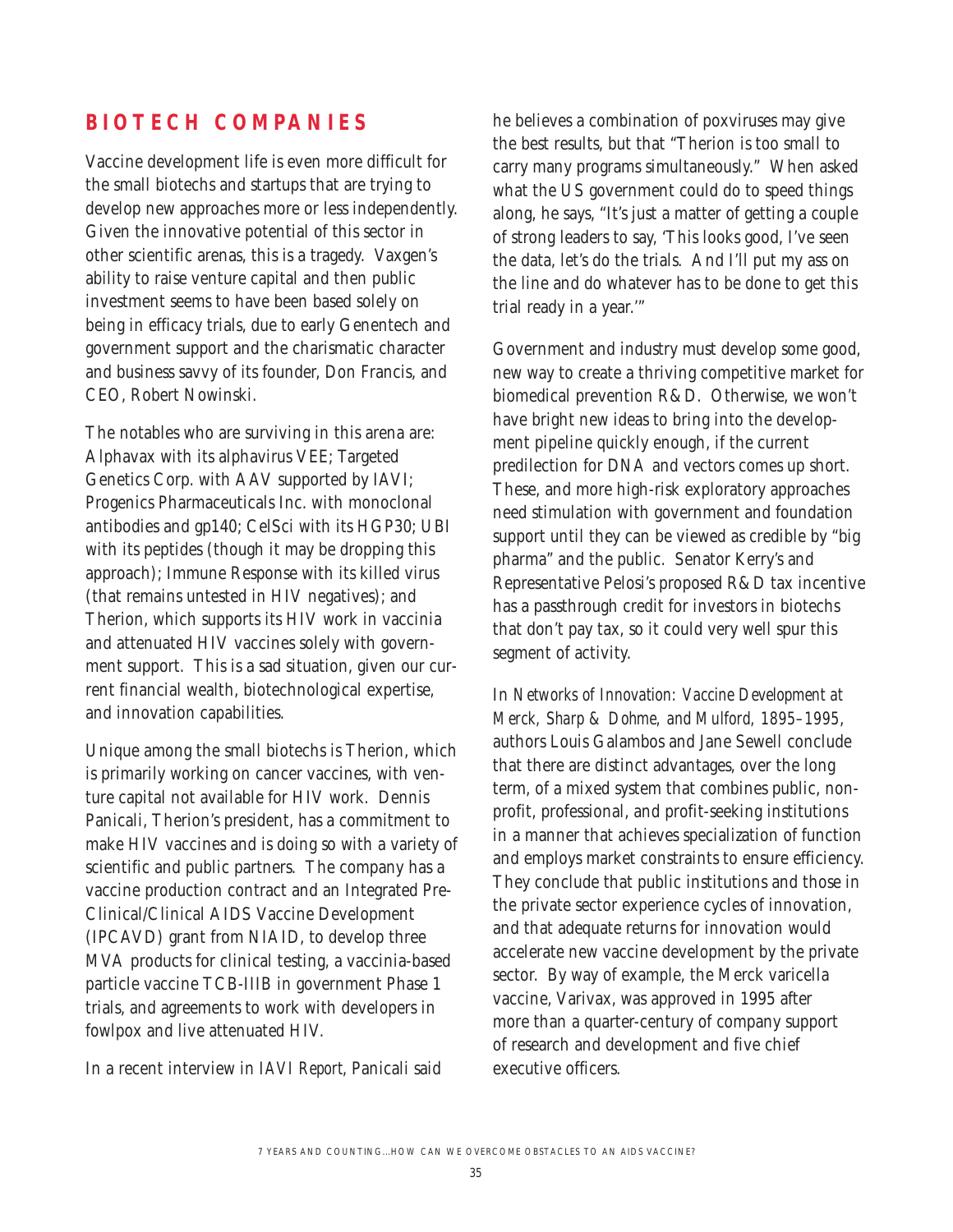# **VAXGEN**

<span id="page-37-0"></span>VaxGen is not your traditional biotech company. They have broken the mold several times, commencing from their unorthodox beginnings in the halls of Genentech, to the way CEO Robert Nowinski raised their huge first-round of financing from hundreds of people with both investment and philanthropic interests. Even tackling a high risk/high payoff project, such as making an effective AIDS vaccine from a single recombinant protein, gp120, without a major back-up program, challenges the unwritten rules for start-ups.

And yet, they seem to achieve results year after year that would make the largest pharmaceutical company envious. VaxGen is currently carrying out two large-scale Phase 3 clinical trials of its AIDSVAX vaccines, one princi-

pally in North America and one in Thailand. VaxGen has completed the initial inoculation and enrollment of more than 5,000 volunteers in their North American Phase 3 clinical trial of their bivalent gp120-based AIDSVAX vaccine formulated with alum. There is still significant uncertainty about whether the antibodies induced by AIDSVAX will be protective.

VaxGen has recently teamed up with the CDC to conduct epidemiological, social and behavioral research at approximately onetenth of their trial centers. Although work with the CDC has not yet started at these sites, it broadens the useful information that will be gleaned from the first Phase 3 HIV vaccine trial.

Founder Don Francis has always been tenacious in dealing with the many issues surrounding clinical trial design and implementation, and has overcome many hurdles. Breakthroughs (becoming infected with HIV some time after receiving the vaccine when one would hope for protection) are expected in any vaccine trial, and analysis of HIV serotypes and time course of infection may lead to a better understanding of the vaccine's efficacy, or partial efficacy, or lack thereof.

One way or another, VaxGen will have an answer regarding the effectiveness of the first recombinant HIV vaccine, as well as precedent for testing other AIDS vaccines as they move forward into the clinic. This answer will be a triumph for AIDS vaccine development and will provide a rudder of sorts for the next generation of AIDS vaccine researchers.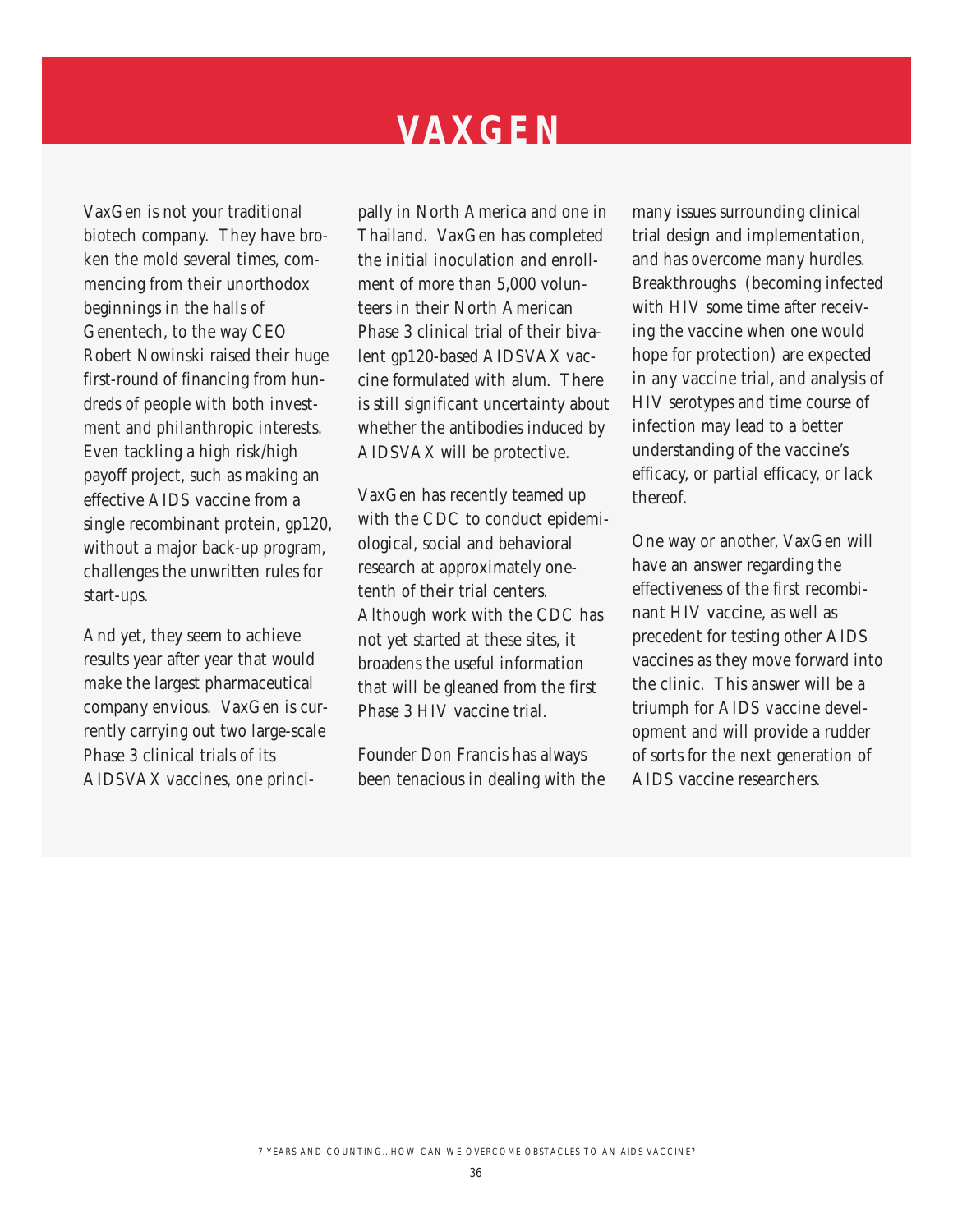# <span id="page-38-0"></span>**TAX INCENTIVES FOR VACCINE RESEARCH AND DEVELOPMENT**

Representative Nancy Pelosi made history in March, 1999 by introducing the *Lifesaving Vaccine Technology Act of 1999* (HR 1274.) This was the first legislative attempt to build a bridge between the vaccine industry and government, to address the most urgent global public health needs. Last fall, Senator Kerry, the bill's Senate sponsor, attempted to add the bill to expiring tax provisions.

This year, Kerry and Pelosi have introduced *Vaccines for the New Millennium Act (*S. 2132 and H.R. 3812), an expanded version of last year's bill that would provide a range of important incentives for vaccine research and development. *This legislation now becomes the focal point for HIV vaccine advocacy in the US legislative arena*.

#### **VACCINES FOR THE NEW MILLENNIUM ACT**

S. 2132 and H.R. 3812 would provide a comprehensive package of incentives to deliver and develop vaccines against malaria, TB, HIV, and other diseases that kill over one million people each year. The bills would:

- Declare universal vaccination and immunization of all children within ten years a major goal of US foreign policy.
- Authorize \$50 million in fiscal year 2001 and \$100 million in fiscal year 2002 for GAVI.
- Authorize \$10 million in fiscal year 2001 and \$20 million in 2002 for the International AIDS Vaccine Initiative.
- Provide a tax credit on R&D costs for priority vaccines to reduce the cost of research and development. (Senate bill would provide a 50% credit on increased R&D on these vaccines; House bill would provide 30% credit on all qualified R&D on these vaccines.)
- Allow smaller firms to pass though a 25% tax credit to their shareholders for investments towards R&D on priority vaccines in order to help biotech companies raise capital for needed research.
- Establish a tax credit for sales of priority vaccines, with the credit equaling 100% of the amount paid by a qualifying organization for purchase of a priority vaccine to be

distributed in lower income countries —to a total value of \$1 billion.

- Establish a purchase fund administered by the Treasury Secretary, and authorize appropriations of up to \$100 million per year, for ten years, to facilitate the purchase and distribution of priority vaccines. (Appropriations would begin in a year in which a priority vaccine is determined to meet technical requirements set in advance.)
- Direct the President to initiate negotiations with officials of foreign governments for the establishment of an international vaccine purchase fund for the priority vaccines.
- Establish a *Lifesaving Vaccine Advisory Commission* to review progress of efforts to develop priority vaccines, examine the merits of innovative financing mechanisms, and develop consensus among industry and public health advocates on policy recommendations to advance public-private partnerships toward the development of priority vaccines (House bill only.)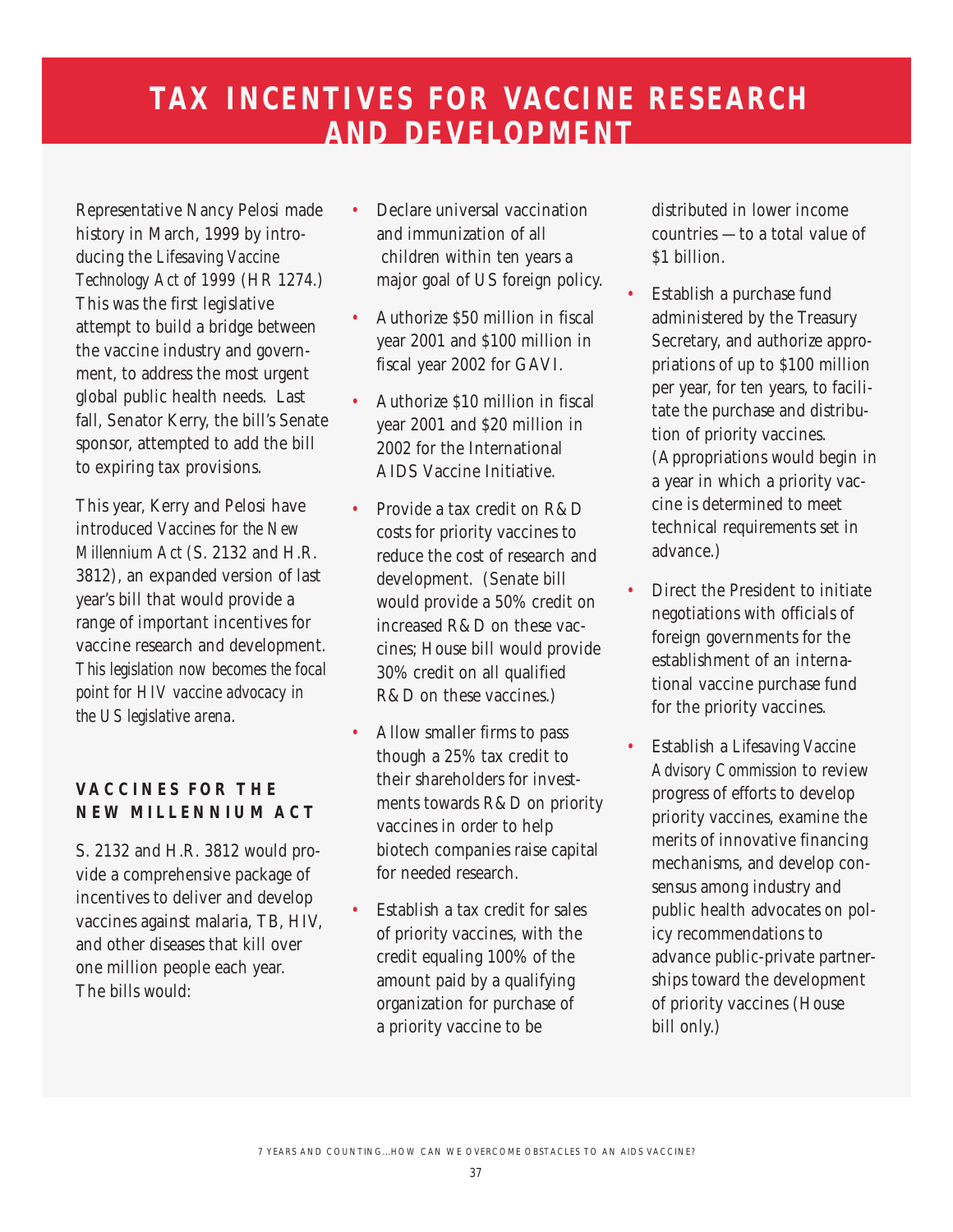In January, President Clinton announced a set of initiatives in his 2000 State of the Union and budget for 2001, including a tax credit on vaccine sales and a contribution to GAVI. These and other recommendations were modified and included in the new Kerry/Pelosi legislation outlined above.

AVAC still thinks that a tax credit on R&D for neglected vaccines, like that in both Kerry/Pelosi bills, could have an enormous impact:

- An R&D tax credit highlights the importance of work on vaccines for HIV, malaria, and TB and costs a fraction of the amount invested by companies themselves.
- It requires participants to justify their work in business terms, but makes it easier for them to do so.
- It rewards companies that have already made this commitment and believe in it, encouraging them to persevere. It should capture the attention of companies that have not committed to research on priority vaccines for a variety of reasons.

Unlike other push mechanisms, such as direct funding of private R&D, a tax credit is available to all and is not dependent on annual Congressional appropriations.

The R&D tax credit wouldn't interfere with a company's rights to their discoveries or product pricing, but it would require submission of a plan for global access and distribution within one year of product licensing.

We know an R&D tax credit isn't the complete answer, but it does use the taxing power of government to send a clear message to industry. This incentive holds the pharmaceutical companies to their oft-stated humanitarian rhetoric while supporting their proven business methods for getting things done efficiently and well.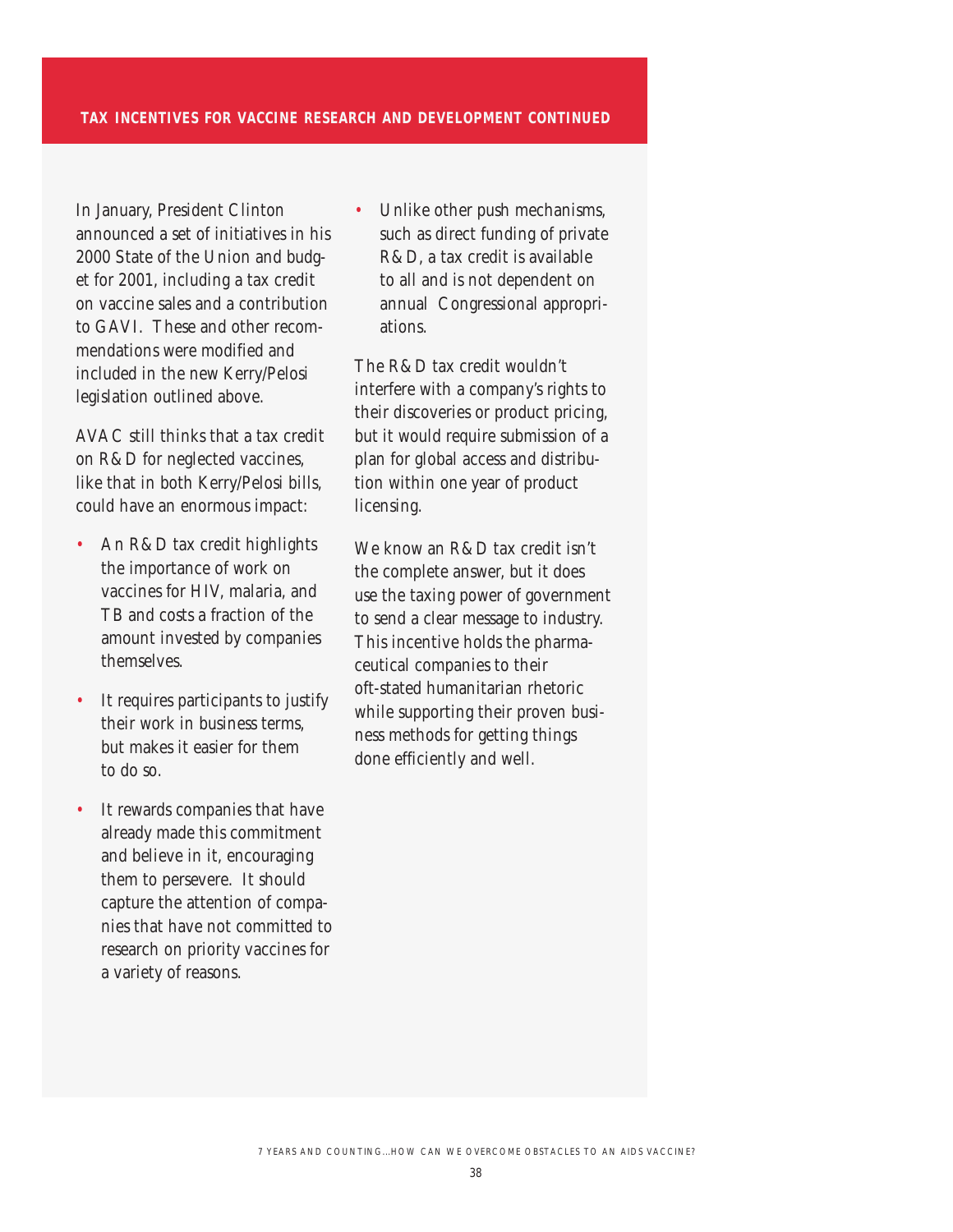*"So why has doubt arisen about such a fundamental good? A lack of confidence in public health policy is certainly part of the reason. But so, ironically, is the remarkable success of vaccines which has left parents who have never seen a case of polio or measles to focus their attention solely on the failures."* 

**Michael Specter** 

*The New Yorker* October 11, 1999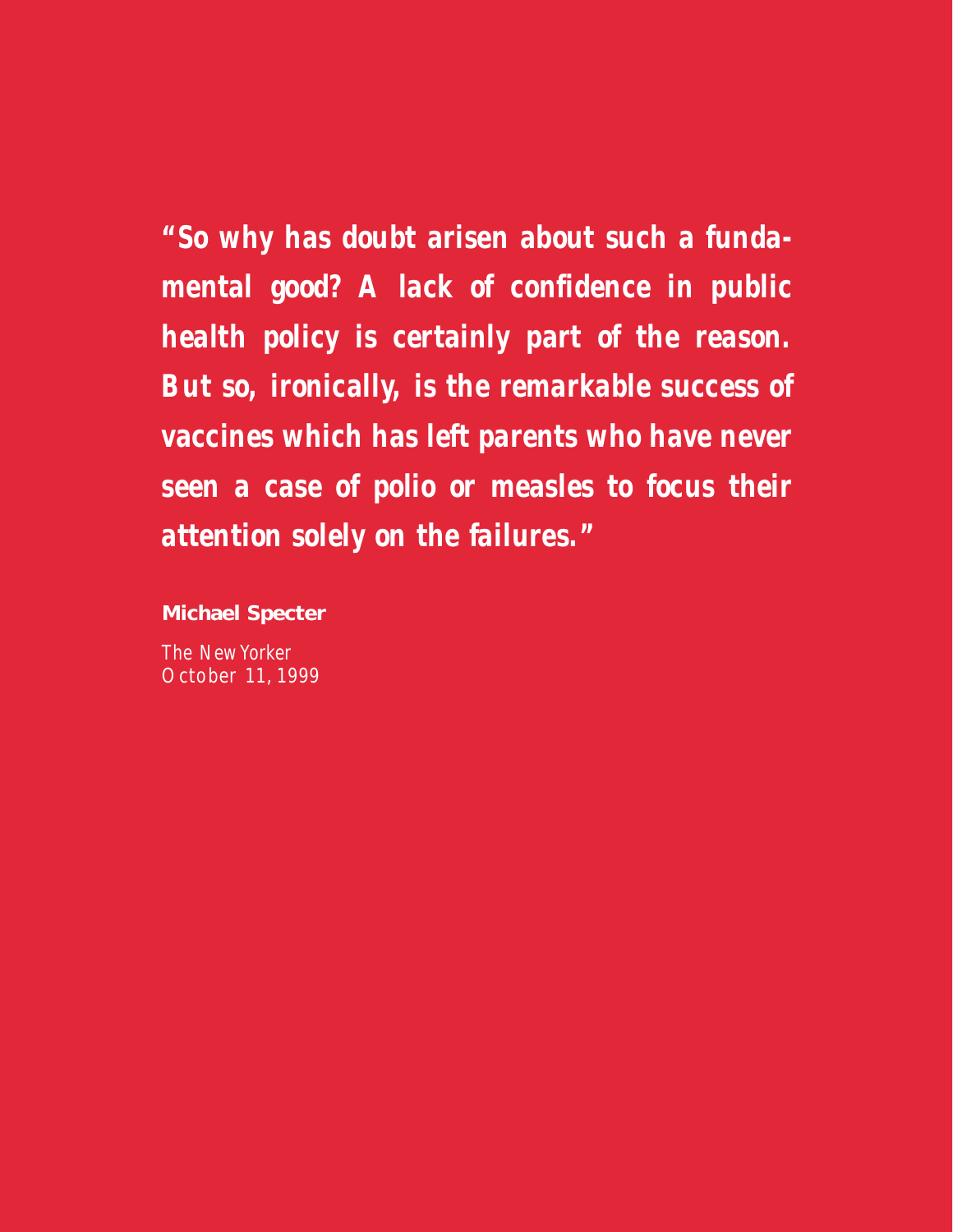# <span id="page-41-0"></span>**THE PUBLIC: BLUEPRINT FOR ACTION**

0 **STATUS** Increased visibility of international epidemic • Ongoing advocacy by affected communities • Successful trial recruitment by VaxGen ▶RECOMMENDATIONS • AIDS service-organizations should have staff dedicated to vaccine issues • Social harm studies and alleviation efforts must continue • CDC should integrate vaccines as a key part of the prevention agenda • NIH must continue to invest in communications • Interested people should: demand action from elected officials: join a Community Advisory Board: consider the pros and cons of participating in a trial: help build a social movement for vaccines

#### **Vaccine Activism Wanted**

A high level of community activity has graced the battle against AIDS almost from the beginning. Community activists critiqued and encouraged AIDS research and policy, which created a new model to combat disease. Activists played key roles in decision-making about how to treat people with AIDS, medically and socially, since the mid-eighties.

The NIAID Division of AIDS pioneered inclusion of community representatives in research, through Community Constituency Groups and Community Advisory Boards, with varying degrees of success. AVAC's existence speaks to community involvement in AIDS vaccine research.

Yet, in general, the sense of urgency about therapeutic research fails to animate vaccine work, for some obvious and subtle reasons:

- People with AIDS do not clamor for a vaccine.
- The science involved is difficult.
- Industry faces economic disincentives to develop a vaccine.

• Americans have a predilection to solve problems rather than prevent them.

All these factors contribute to inertia in the quest for an effective HIV vaccine.

#### **Activism Promotes Success**

Public engagement is critically important, especially now that vaccine research and delivery issues are receiving increasing attention among the general public and in the halls of Congress.

## **POSITIVE FACTORS**

#### **The President Boosts Vaccines**

President Clinton used his bully pulpit to effect an unprecedented awareness about HIV vaccine research in the United States. He called for an increased focus on and resources for vaccine research—using AIDS as a focal point—most notably in his last State of the Union address and a variety of domestic and international venues.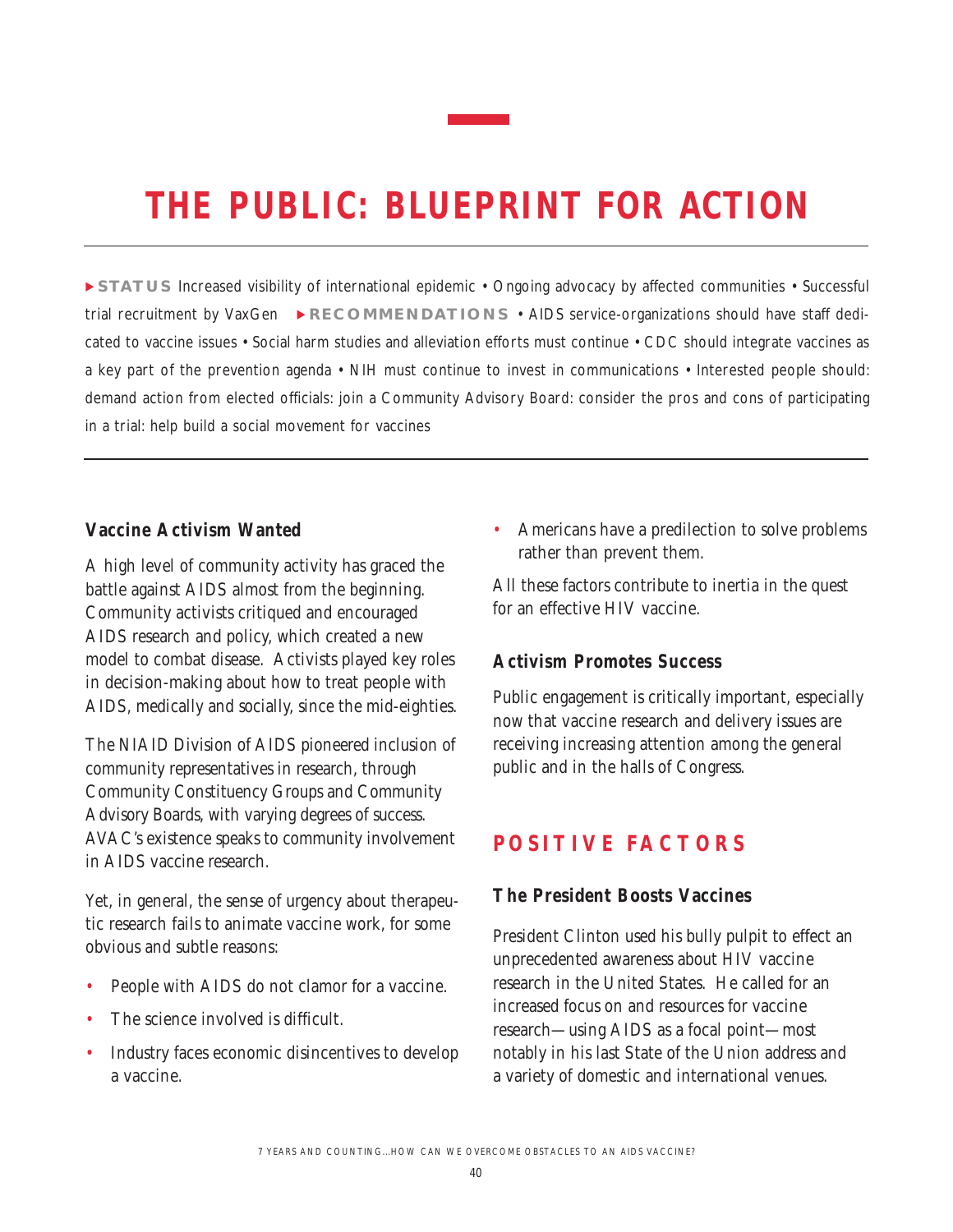The US media followed suit with news articles and features on the effort to develop an AIDS vaccine in outlets such as major daily newspapers, television's *60 Minutes,* and National Public Radio's *Marketplace*.

Other factors in the mix include several foundations, which led in supporting the efforts of IAVI, PAF, and amfAR to provide direct funds for HIV vaccine research and development. *Until There's a Cure Foundation* provided start-up money for both IAVI and AVAC. Many more foundations, especially large foundations, are needed. Led by the Gates Foundation, large, private foundations garnered publicity for increased attention and funding for vaccine work. The size of some awards made news before a single dime was spent. VaxGen's marketing campaign for sixty American test sites increased awareness in the gay and bisexual male community, although it took one and a half years to fill 5,400 slots in VaxGen's US efficacy trial. VaxGen's record pales when compared to the Salk polio trials in the fifties, which took only six months to fill with hundreds of thousands of children.

Polls show Americans support vaccine development strongly. In a Harris Poll conducted for amfAR in late 1998–early 1999, an overwhelming majority (96%) of American adults of all ages and educational levels think it is important to develop an AIDS vaccine. Seventy-two percent stated they would be very or somewhat willing to take a vaccine themselves or have their children vaccinated, and more than one-third (36%) said they would consider being a participant in an HIV vaccine clinical trial. The Global Health Council (GHC) released stunning results from a June, 1999 poll. Conducted by Lake Snell Perry and Associates, a Washington, DC firm, the poll revealed that 80% of Americans fear the global spread of infectious diseases, and the same number of people know that AIDS is a greater problem today than 10 years ago. Some 90% said they

support fighting such diseases at their source—in poor communities and the developing world. Eighty-five percent recognize that vaccines are crucial to the effort. GHC commissioned the poll in the hope that these issues resonate with citizens, in order to increase politicians' receptivity about a vaccine. GHC found that 40% of respondents were self-identified as conservative, compared to only 33% as liberal, and 23% as moderate.

One private poll showed large majorities of African Americans would participate in vaccine studies. This is significant, given that African Americans have been the subject of unethical research studies in the past, and, as a group, continue to suffer disparities in health care access.

## **NEGATIVE FACTORS**

#### **Anti-vaccine and Animal-rights Protests Increase**

Despite the underlying foundation for positive public engagement, growing elements are decidedly negative about vaccines. A nascent anti-vaccine movement challenges the use of childhood vaccines.

Led by parents who probably have never known a death from polio or measles, this movement has made a real splash. At their behest, the US House Government Reform Committee, led by chair Daniel Burton (R-IN), held hearings in 1999 on whether childhood vaccinations should be required. Representative Burton, himself, made a heartfelt but specious connection between vaccinations and autism in a member of his family.

In addition, some US military personnel resist taking required vaccinations against anthrax, a biological warfare agent. Without doubt, widespread media coverage of this issue encourages a negative climate for vaccines.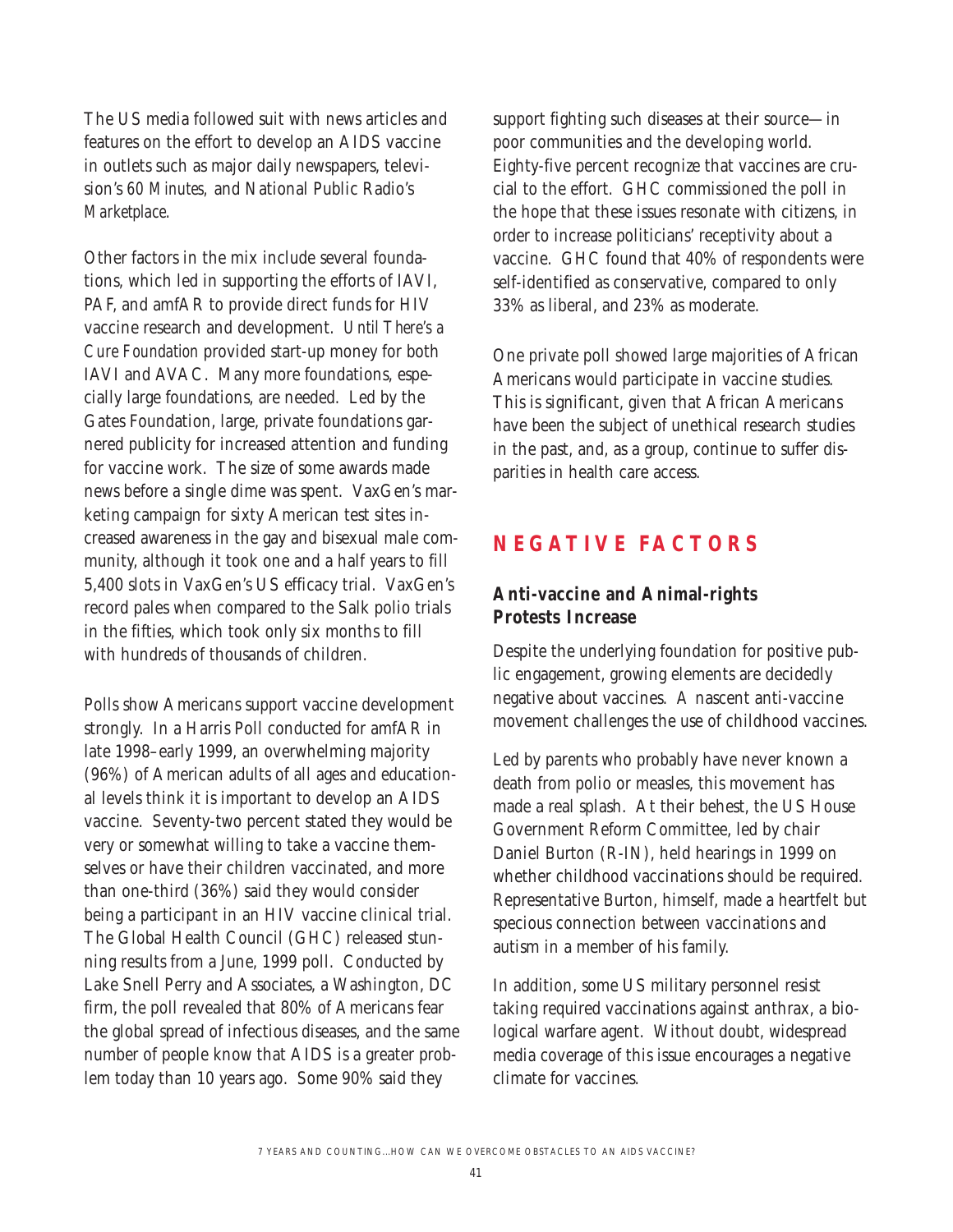Animal-rights activists in the US and UK have stepped up campaigns against animal research without offering the public alternative strategies for effective medical research. Activists have made terrorist threats against animal researchers.

Both government and the private sector need leaders to build public support for an HIV vaccine. For the first time, AIDS was diagnosed in more African American and Hispanic gay men than in white gay men, in 1999. To his credit, US Surgeon General David Satcher called for African-American organizations to fight AIDS with the same zeal they brought to the civil-rights struggle. Yet a recent *St. Louis Post-Dispatch* editorial excoriated African-American leaders, who were so instrumental in the civil-rights movement, for their aching silence with regards to AIDS—particularly in communities of faith.

Data show that younger, white, gay men account for the majority of new cases of AIDS in San Francisco —a city that may have the most educated, organized population in the world with regard to AIDS. Still there is no outcry for a vaccine.

The void in government leadership is no less astounding. It isn't that messages about prevention can't reach a public. Countries with far less wealth and behavioral-research ability have shown it can be done. Thailand, Uganda, and Senegal have safer-sex promotion programs, which are orders of magnitude better than the US.

In Thailand, the success of prevention programs has caused seroconversion rates to decline so much that researchers are scrambling to adjust their strategies for trials. Thailand, Uganda, and Brazil have had much more thorough press coverage, which has energized activists and nurtured a climate for political action. In the United States—at least when it comes to AIDS—it seems that the "prevention" in Centers for Disease Control and Prevention has gone AWOL, despite the millions spent.

The Division of AIDS at the National Institutes of Health has begun to make a stab at the task, with the hiring of a consulting firm to advise on developing public support for AIDS vaccine research. The Daystar Group returned a fine report and credit is deserved for commissioning it. The Division has another firm implementing the blueprint provided in the Daystar report, and, at this writing, the key staff position for this work remains unfilled at that firm.

Shamefully, the "Big 6" AIDS agencies in the United States—AIDS Action Boston, AIDS Project Los Angeles (APLA), Gay Men's Health Crisis (GMHC) in New York, Northwest AIDS Foundation in Seattle, San Francisco AIDS Foundation, and Whitman-Walker Clinic in Washington, DC—do not adequately acknowledge the issue. None has a vaccine department or even a contact person working specifically on vaccines.

# **THE IMPERATIVE TO ACTION**

#### **Consensus and Clarity Work**

Clearly, there is fertile ground for public support of the AIDS vaccine research effort. But absent a concerted effort by researchers and advocates, the ground will yield a bitter crop.

This will be particularly true if the first real knowledge of HIV vaccine research reaches the public in some unpredictable and potentially sensational or damaging way. Vaccine researchers and advocates must reach the public in the broadest manner with realistic and responsible information or risk continuing negative definition of the issues and work by their detractors. The pieces are all in place—from government agencies to established private organizations—they are simply not being used.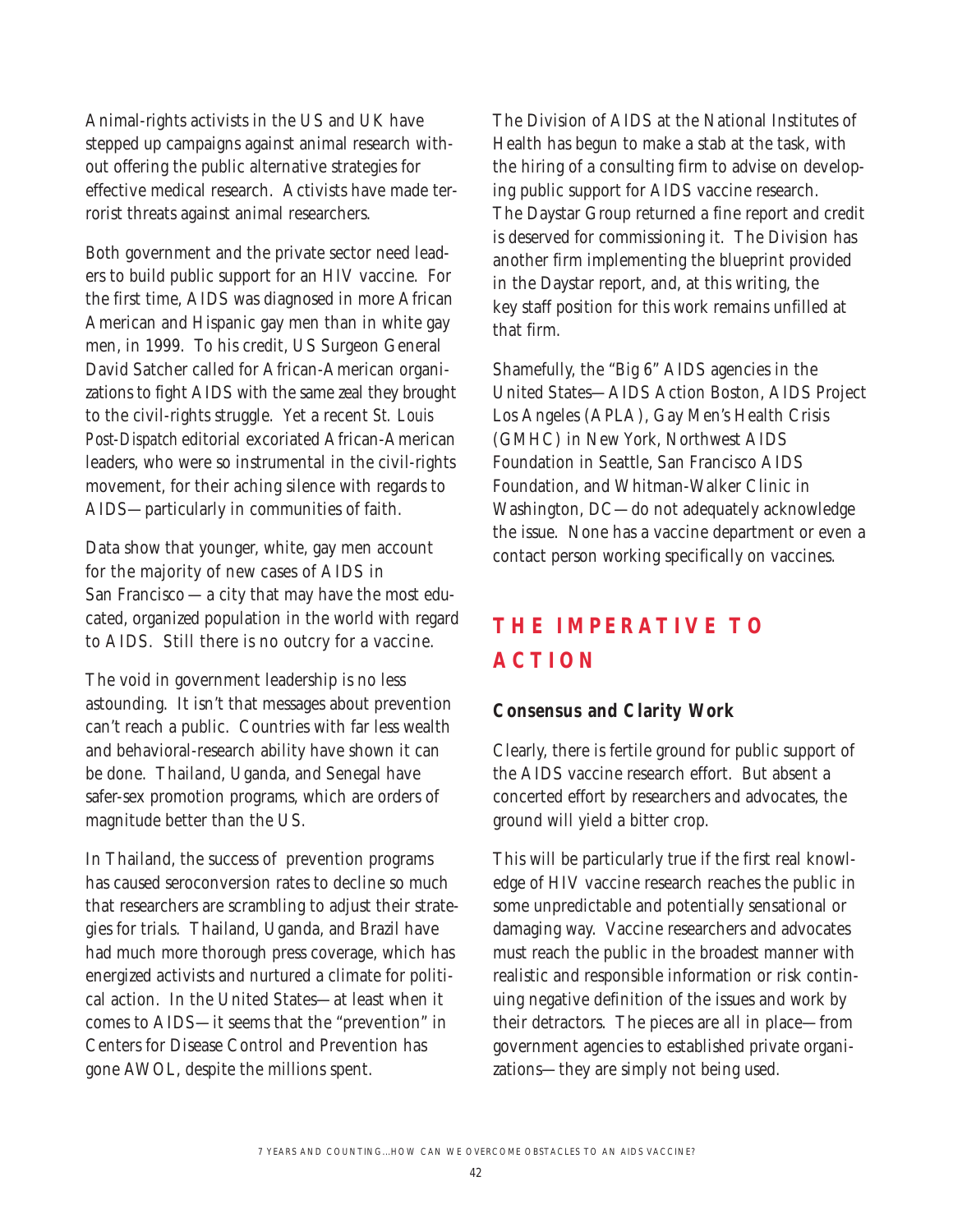What must be communicated is, at its core, remarkably uncomplicated. Infectious diseases are a clear and present danger, with AIDS leading the way; they can be prevented and there is real, tangible value in doing so; and vaccines are by far the very best and most effective way to do so. The work is substantial and subtle in its detailed implementation, but conceptually, is quite simple. The most important thing all involved can accomplish right now is to reach consensus for action, clarity in the message, and begin the work.

## **GOVERNMENT**

#### **NIH Must Lead**

This and past AVAC reports point out that the US government, through its programs at the National Institutes of Health, has the most extensive vaccine research program in the world. Accordingly, it must be the touchstone for public education and awareness on research issues.

One can question why the work was not done sooner, but the consultants hired by the Division of AIDS have done their job well. The Daystar report recommends a focused message similar to that above and urges a thoroughly integrated strategic public awareness campaign, which includes training for key personnel, written materials for internal and external dissemination, identification of lines of authority to respond quickly to public communications needs, and, perhaps most importantly, the use of a clear, consistent message.

However, the first target of the campaign must be the researchers themselves. At the few sites that have been conducting vaccine trials for many years, intense local efforts have enhanced visibility of vaccine issues. Community awareness and education can no longer be thought of as an extra, an

"add-on." It must be integral to all research. A general public campaign will succeed only in this context.

The CDC must adopt HIV vaccines as a key part of its prevention work. It has an extensive network of prevention planning councils throughout the country, yet vaccine is not found on their agendas. Given that most people involved in research believe that the first vaccine released for use will be moderately efficacious at best, prevention educators must begin the work now, to plan how to integrate that vaccine into communities.

The omission is especially glaring in light of the fact that large efficacy trials have begun in some fifty US cities, yet no prevention organizations have focused on the impact of trials on overall prevention efforts. Fortunately, at least in initial data from Thailand, the presence of trials seems to have increased awareness of prevention in general and had a desirable impact on seroincidence.

Different communities and cultures behave differently, however. We don't know what impact vaccine trials will have on behavior in other affected communities. It is entirely plausible, for instance, that in some communities safer behavior might actually decrease with awareness of vaccine trials because people come to believe that a vaccine is on the way to solve the problem—making responsible decisions about behavior unnecessary.

## **NON-GOVERNMENTAL ORGANIZATIONS**

AIDS organizations are struggling to maintain adequate funding. Meanwhile philanthropic foundations have clearly signaled their interest in vaccines, so this would seem a rich area for organizational investment from a financial position alone,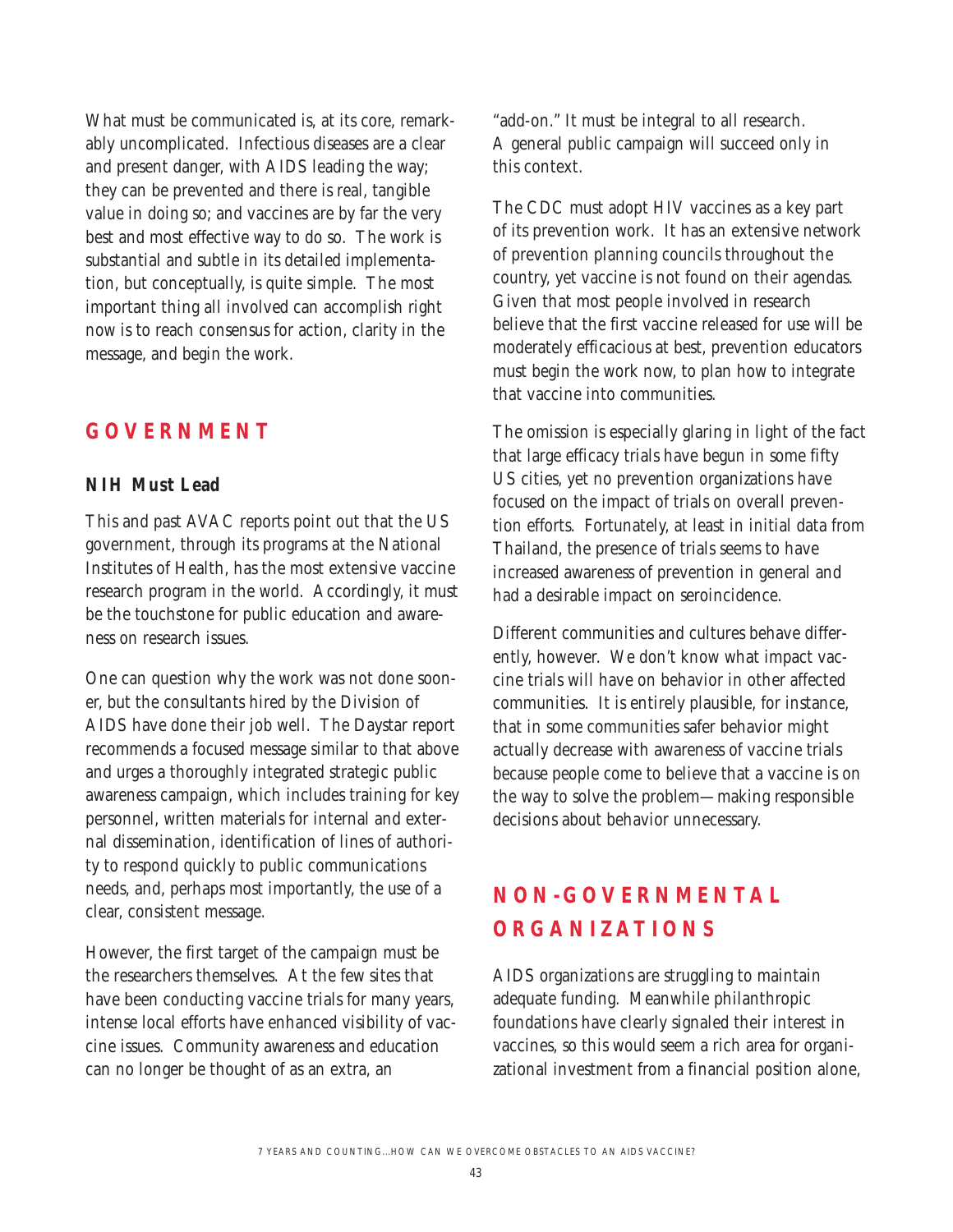in addition to the moral position of ending a pandemic. The AIDS service organizations with a history of effective community involvement must revise their strategic planning to respond to the impact of HIV vaccine research on their constituents.

Just as government must have a holistic approach embracing community involvement and public education, so must non-governmental organizations. Research must be undertaken about how best to reach affected populations. Policy must be developed about how to make vaccines accessible to those in need. The public and political leaders must be educated about how vaccines work and their immense promise to defeat AIDS. Researchers and advocates must work with those leaders to ascertain cultural and community needs and concerns. This work is not happening.

The need for an HIV vaccine is most pressing in the developing world. Work must be done now to assess how vaccine research will confront the reality of the international setting. There is more to site infrastructure than equipment. Issues of cultural dissonance, government support, and social acceptance of trials—contentious in the United States will only be magnified in the international context.

Models for community involvement in research are new enough in the United States. They are nonexistent in many other nations. Yet all the issues, problems, and tensions present in the US are present in those countries, undoubtedly along with new ones we have yet to encounter.

#### **A Compelling Argument**

The logic of vaccines is compelling. It is almost inconceivable that anyone familiar with vaccines as a public-health tool with the potential to stop an epidemic in its tracks, would be deaf to a call for support. But one need not be deaf to ignore a call that is not made.

Responsible, accurate information about HIV vaccines and the research needed to develop them will engender the support needed for success only if those with the ability are wise enough to provide the information. Without the compelling argument, success is far from guaranteed. Mistrust will continue, fear will grow, and more people will die.

Support from core constituencies and their involvement in the process is key to building and maintaining broader community and public support. Advocates, investigators and governments each have responsibilities and opportunities to build support separately and collectively.

In the introduction to this report, we lamented that no one stages die-in's in the streets, as they did in the past. People are still dying and experimental agents are still not getting into people. Frederick Douglass wrote, "Power concedes nothing without the demand. It never did and it never will. People might not get all they work for in this world, but they certainly must work for all they get."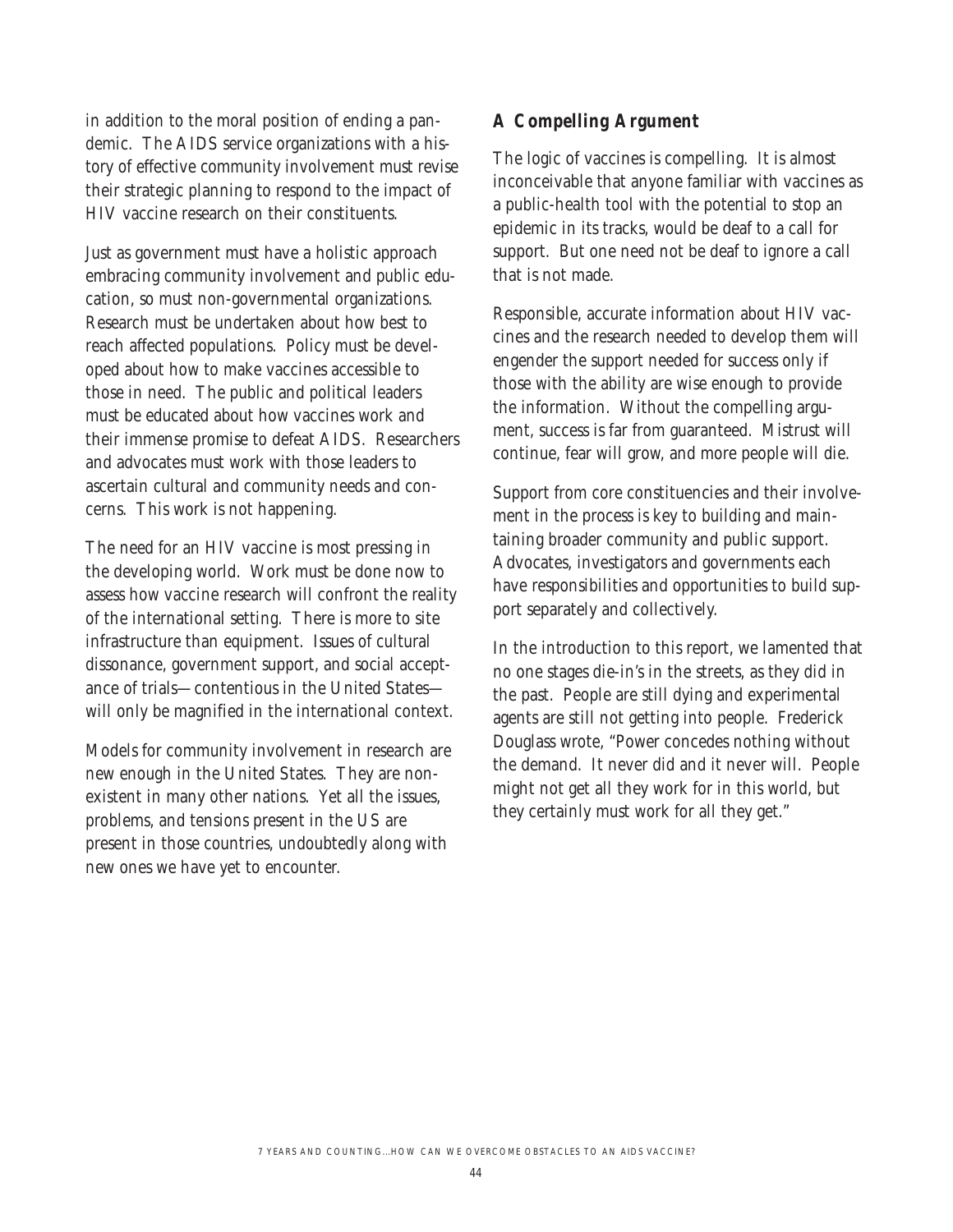# **ABOUT AVAC**

<span id="page-46-0"></span>AVAC has had a productive year. We led the way to support Congressional efforts to provide incentives for vaccine research and development, and we brought increased attention to the cause. We distributed over 5,000 copies of our book on HIV development and trials, the *HIV Vaccine Handbook*, which the CDC Clearinghouse is stocking and shipping free of charge.

Last year's update, *8 Years and Counting*, was distributed to over 4,500 individuals in the field, organizations, and press, and was mentioned in many publications including *USA Today* and the *Los Angeles Times*. We are very proud of our effort to hold NIH to established interim goals and milestones.

All this activity only increases our obligation to do thorough research and analysis and maintain our reputation for unbiased, insightful public opinion.

To that end, we have increased our staff 50%, from two to three, by adding a Policy Director, with plans to add a fourth person to work on community outreach and education planning. All this has been done without taking away from current AIDS prevention efforts or care, and without support from the companies or governmental organizations that we monitor.

We believe that developing a vaccine is only the first third of AVAC's challenge. The second will be making the vaccine available through pricing and purchasing, which is in large part why we support current proposed legislation. The third will be to get the vaccine to those who need it. There is much more work to do and you can help. Please contact Rose McCullough, our Executive Director, to offer ideas, support, and/or your time (rose@avac.org).

#### **AVAC contributors to this report:**

Bill Snow Sam Avrett Chris Collins Adrian Marinovich Mike Powell Steve Wakefield

Jim Thomas Dana Cappiello David Gold Rose McCullough Luis G. Santiago Allison Bauer